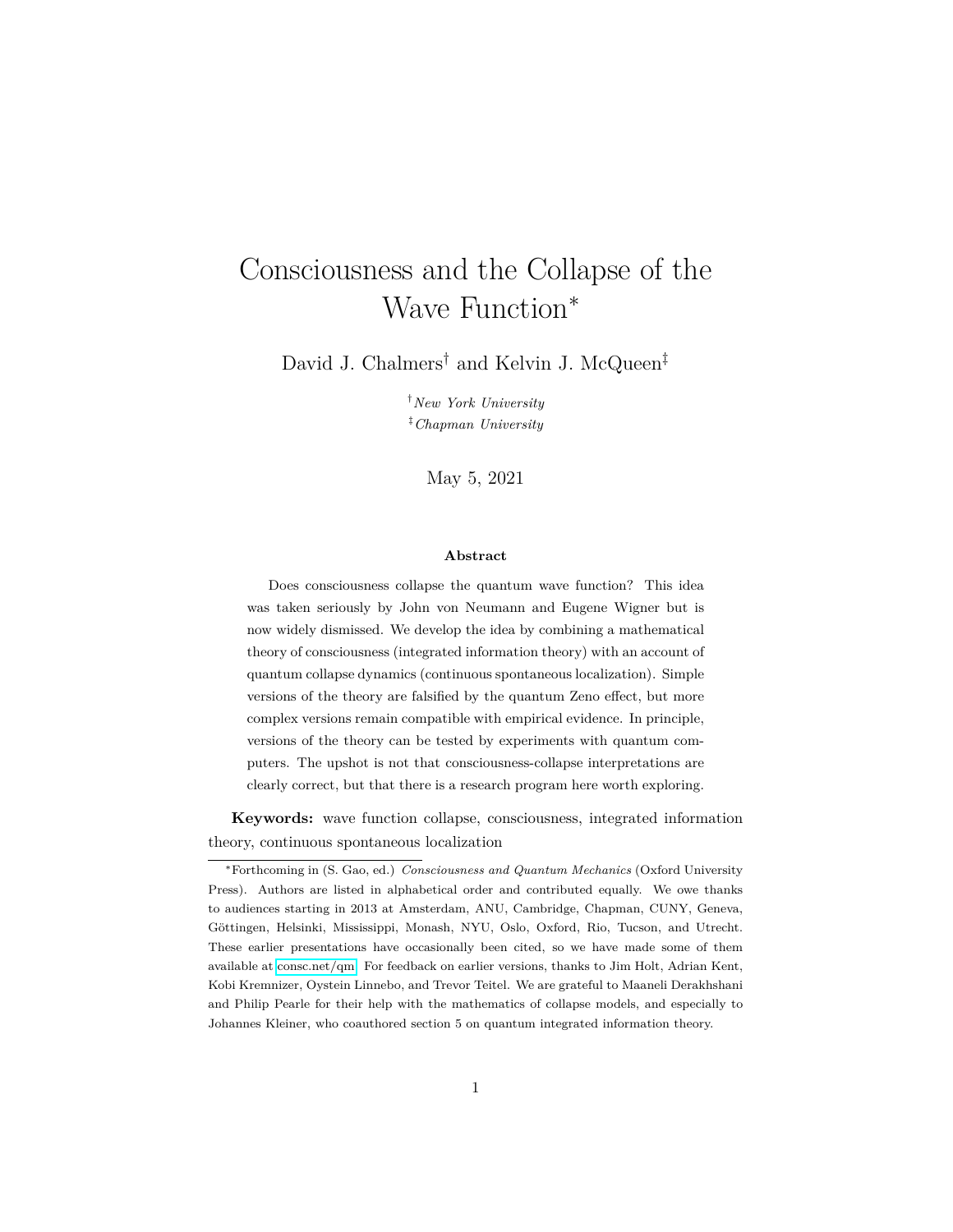## **Contents**

| 1 Introduction                                                                  | 3      |
|---------------------------------------------------------------------------------|--------|
| 2 Consciousness as super-resistant                                              | 10     |
| 3 Superselection and the Zeno problem                                           | 17     |
| 4 Integrated information theory                                                 | $21\,$ |
| 5 Combining IIT with quantum mechanics                                          | 25     |
| 6 Continuous collapse dynamics                                                  | 29     |
| 7 Experimental tests                                                            | 34     |
| 8 The causal role of consciousness                                              | 39     |
| 9 Philosophical objections                                                      | 43     |
| 10 Conclusion                                                                   | 48     |
| A Appendix: Calculating Q-shape for a dyad system in IIT 3.0<br>and quantum IIT | 49     |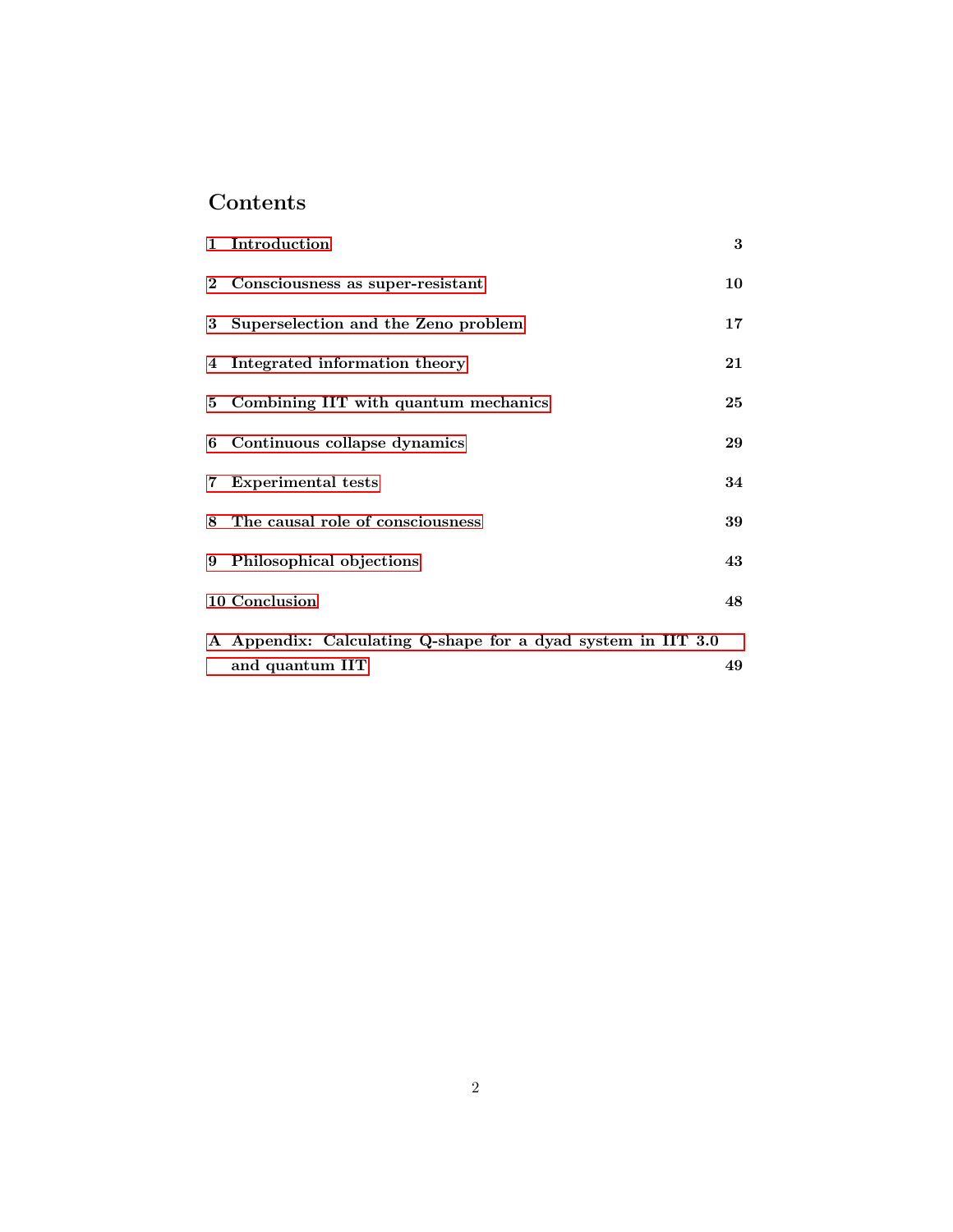## <span id="page-2-0"></span>**1 Introduction**

One of the hardest philosophical problems arising from contemporary science is the problem of quantum reality. What is going on in the physical reality underlying the predictions of quantum mechanics? It is widely accepted that quantum-mechanical systems are describable by a wave function. The wave function need not assign definite position, momentum, and other definite properties to physical entities. Instead it may assign a superposition of multiple values for position, momentum, and other properties. When one measures these properties, however, one always obtains a definite result. On a common picture, the wave function is guided by two separate principles. First, there is a process of evolution according to the Schrödinger equation, which is linear, deterministic, and constantly ongoing. Second, there is a process of collapse into a definite state, which is nonlinear, nondeterministic, and happens only on certain occasions of measurement.

This picture is standardly accepted at least as a basis for empirical predictions, but it has been less popular as a story about the underlying physical reality. The biggest problem is the *measurement problem* (see Albert [\(1992\)](#page-54-0); Bell [\(1990\)](#page-55-0)). On this picture, a fundamental measurement-collapse principle says that collapses happen when and only when a measurement occurs. But on the face of it, the notion of "measurement" is vague and anthropocentric, and is inappropriate to play a role in a fundamental specification of reality. To make sense of quantum reality, one needs a much clearer specification of the underlying dynamic processes.

Another of the hardest philosophical problems arising from contemporary science is the mind-body problem. What is the relation between mind and body, or more specifically, between consciousness and physical processes? By consciousness, what is meant is phenomenal consciousness, or subjective experience. A system is conscious when there is something it is like to be that system, from the inside. A mental state is conscious when there is something it is like to be in that state.

There are many aspects to the problem of consciousness, including the core problem of why physical processes should give rise to consciousness at all. One central aspect of the problem is the *consciousness-causation problem*: how does consciousness play a causal role in the physical world? It seems obvious that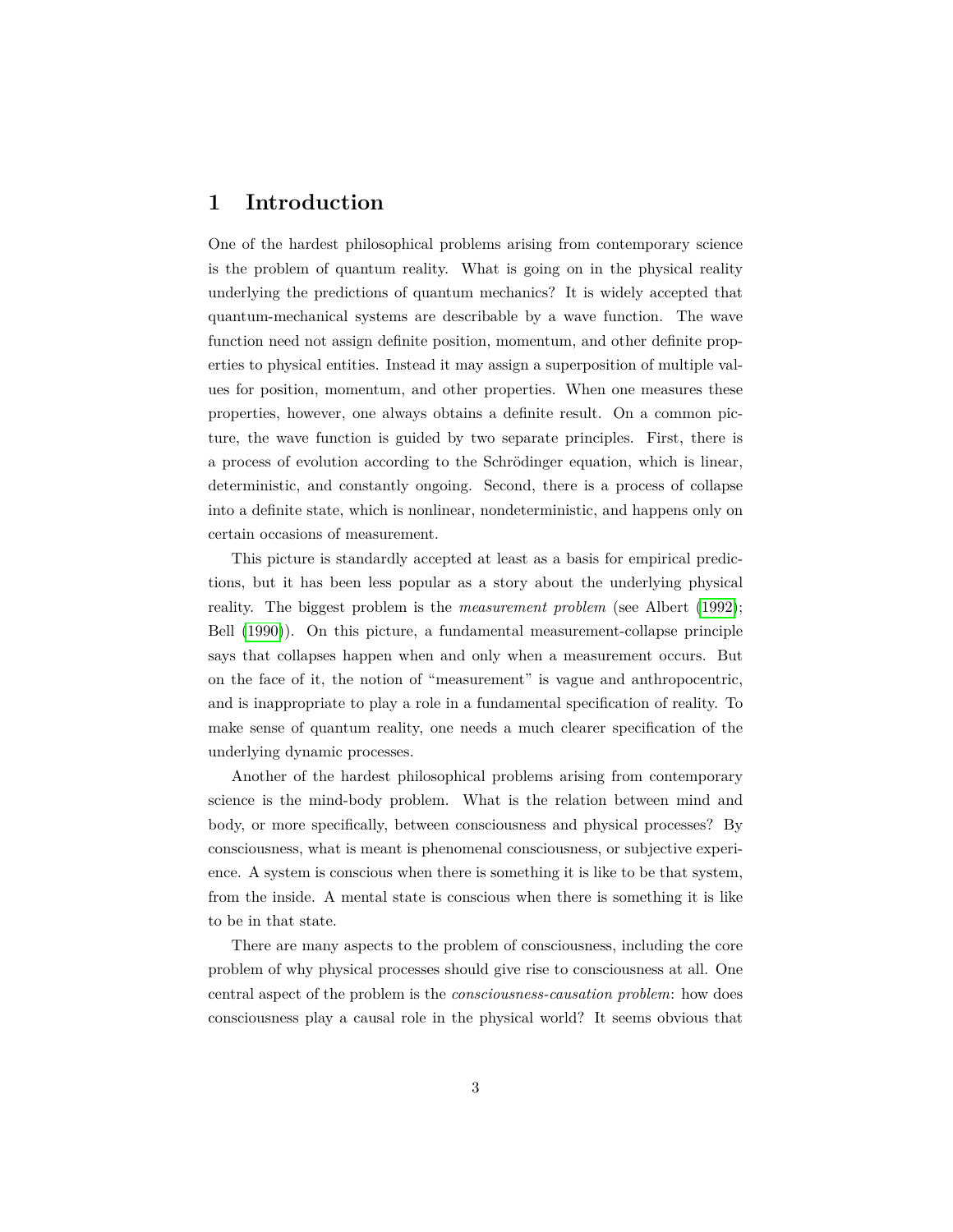consciousness plays a causal role, but it is surprisingly hard to make sense of what this role is and how it can be played.

There is a long tradition of trying to solve the consciousness-causation problem and the quantum measurement problem at the same time, by saying that measurement is an act of consciousness, and that consciousness plays the role of bringing about wave function collapse. The locus classicus of this consciousnesscollapse thesis is Eugene Wigner's 1961 article "Remarks on the mind-body question". There are traces of the view in earlier work by von Neumann [\(1955\)](#page-58-0) and London and Bauer  $(1939).<sup>1</sup>$  $(1939).<sup>1</sup>$  $(1939).<sup>1</sup>$  $(1939).<sup>1</sup>$  In recent years the approach has been pursued by Henry Stapp (1993) and others.

The central motivations for the consciousness-collapse view come from the way it addresses these problems. Where the problem of quantum reality is concerned, the view provides one of the few interpretations of quantum mechanics that takes the standard measurement-collapse principle at face value. Other criteria for measurement may be possible, but understanding measurement in terms of consciousness has a number of motivations. First, it provides one of the few non-arbitrary criteria for when measurement occurs. Second, it is arguable that our core pretheoretical concept of measurement is that of measurement by a conscious observer. Third, the consciousness-collapse view is especially well-suited to save the central epistemological datum that ordinary conscious observations have definite results. Fourth, understanding measurement as consciousness provides a potential solution to the consciousness-causation problem: consciousness causes collapse.

Despite these motivations, the consciousness-collapse view has not been popular among contemporary researchers in the foundations of physics. Some of

<sup>&</sup>lt;sup>1</sup>It is clear that von Neumann [\(1955\)](#page-58-0) endorses a measurement-collapse interpretation, and he says (p.418) that subjective perception is "related" to measurement, but he does not clearly identify measurement with conscious perception. In his discussion of observed systems (I), measuring instruments (II), and "actual observer" (III), he says "the boundary can just as well be drawn between I and II+III as between I+III and III". This suggests neutrality on whether the collapse process is triggered by measuring devices or by conscious observers. He also says that the boundary is "arbitrary to a very large extent" (p.420), which is not easy to reconcile with the fact that different locations for collapse are empirically distinguishable in principle, as we discuss in section 6. London and Bauer [\(1939,](#page-56-0) section 11) say more clearly: "We note the essential role played by the consciousness of the observer in this transition from the mixture to the pure case. Without his effective intervention, one would never obtain a new psi function" (although see French [\(2020\)](#page-55-1) for an alternative reading).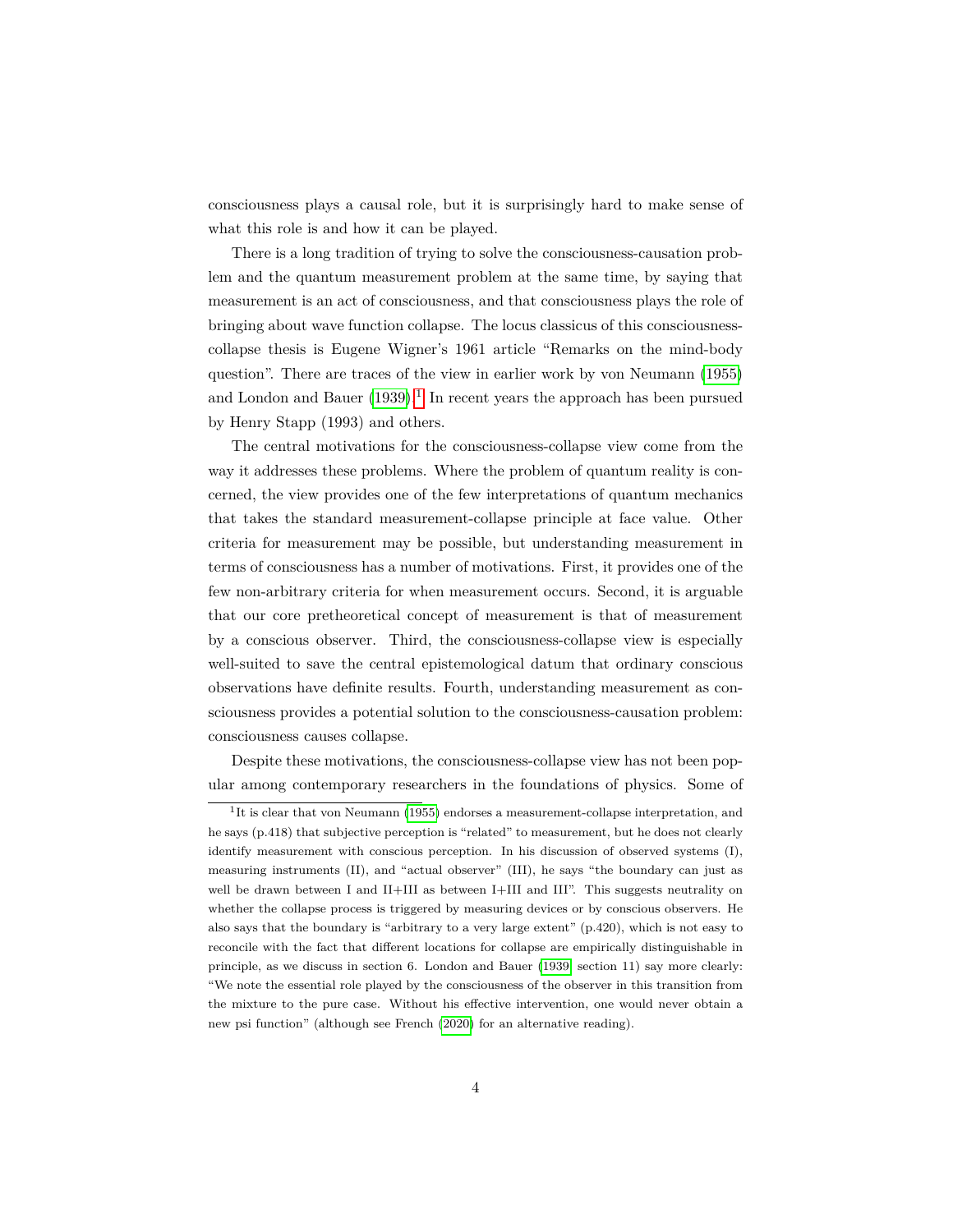this unpopularity may stem from the popularity of the view in unscientific circles: for example, popular treatments by Capra [\(1975\)](#page-55-2) and Zukav [\(1979\)](#page-58-1), who link the view to Eastern religious traditions. More substantively, the view is frequently set aside in the literature on the basis of *imprecision* and on the basis of *dualism*.

The objection from imprecision is stated succinctly by Albert [\(1992,](#page-54-0) pp.82– 3)

"How the physical state of a certain system evolves (on this proposal) depends on whether or not that system is conscious; and so in order to know precisely how things physically behave, we need to know precisely what is conscious and what isn't. What this "theory" predicts will hinge on the precise meaning of the word conscious; and that word simply doesn't have any absolutely precise meaning in ordinary language; and Wigner didn't make any attempt to make up a meaning for it; so all this doesn't end up amounting to a genuine physical theory either."

We think that the force of this objection is limited. Of course it is true that 'conscious' in ordinary language is highly ambiguous and imprecise, but it is easy to disambiguate the term and make it more precise. Philosophers have distinguished a number of meanings for the term, the most important of which is phenomenal consciousness. As usually understood, a system is phenomenally conscious when there is something it is like to be that system: so if there is something it is like to be a bat, a bat is phenomenally conscious, and if there is nothing it is like to be a rock, a rock is not phenomenally conscious. One might question the precision of this concept in turn, but it is at least a common and widely defended view (see e.g. Antony [\(2006\)](#page-54-1); Simon [\(2017\)](#page-58-2)) that it picks out a definite and precise property. On this view, phenomenal consciousness comes in a number of varieties, but it is either definitely present or definitely absent in a given system at a given time.

In recent years, theories that give precise mathematically-defined conditions for the presence or absence of consciousness have begun to be developed. The most well-known of these theories is Tononi's integrated information theory (Tononi [2008\)](#page-58-3), which specifies a mathematical structure for conscious states and quantifies them with a mathematical measure of integrated information.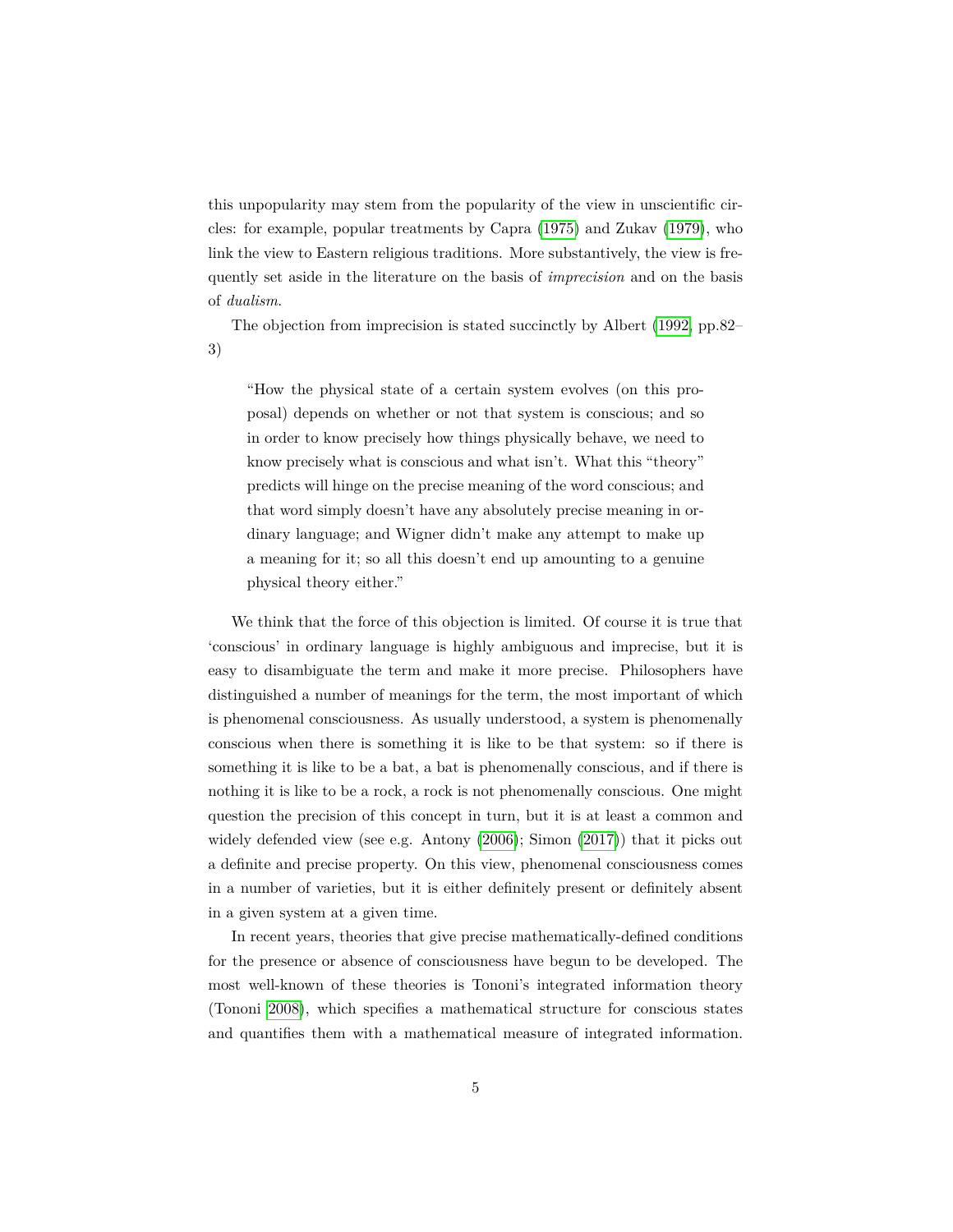Of course it is early days in the science of consciousness, and current theories are unlikely to be final theories. Nevertheless, it is possible to envisage precise theories of consciousness, and to reason about they might be combined with a consciousness-collapse view to yield precise interpretations of quantum mechanics.

Crucially, when different precise theories of consciousness are combined with the consciousness-collapse view, these yield subtly different experimental predictions. As a result, we have a further motivation for taking consciousnesscollapse interpretations seriously: they can be tested experimentally. As we discuss in section [7,](#page-33-0) there is a long-term research program of experimentally testing consciousness-collapse interpretations and eventually supporting a precise consciousness-collapse interpretation. The required experiments are difficult, but advances in quantum computing may already exclude certain simple consciousness-collapse interpretations. Because of these considerations, the underdetermination of conditions for consciousness does not reflect any fundamental imprecision in consciousness-collapse views. It simply reflects an experimentally testable degree of freedom.

The second common objection to the consciousness-collapse view is that it is committed to dualism: the view that the mental and the physical are fundamentally distinct. The consciousness-collapse view treats consciousness in a special way that seems to exempt it from the standard quantum-mechanical laws governing physical systems. This remark by Peter Lewis (this volume) reflects a common attitude:

"Wigner postulates a strong form of interactive dualism in order to justify a duality in the physical laws. Few will want to follow Wigner down this path: non-physical minds, especially causally active ones, are mysterious at best."

Again, we think the force of this objection is limited.

First: the consciousness-collapse thesis need not lead to dualism. It is compatible with materialist views on which consciousness is a complex physical property. For example, let us suppose a materialist version of integrated information theory on which consciousness is identical to  $\Phi^*$ , the property of having integrated information above a certain threshold. Then the consciousnesscollapse theory will say that  $\Phi^*$  causes collapse. This interpretation of quantum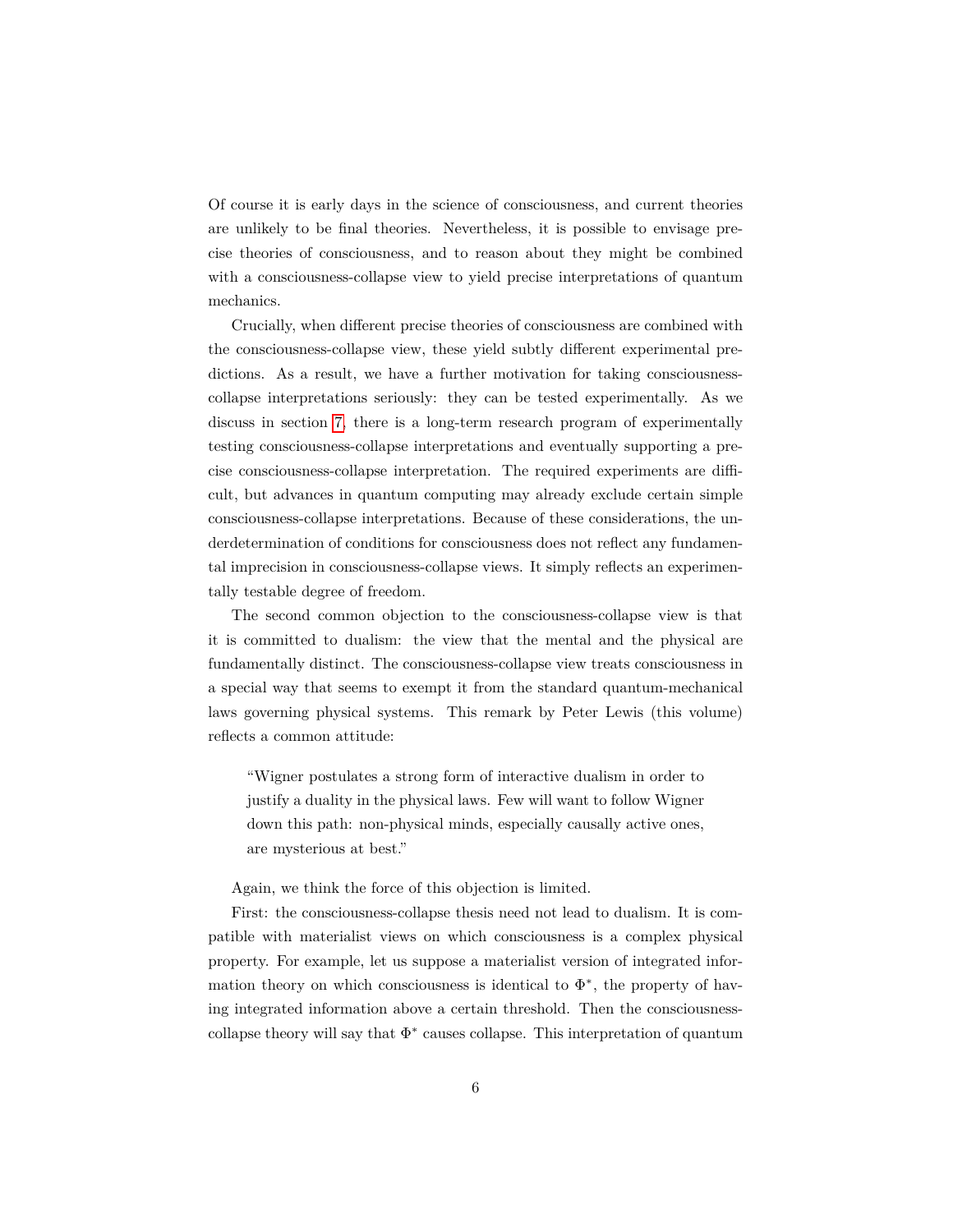mechanics will involve a fundamental physical law saying that under the conditions specified by Φ<sup>∗</sup> , collapse is brought about according to the Born rule. A fundamental law involving a complex physical property may be unlike familiar physical laws, but it involves nothing nonphysical.

Second: where consciousness is concerned, there are reasons to take dualism seriously. There are familiar reasons to question whether any purely physical theory can explain consciousness. One common reason (Chalmers [2003\)](#page-55-3) is that physical theories explain only structure and dynamics (the so-called "easy problems" of behavior and the like), and explaining consciousness (the so-called "hard problem") requires explaining more than structure and dynamics. These reasons need not lead to substance dualism, on which consciousness involves a separate nonphysical entity akin to an ego or soul, but they have led many theorists to adopt a form of property dualism where consciousness is accepted as a fundamental property akin to spacetime, mass, and charge.

Where physical theories give fundamental physical laws that connect physical properties to each other, a property dualist theory of consciousness gives fundamental psychophysical laws that connect physical properties to consciousness. For example, on a property dualist construal of integrated information theory, there might be a fundamental physics-to-consciousness law saying that when a system has  $\Phi$  above a certain threshold, the system will have a corresponding state of consciousness. Such a law has a structure akin to the Newtonian massto-gravitational-field law, saying that when a system has a certain mass, the system will have a corresponding gravitational field. On a consciousness-causescollapse theory, there will be an additional consciousness-to-physics law saying that states of consciousness bring about wave function collapse in a certain way. Putting these theories together might yield a mathematically precise version of property dualism that specifies the conditions under which consciousness arises and the role that it plays.

Interestingly, the most common reason among philosophers for rejecting property dualist theories of consciousness is an argument from physics. This argument runs roughly as follows: (1) every physical effect has only physical causes, (2) consciousness causes physical effects, so (3) consciousness is physical. The key first premise is a causal closure thesis, supported by the observation that there are no causal gaps in standard physics that a nonphysical consciousness might fill. But wave function collapse in quantum mechanics appears to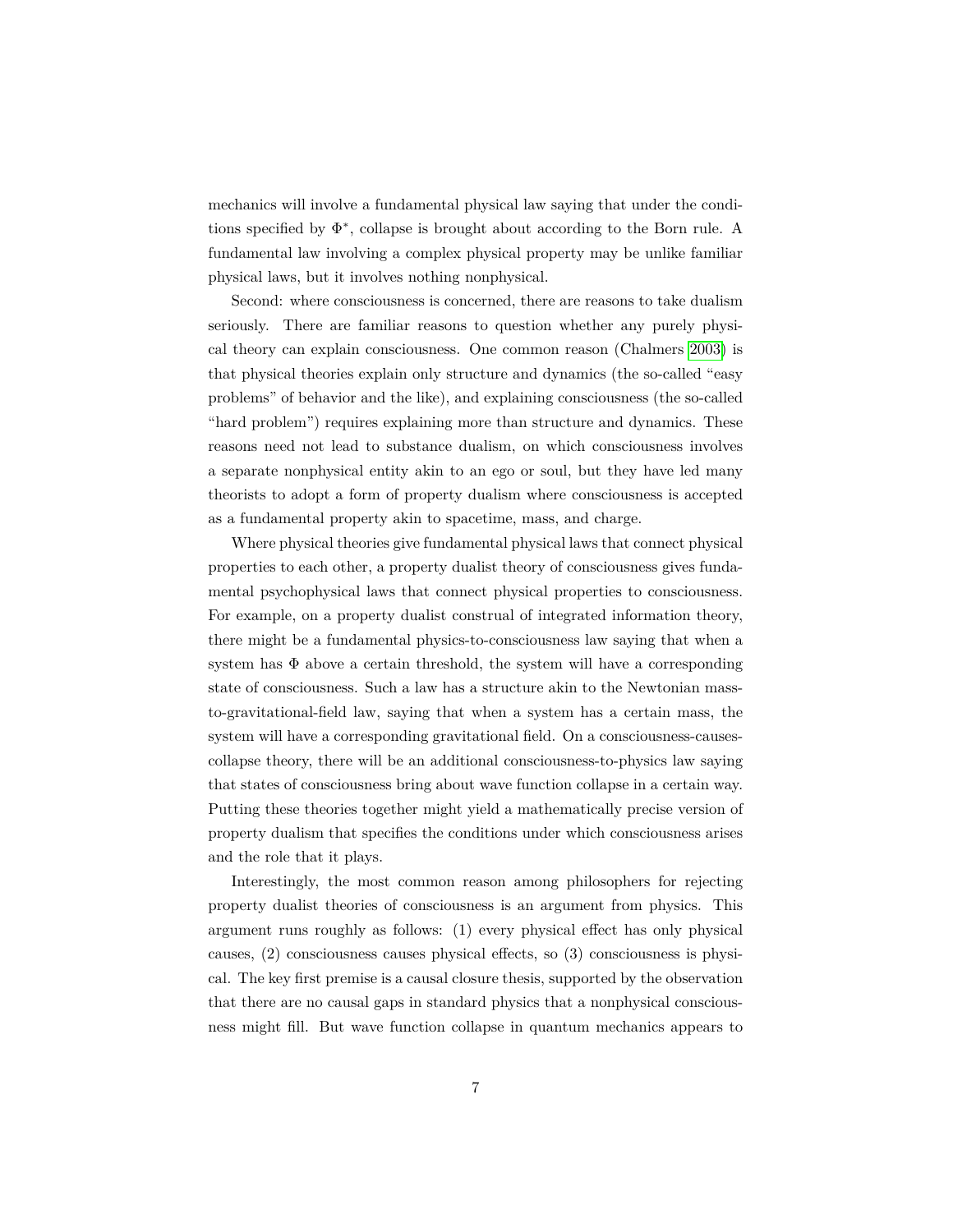be precisely such a gap, and consciousness-collapse models are at least not obviously ruled out by known physics. The situation is that many physicists rule out consciousness-collapse models for philosophical reasons (they are dualistic), while philosophers rule out property dualist models for physics-based reasons (they violate causal closure).

The upshot is that a central reason to reject the consciousness-collapse thesis (it leads to dualism) and a central reason to reject interactionist property dualism (it violates the causal closure of physics) provide no reason to reject the two views when taken together. Perhaps there are other reasons to reject the consciousness-collapse thesis or to reject dualism, but these reasons must be found elsewhere.

A third common objection to the consciousness-collapse thesis is that it is not *necessary* to invoke consciousness in an interpretation of quantum mechanics, as there are alternative interpretations that give it no special role. Even if we retain the measurement-collapse framework, it is possible to understand measurement independently of consciousness, so that nonconscious systems such as ordinary measuring devices can collapse the wave function. Going beyond this framework, a number of alternative interpretations have been developed that give no role to the notion of measurement. These include spontaneous-collapse interpretations (e.g. Pearle [\(1976\)](#page-57-0); Ghirardi, Rimini, and Weber [\(1986\)](#page-56-1)) which retain a collapse process but dispense with the need for measurement as a trigger, and hiddenvariable interpretations (Bohm [1952\)](#page-55-4) and many-worlds interpretations (Everett [1957\)](#page-55-5), which eliminate collapse entirely.

We agree that one is not forced to accept a role for consciousness in quantum mechanics. At the same time, the mere existence of alternative interpretations is not itself good reason to reject the consciousness-collapse thesis. If it were, we would have good reason to reject all interpretations. Perhaps the underlying thought is that the consciousness-collapse thesis is extravagant and has certain costs, such as dualism. For there to be a serious objection here, an opponent needs to articulate the costs as objections in their own right. As with every other interpretation of quantum mechanics, the consciousness-collapse interpretation has both serious costs (dualism) and serious benefits (taking the standard dynamics at face value, solving the consciousness-causation problem). To assess any interpretation, we need to weigh its costs against its benefits.

In this article, we are exploring consciousness-collapse models rather than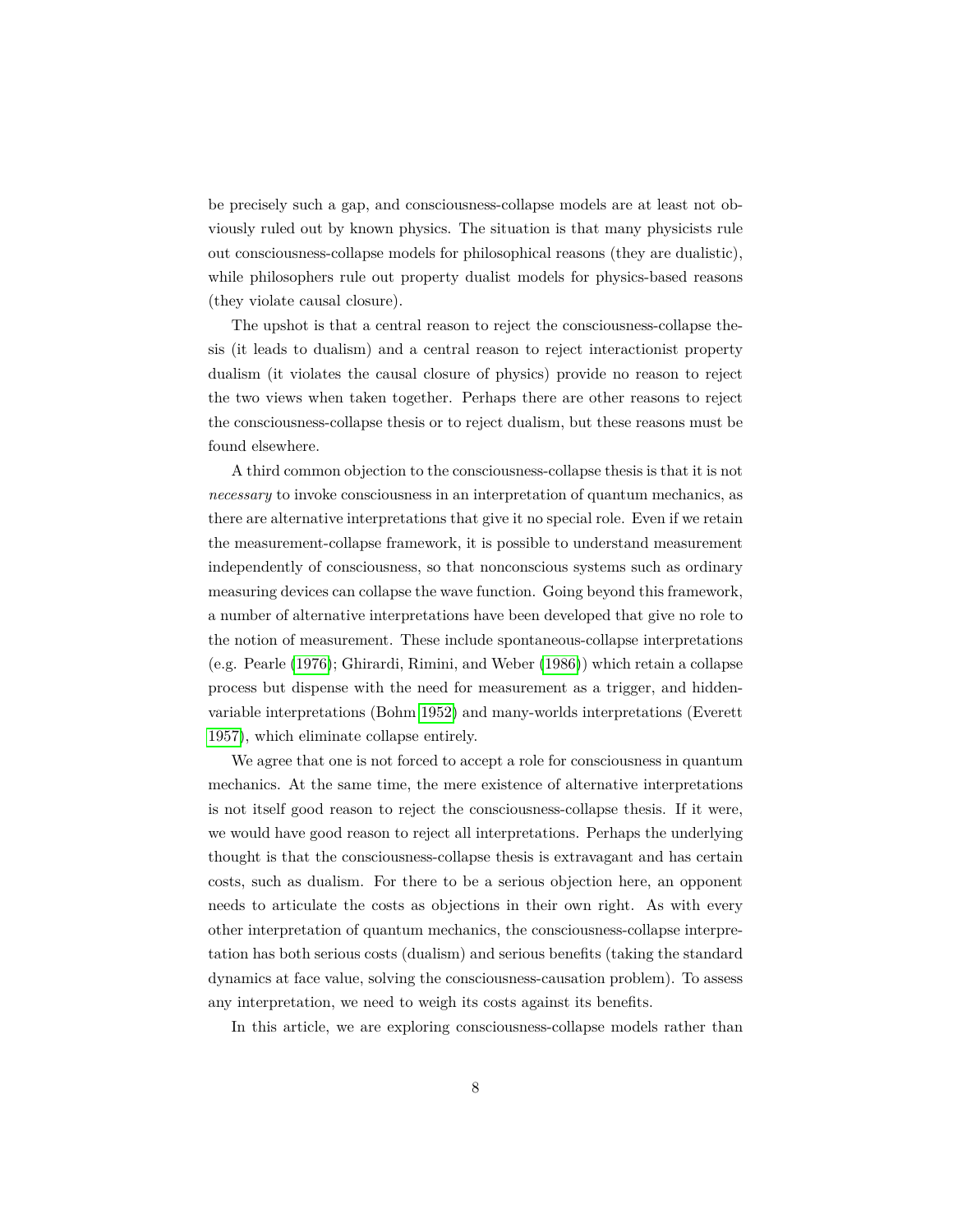endorsing them. In particular, we are not asserting that these interpretations are superior to other interpretations of quantum mechanics. Both of us have considerable sympathy with other interpretations and especially with manyworlds interpretations (see Chalmers [\(1996,](#page-55-6) ch.10) and McQueen and Vaidman [\(2019\)](#page-57-1)). But we think that consciousness-collapse interpretations deserve close attention. If it turns out that these interpretations have fatal flaws, they can be set aside. But if there are consciousness-collapse interpretations without clear fatal flaws, then these interpretations should be taken seriously as possible descriptions of quantum-mechanical reality.

In our view, by far the most important challenge to consciousness-collapse models is not the issue of imprecision or of dualism, but the question of *dynamic principles*. Can we find a simple, coherent, and empirically viable set of dynamic principles governing how consciousness collapses the wave function? If we can find such principles, consciousness-collapse models should be placed alongside other dynamic models (including Bohmian hidden-variable models, Everettian many-worlds models, and Pearle-GRW style spontaneous collapse models) as serious contenders to be the correct interpretation of quantum mechanics. If we cannot, then consciousness-collapse models may remain an important speculative class of models, but they will stay on the second tier of interpretations until they are cashed out with dynamic principles.

In what follows, we will explore the prospects for consciousness-collapse interpretations of quantum mechanics. We will do this mainly by exploring and evaluating potential dynamic principles. We focus especially on what we call *super-resistance models*, according to which there are special properties that resist superposition and trigger collapse. When these models are combined with the consciousness-collapse thesis, we obtain models in which consciousness or its physical correlates resist superposition and trigger collapse. We think superresistance consciousness-collapse models are worth investigating, and in this article we investigate some of them.

In this article we are not trying to solve the hard problem of how physical processes give rise to consciousness. We are giving an account of the causal role of consciousness that can be combined with many different approaches to the hard problem. Our approach is consistent with both materialist views, on which consciousness is identified with a complex physical property, and dualist views, on which consciousness is a primitive property that correlates with physical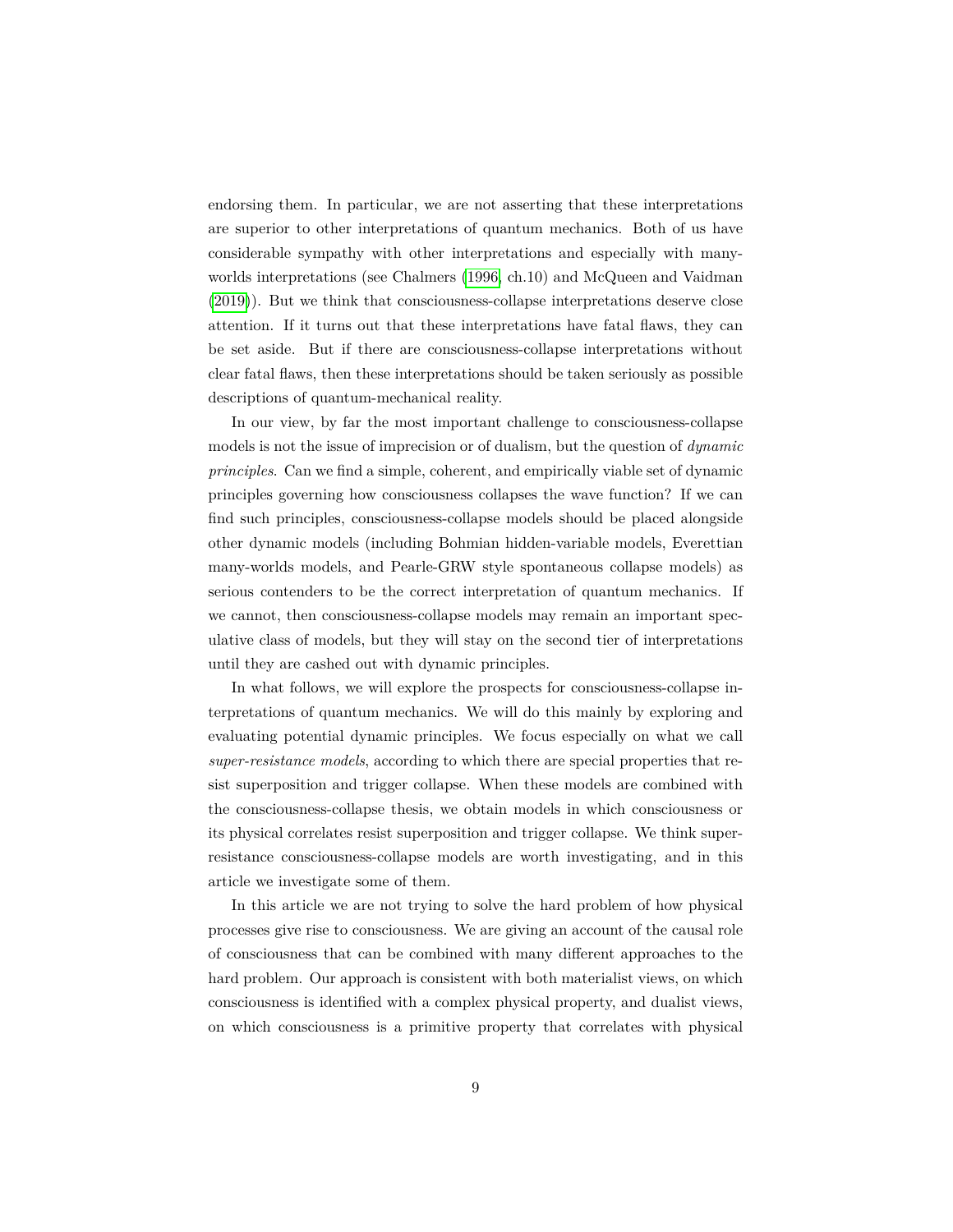properties. Our approach is also consistent with many different theories of consciousness that correlate consciousness with underlying physical processes. For concreteness we will often assume a Tononi-style theory of consciousness on which consciousness is identical to or correlated with integrated information, but much of what we say should translate straightforwardly to other theories of consciousness.

We will not be addressing problems that come up for collapse models of quantum mechanics quite generally. For example, collapse models face important challenges stemming from the theory of relativity (collapse seems to require a privileged reference frame (Maudlin [2011\)](#page-56-2)), and the tails problem (collapse leaves wave functions with tails (McQueen [2015\)](#page-57-2)). The collapse models we consider certainly face these challenges. These are important challenges, but for present purposes we will be happy if consciousness-collapse interpretations can be shown to be about as viable as widely discussed spontaneous-collapse interpretations. Interpretations in both classes will still face the general problems. A number of ideas about how to deal with them have been put forward, but this is a topic for another day.

Our aim is to set out the best consciousness-collapse model that we can and to assess it. Our discussion is speculative and our conclusions are mixed. We articulate both positive models and serious limitations. We first articulate a simple consciousness-collapse model on which consciousness is entirely superposition-resistant. This model is subject to a conclusive objection (distinct from those outlined above) arising from the quantum Zeno effect. We then articulate a model that is not subject to this objection, combining integrated information theory with Pearle's continuous-collapse theory. We explore the prospects of empirically testing these models, and discuss some objections. The model is still subject to both empirical and philosophical objections, but there are some potential ways forward. The upshot is not that consciousnesscollapse interpretations are clearly correct, but that there is a research program here worth exploring.

#### <span id="page-9-0"></span>**2 Consciousness as super-resistant**

One can clarify the options for a consciousness-collapse theory by asking a crucial question for any collapse model of quantum mechanics: What is the locus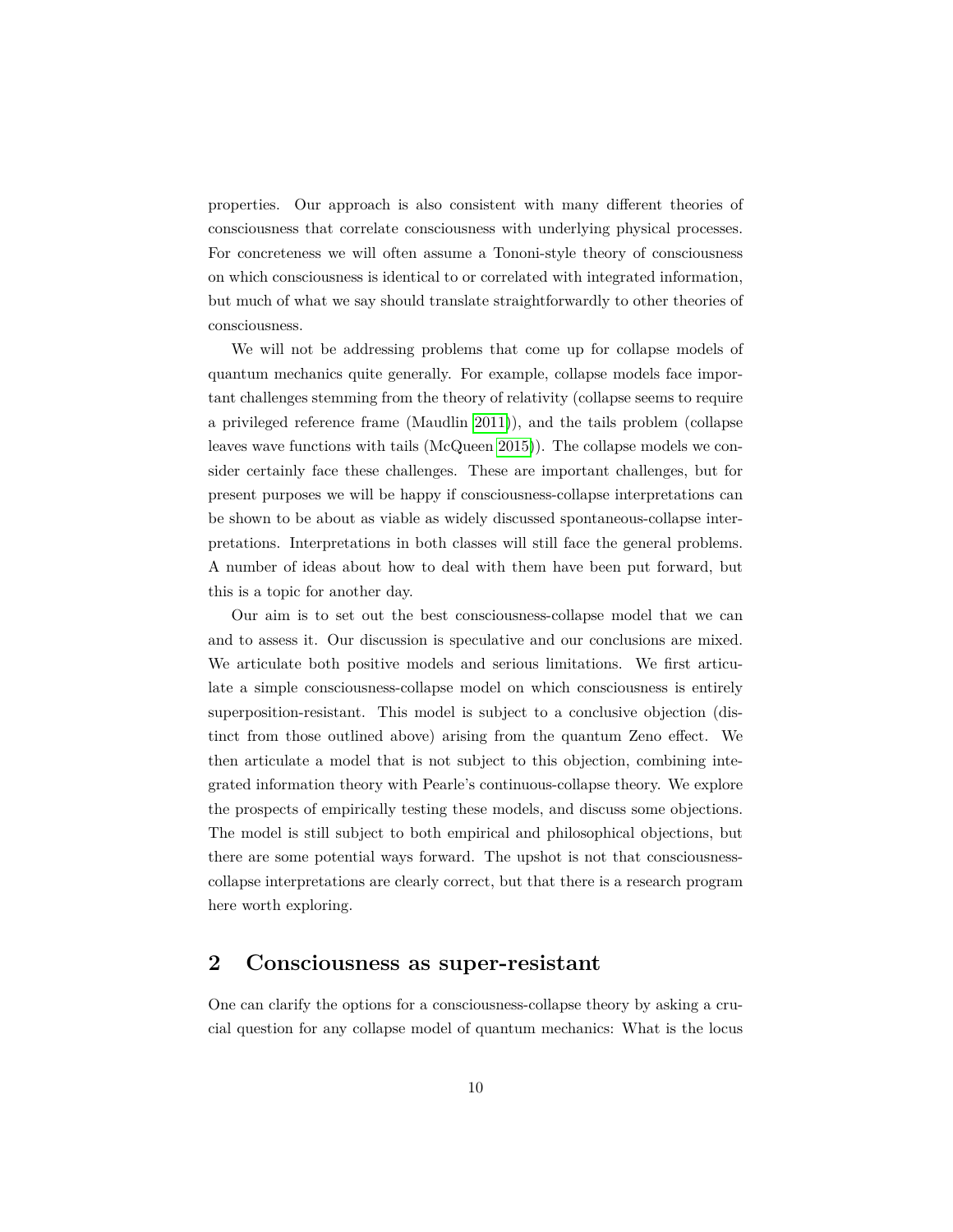of collapse? That is, which observable determines the definite states that the collapse process projects superposed states onto? Here there are two options: there can be a *variable locus* (different observables serve as the locus on different occasions of collapse) or a *fixed locus* (the same observable always serves as the locus of collapse).

A variable-locus model is closest to standard formulations of quantum mechanics. On a standard understanding, many different observable quantities (e.g. position, momentum, mass, and spin) can be measured and thereby serve as the locus of collapse. Every observable is associated with an operator. Upon measurement, the wave function collapses probabilistically into an eigenstate of that operator, and the measurement reveals the corresponding eigenvalue for the observable (such as a specific position for the particle), with probabilities determined by the prior quantum state according to the Born rule.

Henry Stapp's consciousness-collapse model (Stapp [1993\)](#page-58-4) is a variable-locus model, on which consciousness collapses whatever observable is being consciously observed at a given time. The variable-locus approach has some attractions, but it also faces some hard questions. Not least is the question: what determines which observable is being measured? This question is hard enough that Stapp's model postulates an entirely separate process that determines the locus of collapse. Stapp calls this process "asking a question of nature", which is supposed to be something that takes place in the mind of an observer. Stapp takes this to be a third process distinct from von Neumann's standard dual processes of collapse itself and Schrödinger evolution. Stapp takes this third process as primitive. There are options for analyzing it (perhaps via a precisely specified observation relation between observers and observables, for example, or by building awareness of observables into the structure of consciousness), but it is clear that such a theory will be complex.

One option for a variable-locus consciousness-collapse theory invokes the idea that consciousness represents certain objects and properties in its environment. For example, visual experiences typically represent the color, shape, and location of observed objects, while auditory experiences represent locations, pitches, and the like. A consciousness-collapse view may hold that when consciousness represents observable properties of an observed object, the object collapses into a definite state of those observables. For example, perceiving the location of a ball that was previously in a superposition will collapse the ball into a def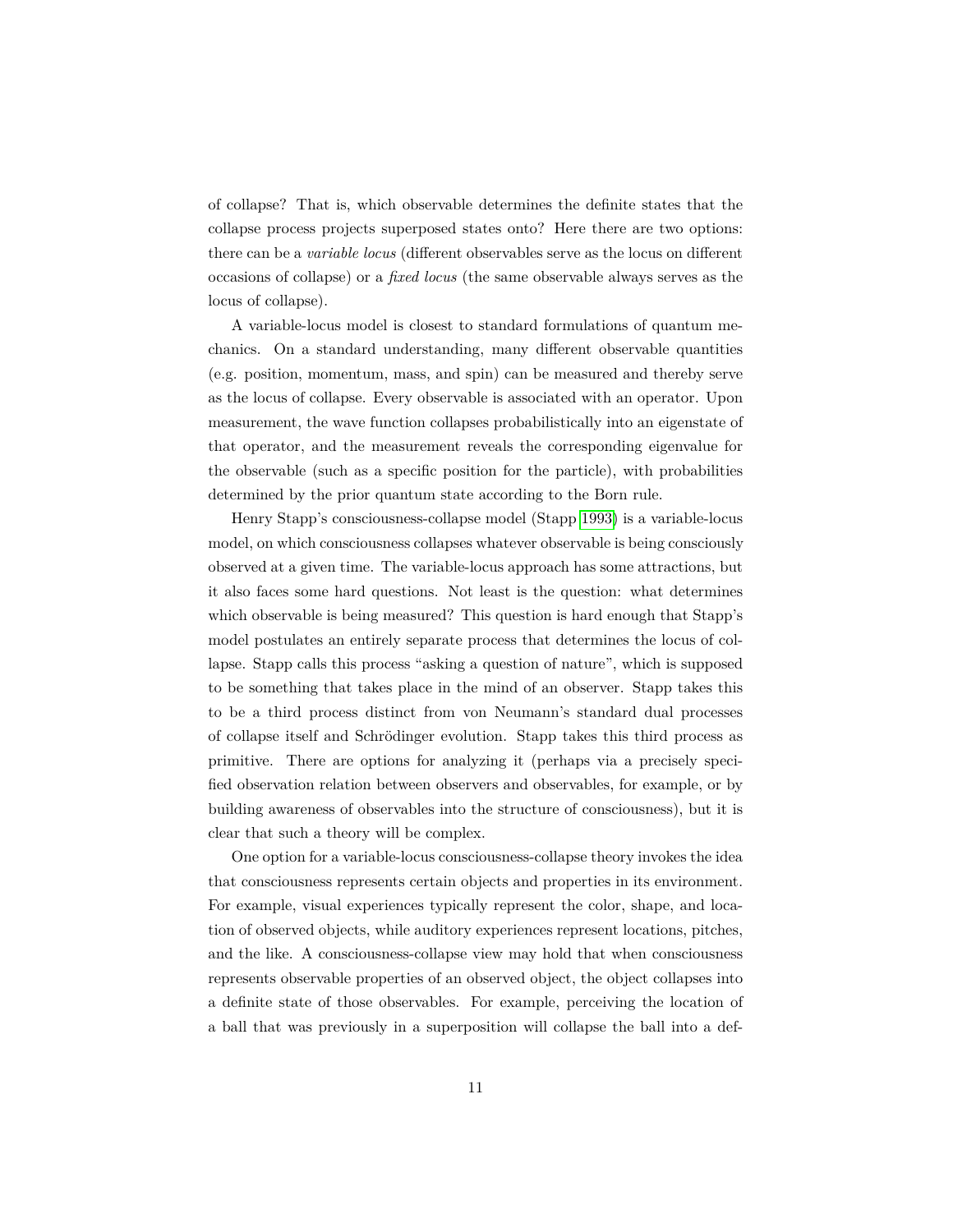inite location. One trouble here is that on standard representationalist views, the represented properties are built into a state of consciousness but the represented objects are not. In some cases an experience as of a single object may be caused by no object or by multiple objects in reality, so there is still a difficult question about which object if any undergoes collapse. This approach may work better with relationist views where consciousness involves direct awareness of specific objects and properties, but there will still be many complications.<sup>[2](#page-0-0)</sup>

Fixed-locus models are simpler in a number of respects, and we will focus on them. In a fixed-locus measurement-collapse model, there are special properties that serve as the locus of collapse. In a fixed locus consciousness-collapse model, consciousness itself (or perhaps its physical correlate) serves as the locus of collapse. It is this idea that we will develop in what follows.

One natural way to develop a fixed-locus collapse model is through the idea of superposition-resistance, which we will sometimes abbreviate as superresistance. The idea is that there are special superposition-resistant observables, which as a matter of fundamental law resist superposition and cause the system to collapse onto eigenstates of these observables (with probabilities given by the Born rule). The corresponding class of models are *super-resistance models* of quantum mechanics.[3](#page-0-0) There are a number of different ways to make the dynamics of super-resistance precise, some of which we will explore in the following sections. A strong version of super-resistance invokes fundamental *superselection rules* (Wick, Wightman, and Wigner [1952\)](#page-58-5), according to which certain observables are entirely forbidden from entering superpositions. A weaker version invokes principles according to which these superpositions are unstable and tend to collapse.

There are super-resistance models of collapse that give no special role to consciousness or measurement. One well-known super-resistance model is Penrose's model (Penrose [2014\)](#page-57-3) of quantum mechanics on which spacetime structure is superposition-resistant: when the structure of spacetime evolves into superpositions over a certain threshold, these superpositions collapse onto a definite

<sup>2</sup>For representationalist views, see Tye [\(1995\)](#page-58-6). For relationist views, see Byrne and Logue [\(2009\)](#page-55-7). These views may face a version of the Zeno problem in the next section, arising from whether the states of consciousness themselves can enter superpositions.

<sup>3</sup> In earlier versions of this article we called superposition-resistant observables "mproperties" (short for "measurement properties") and super-resistance models "m-property models".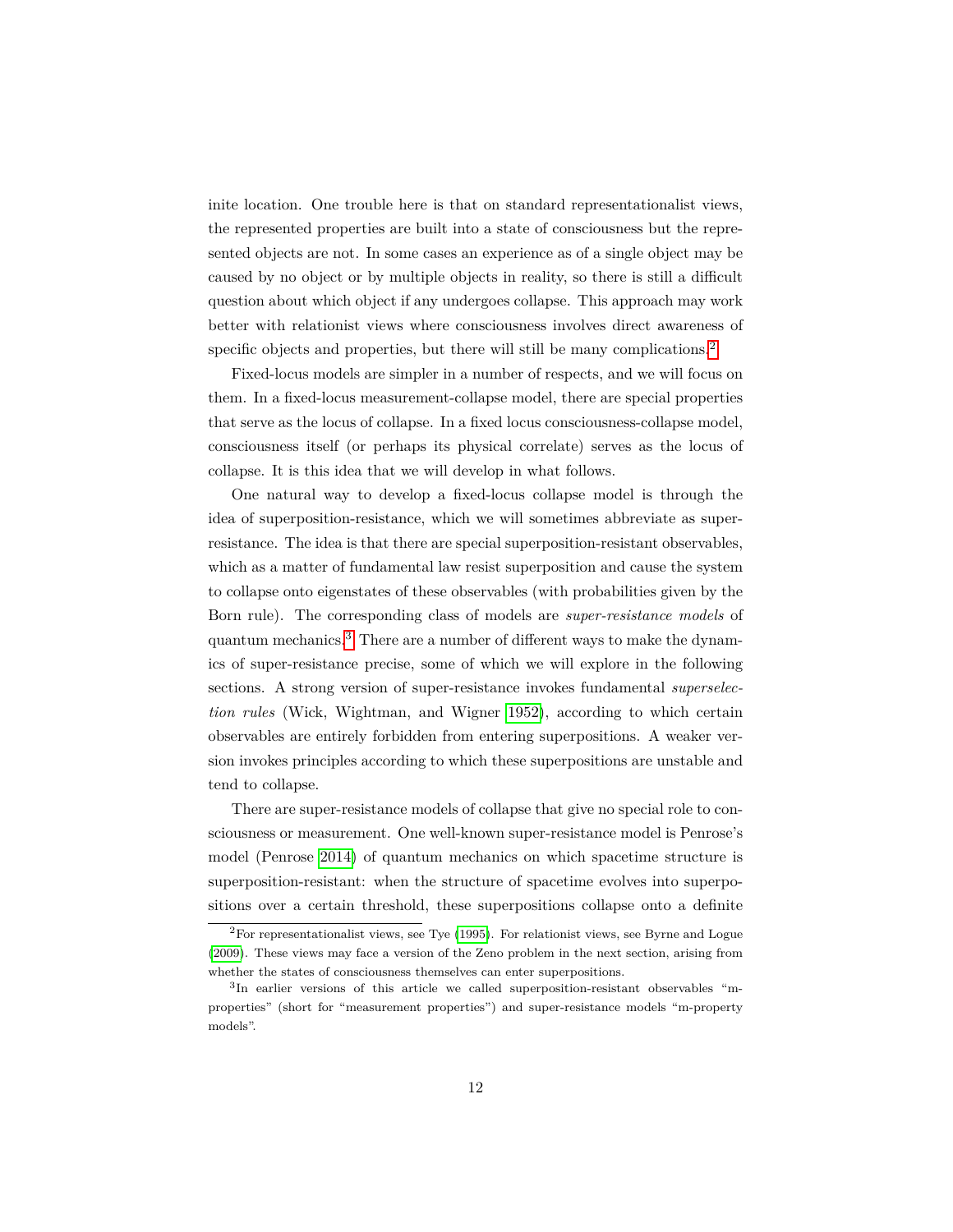structure. One can also see the GRW interpretation of quantum mechanics as an interpretation on which position is mildly superposition-resistant: superpositions of position tend to collapse, though with low probability for isolated particles.

Super-resistance models work well with measurement-collapse interpretations of quantum mechanics. In the context of these interpretations, we can think of a super-resistant property not as a *measured* property (e.g. particle position) but as a *measurement* property (e.g. a pointer position or a conscious experience). To sketch the idea intuitively: suppose there is a special class of measurement devices (e.g. oscilloscopes) which have special measurement properties (e.g. meter readings or pointer locations) that (as a matter of fundamental law) resist superposition and tend to collapse. When a measurement takes place, a measured property affects a measurement property. Suppose that we have a quantum system (e.g. a particle) in a superposition of locations *a* and *b*, which we represent (simplifying by omitting amplitudes) as the quantum state  $|a\rangle + |b\rangle$ . The particle interacts with a measurement system such that if not for this principle, it would yield an entangled superposition  $|a\rangle |M(a)\rangle + |b\rangle |M(b)\rangle$ , where  $M(a)$  and  $M(b)$  are the states of the measurement system. Because M is superposition-resistant, the particle and measurement system will instead evolve into a collapsed state  $|a\rangle$   $|M(a)\rangle$  or  $|b\rangle$   $|M(b)\rangle$ , with probabilities given by the Born rule. The effect will be much the same as if the measured property collapsed directly, but now the measurement properties serve as a single locus of collapse.

Superposition-resistance is an especially natural idea in the context of consciousnesscollapse models of quantum mechanics. The idea that consciousness resists superposition is suggested in a brief passage in Wigner [\(1961\)](#page-58-7), and is later developed by Albert [\(1992\)](#page-54-0), and Chalmers [\(2003\)](#page-55-3).

Wigner writes:

"If the atom is replaced by a conscious being, the wave function  $\alpha(\phi_1 \times \chi_1) + \beta(\phi_2 \times \chi_2)$  (which also follows from the linearity of the equations) appears absurd because it implies that my friend was in a state of suspended animation before he answered my question. It follows that the being with a consciousness must have a different role in quantum mechanics than the inanimate measuring device: the atom considered above. In particular, the quantum mechanical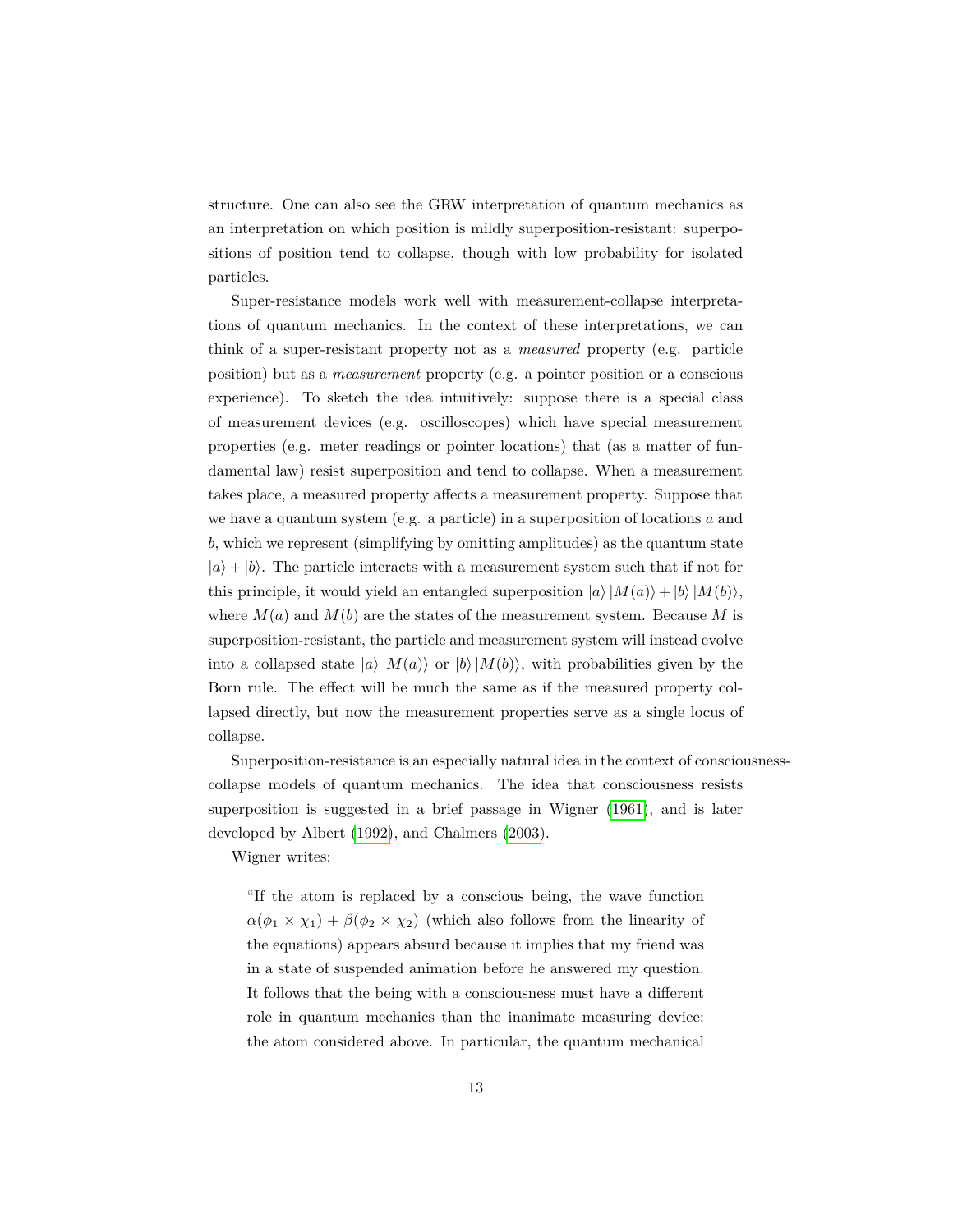#### equations of motion cannot be linear." (Wigner [1961,](#page-58-7) p.180)

Wigner's suggestion seems to be that a state of consciousness cannot be superposed because it would require being in a "state of suspended animation". Wigner does not suggest a dynamic process for collapse here, but potential processes are fleshed out a little by Albert and Chalmers. Albert suggests a picture on which the physical correlates of consciousness immediately collapse once superposed:

All physical objects almost always evolve in strict accordance with the dynamical equations of motion. But every now and then, in the course of some such dynamical evolutions (in the course of measurements, for example), the brain of a sentient being may enter a state wherein (as we've seen) states connected with various different conscious experiences are superposed; and at such moments, the mind connected with that brain (as it were) opens its inner eye, and gazes on that brain, and that causes the entire system (brain, measuring instrument, measured system, everything) to collapse, with the usual quantum-mechanical probabilities, onto one or another of those states; and then the eye closes, and everything proceeds again in accordance with the dynamical equations of motion until the next such superposition arises, and then that mind's eye opens up again, and so on. (Albert [1992,](#page-54-0) pp.81-2)

Albert is entertaining the view mainly for the sake of argument, and he almost immediately rejects it in the passage quoted earlier about the imprecision of consciousness. Chalmers writes more sympathetically:

Upon observation of a superposed system, Schrödinger evolution at the moment of observation would cause the observed system to become correlated with the brain, yielding a resulting superposition of brain states and so (by psychophysical correlation) a superposition of conscious states. But such a superposition cannot occur, so one of the potential resulting conscious states is somehow selected (presumably by a nondeterministic dynamic principle at the phenomenal level). The result is that (by psychophysical correlation) a definite brain state and state of the observed object are also selected. The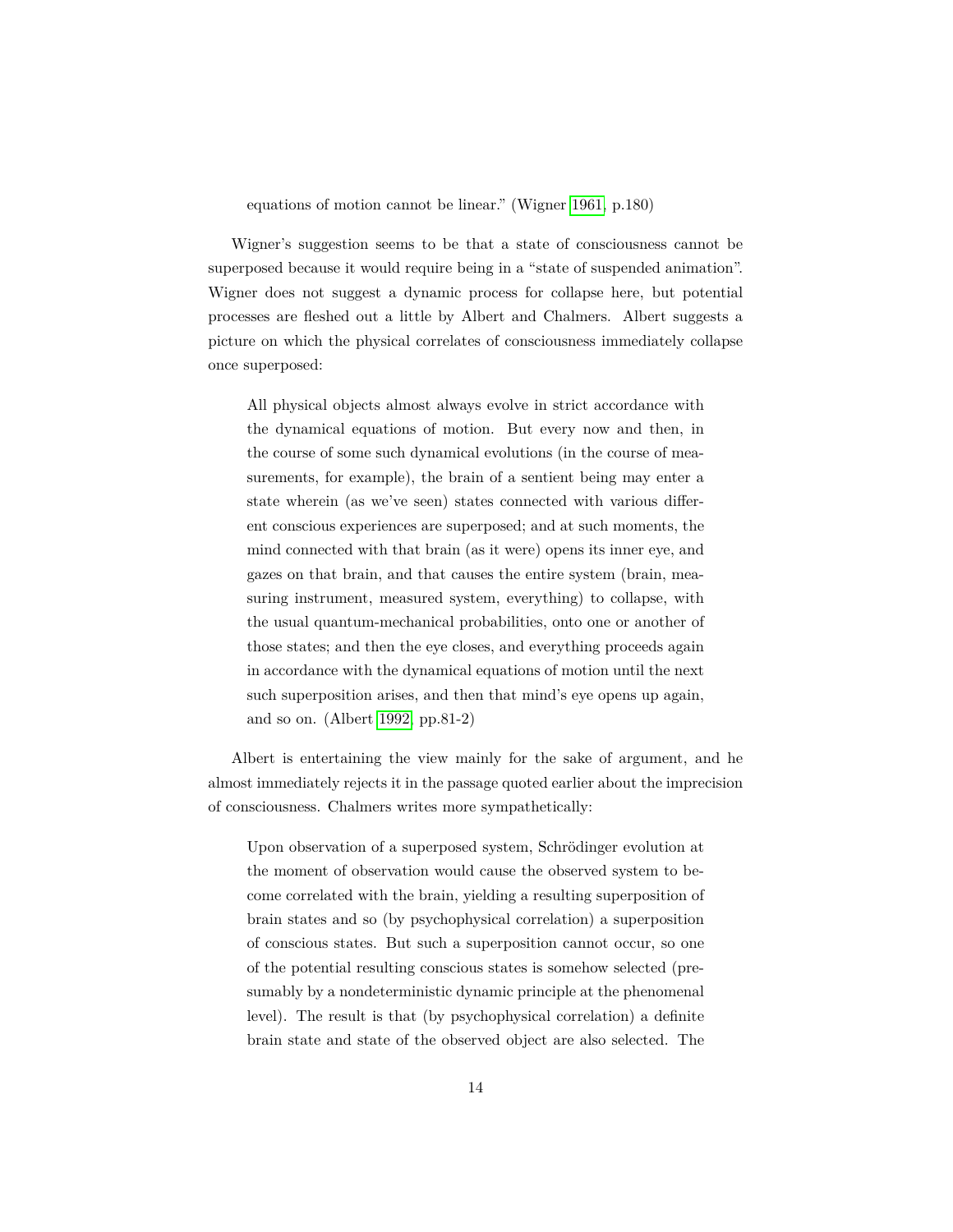same might apply to the connection between consciousness and nonconscious processes in the brain: when superposed non-conscious processes threaten to affect consciousness, there will be some sort of selection. In this way, there is a causal role for consciousness in the physical world. (Chalmers [2003,](#page-55-3) pp.262-3)

Chalmers in effect combines Wigner's suggestion that consciousness cannot superpose with Albert's suggestion that consciousness collapses its physical correlates. The key idea here is that consciousness is a superposition-resistant property and that its physical correlates therefore resist superposition too. That is, it is difficult or impossible for a subject to be in a superposition of two different states of consciousness, and this results in the collapse of physical processes that interact with consciousness.[4](#page-0-0)

Here the relevant states are total conscious states of a subject at a time. The total conscious state of a subject is what it is like to be that subject: if what it is like to be subject A is the same as what it is like to be subject B, then A and B are in the same total conscious state. A subject's total conscious state at a time may include many aspects: visual experience, auditory experience, the experience of thought, and so on. Like position or mass or color or shape, consciousness in this form can take on many specific values. Its specific values are the vast range of possible total conscious states of a subject at a time.

This view assumes that there is a physical correlate of consciousness (PCC): a set of physical states that correlate perfectly with a system's conscious states. For simplicity, we can start by assuming a materialist view where the total conscious state and its physical correlate are identical. Things work best if we also assume that the physical correlate of consciousness (PCC) can itself be represented as a quantum observable with an associated operator. This assumption is nontrivial, as not every physical property is an observable; we return to it later. A PCC observable will have many different eigenstates corresponding to distinct total states of consciousness. This makes it straightforward to treat consciousness as a super-resistant property.

To illustrate how this works, we can again suppose an electron in a superposition of locations (again omitting amplitudes for simplicity)  $|a\rangle + |b\rangle$ . The electron registers on a measurement device and then the result is per-

<sup>4</sup>Halvorson [\(2011\)](#page-56-3) also argues for a picture on which mental states cannot be superposed and therefore bring about collapse in the physical world.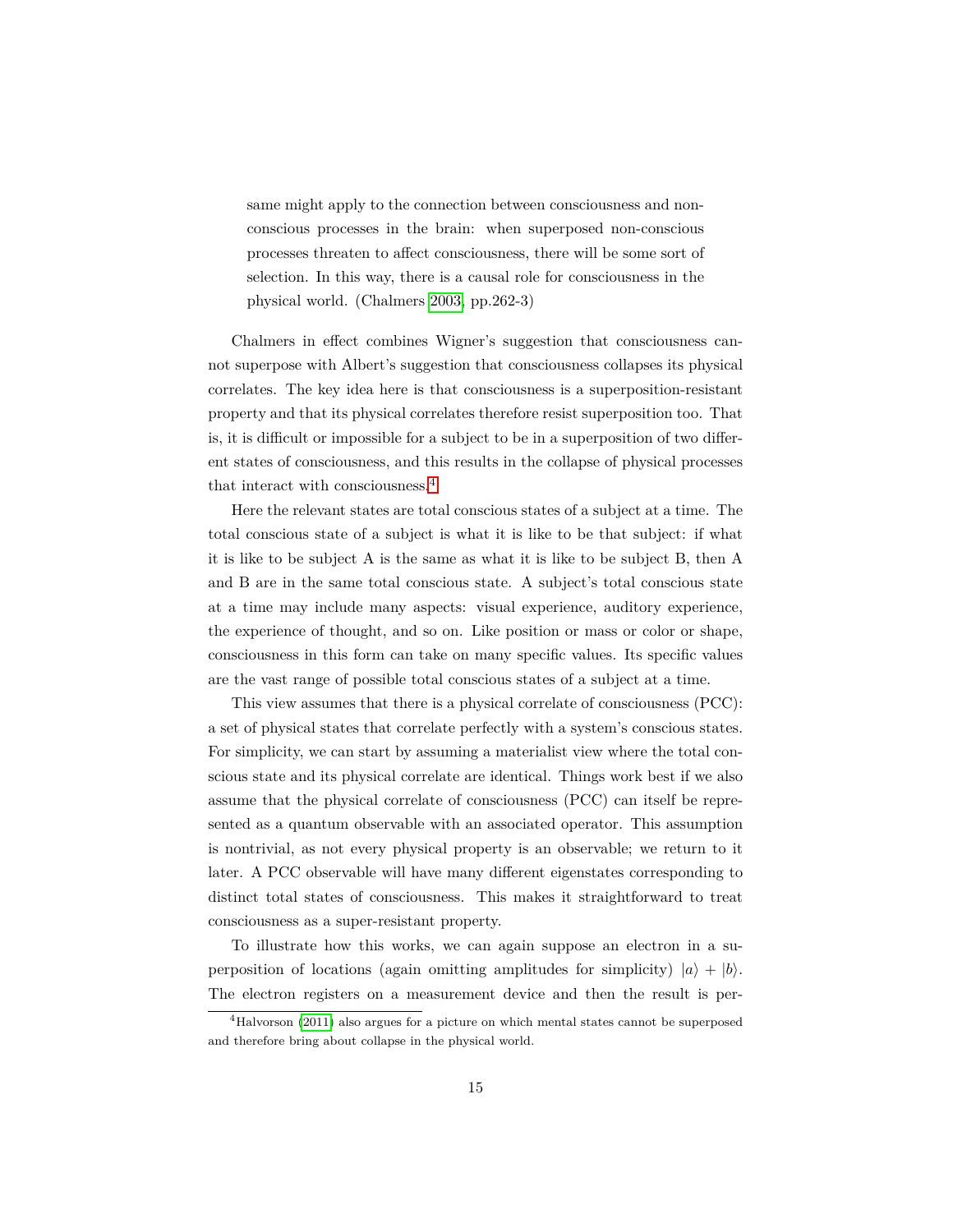ceived by a human subject. Assuming the measurement device is not conscious, then at the first stage the electron and the device will go into an entangled state  $|a\rangle |M(a)\rangle + |b\rangle |M(b)\rangle$ . When the human looks, this result will affect the eye (E), early areas of the nervous system and brain (B), and eventually the physical correlates of consciousness  $(PCC)$ . Under Schrödinger evolution, we would expect the electron, device, and subject to go into an entan- $\langle$  gled state  $|a\rangle$   $|M(a)\rangle$   $|E(a)\rangle$   $|B(a)\rangle$   $|PCC(a)\rangle + |b\rangle$   $|M(b)\rangle$   $|E(b)\rangle$   $|B(b)\rangle$   $|PCC(b)\rangle$ . However, this superposed state would yield a superposition of states of consciousness. So at the point where the PCC is affected, the system will collapse. It collapses into  $|a\rangle |M(a)\rangle |E(a)\rangle |BCC(a)\rangle$  or  $|b\rangle |M(b)\rangle |E(b)\rangle |BCC(b)\rangle$ , with Born rule probabilities. In effect, at the point where the measurement reaches consciousness, the electron, the measurement device, and the brain will collapse into a definite state.

On a dualist view on which consciousness merely correlates with physical properties, things are a little more complicated. We focus on forms of dualism where there are psychophysical laws correlating physical states of a system with states of consciousness. There will be a set of physical correlates of consciousness (which may be disjunctive if necessary) that are in one-to-one correspondence with total states of consciousness. A subject will be in a given state of consciousness if and only if it is in the corresponding PCC state. We can assume as before that the PCC is a quantum observable. Psychophysical laws connect unsuperposed PCC eigenstates to unsuperposed states of consciousness. They also connect superpositions of PCC states to the corresponding superpositions of states of consciousness. A given subject's PCC is in a superposition of PCC eigenstates with certain amplitudes if and only if the subject's conscious experience is in a superposition of the corresponding total states of consciousness with the same distribution of amplitudes.

On a dualist view, a fundamental principle will say that consciousness resists superposition. Whenever Schrödinger evolution plus the psychophysical laws entail that a system enters or is about to enter a superposition of total states of consciousness, the system will collapse into a definite total state of consciousness. As a result, the PCC will also collapse into an eigenstate, and other physical entities that are entangled with the PCC will collapse as described above.

One motivation for the super-resistance consciousness-collapse model is given by Wigner's suggestion that superpositions of consciousness are "absurd". That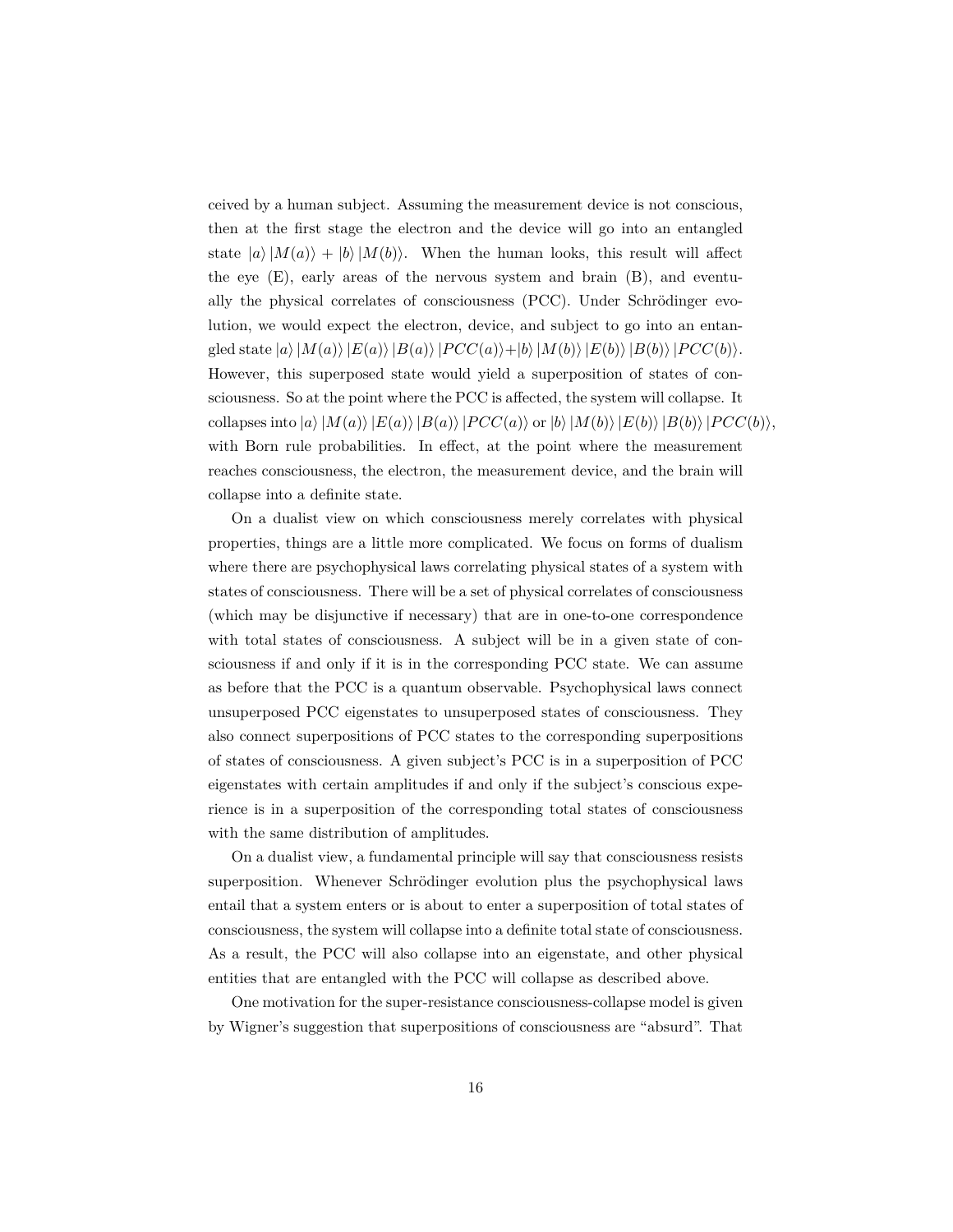is, something about the very nature of consciousness or the concept of consciousness rules out total states where consciousness is superposed. It is certainly at least very hard to imagine subjects who are in superposed states of consciousness (at least without these states becoming total states of consciousness in their own right). If something about the nature of consciousness explains why it cannot be superposed, then this might provide a possible explanation of why collapse comes about. This explanatory motivation might be seen as a further motivation for understanding consciousness as the trigger of collapse.

Taking Wigner's motivation seriously leads to the idea that consciousness is *absolutely superposition-resistant*: that is, that it can never enter superpositions, even brief and unstable ones. Invoking absolute superposition-resistance leads to a clean and simple dynamic model for collapse involving superselection rules. Unfortunately this model leads to a fatal problem for absolute super-resistance, which we explore in the next section.

#### <span id="page-16-0"></span>**3 Superselection and the Zeno problem**

To develop super-resistance models in more detail, we can start by thinking of them independently of consciousness. In principle any observable could serve as a super-resistant observable, with distinct models of quantum mechanics arising from taking different observables to resist superposition. Later we can consider the special case where consciousness or its physical correlates serve as superresistant observables.

The simplest (albeit fatally flawed) super-resistance model invokes superselection: the strong form of super-resistance where certain superpositions are ruled out entirely. In particular, it invokes the familiar concept of a superselection rule: a rule postulating that superpositions of a specified observable are forbidden.

Superselection rules are invoked for a number of purposes in quantum mechanics.[5](#page-0-0) Sometimes they are postulated to analyze quantum-mechanical prop-

<sup>5</sup>Superselection rules were introduced by Wick, Wightman, and Wigner [\(1952\)](#page-58-5). There are many somewhat different definitions of superselection rules, analyzed thoroughly by Earman [\(2008\)](#page-55-8). Here we use a common informal definition. Superselection rules are invoked in analyses of the measurement process by Bub [\(1988\)](#page-55-9), Hepp [\(1972\)](#page-56-4), Machida and Namiki [\(1980\)](#page-56-5), and others. Thalos [\(1998\)](#page-58-8) gives an excellent review. The most common strategy is to argue that superselection rules can emerge from the Schrödinger dynamics governing the interaction of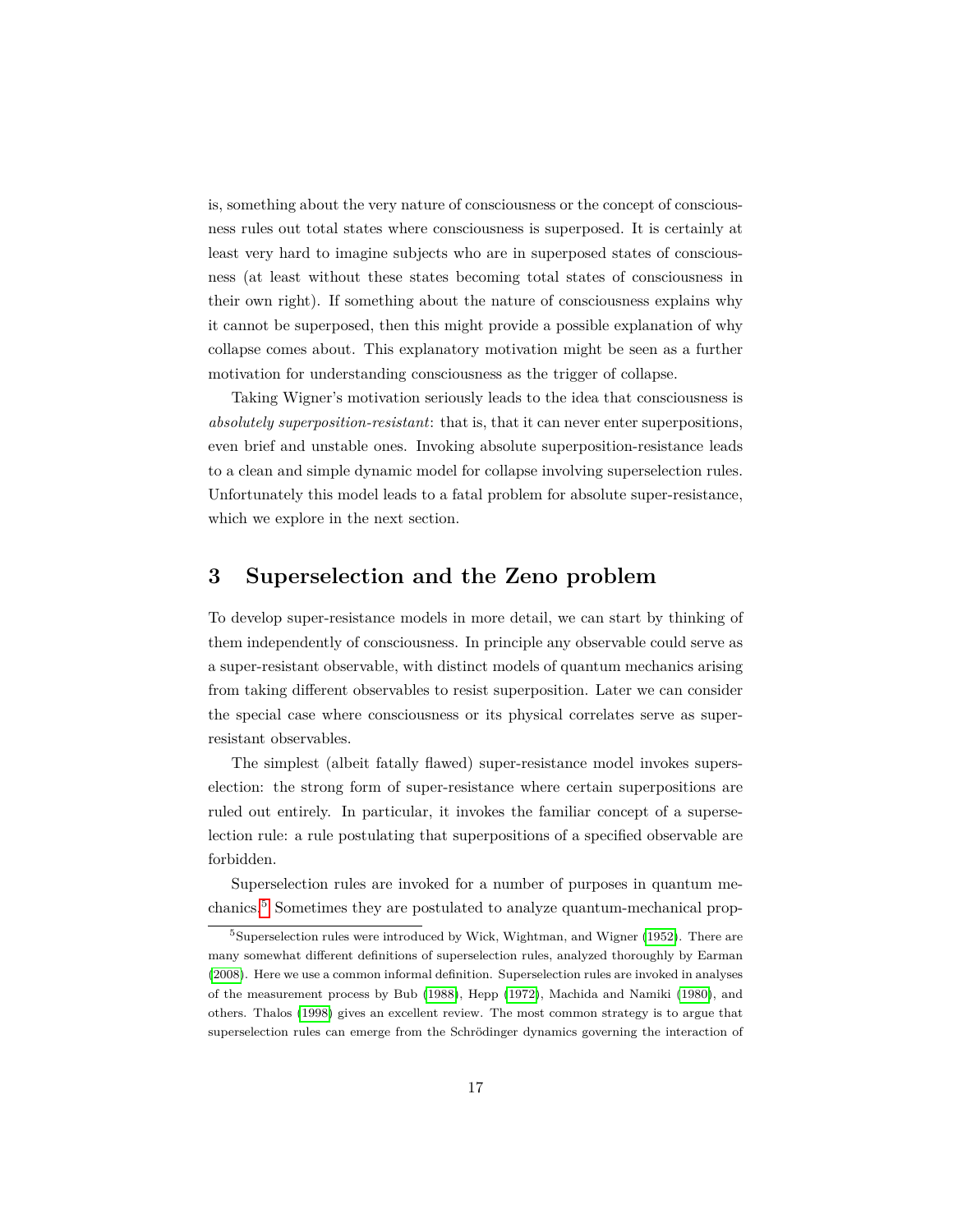erties that are never found in superpositions, such as the difference in charge between a proton and a neutron. Sometimes they are used to help analyze quantum-mechanical symmetries. Sometimes they are used to help address measurement in quantum mechanics, most often through the idea that superselection can emerge through interaction with the environment by Schrödinger evolution alone.

Here we are exploring a somewhat different idea: the idea of a *superselection collapse model*, with a fundamental superselection rule governing the collapse process. Such a model will specify a superselection observable, such that physical systems must always be in eigenstates of the operator corresponding to the observable. The associated collapse postulate says that whenever a system would otherwise enter a superposition of eigenstates of this operator (given Schrödinger dynamics alone), it instead enters a definite eigenstate, with probabilities given by the Born rule. In the special case where consciousness (or its physical correlate) is a superselection observable, then whenever consciousness would otherwise be about to enter a superposition, it must collapse to a definite state according to the Born probabilities.

To specify the dynamics better, we can first suppose that the collapse takes place at a time interval of  $\Delta t$ , so that if the system has evolved (according to the Schrödinger equation) in the preceding  $\Delta t$  into a non-eigenstate of the superselection observable, it collapses probabilistically into an eigenstate of that operator, with probabilities given by the Born rule. This yields a well-defined stochastic process. For the absolute super-resistance model, the dynamics is the limiting case of this process as ∆*t* approaches zero.

The superselection collapse model has a dynamics that is already familiar in quantum mechanics: it is precisely the dynamics that would obtain (on a traditional measurement interpretation) if the resistant observable were being continuously measured by an outside observer. The current approach does not require that there are any outside observers, or that resistant properties themselves are ever measured, or that continuous measurement ever takes place (though to aid the imagination, one could metaphorically suppose that God is continuously measuring the resistant properties of the entire universe). All that it requires is the mathematical dynamics associated with continuous measure-

a system with its environment. It is unclear to us whether anyone has explicitly proposed a superselection collapse interpretation, but we are open to pointers.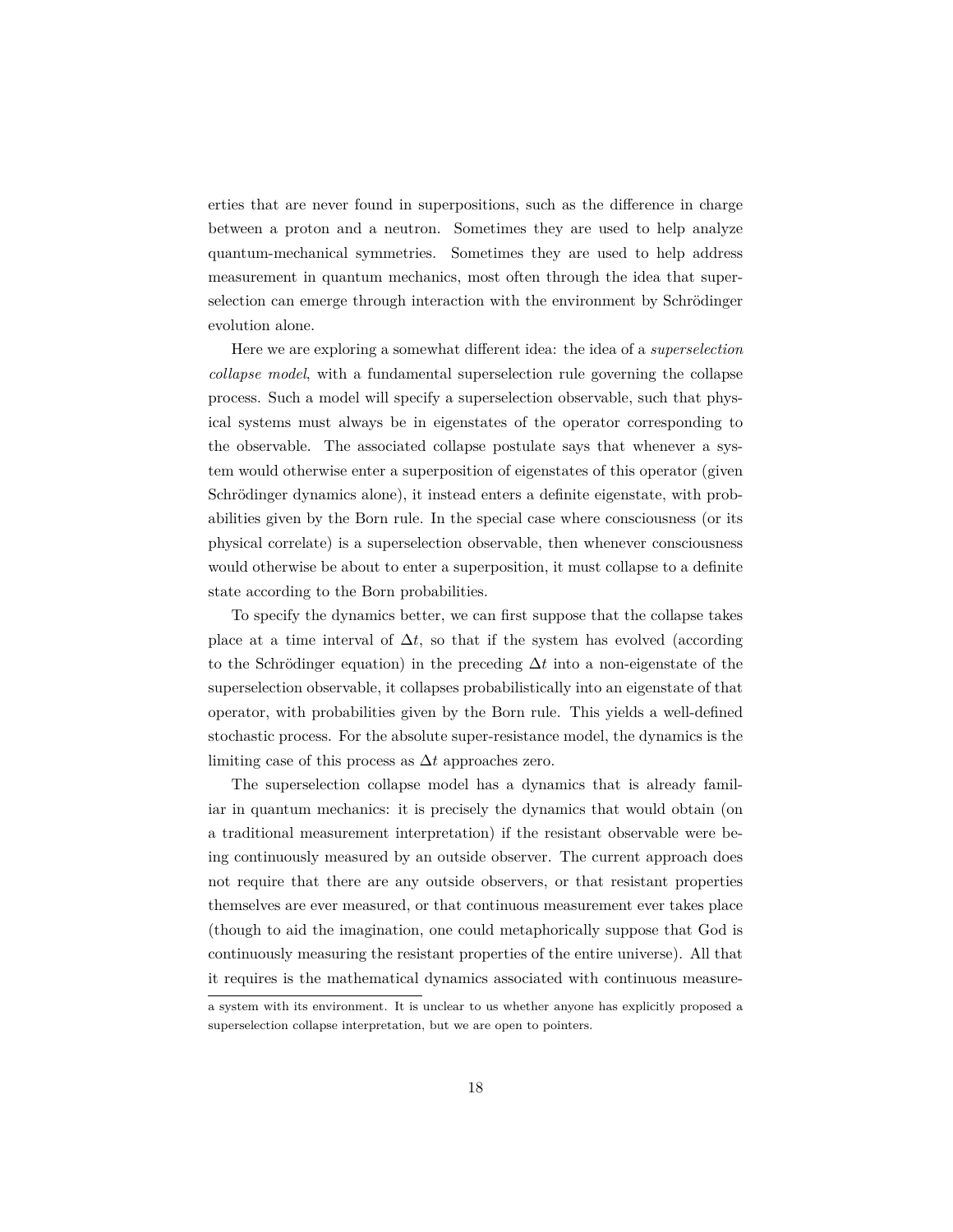ment of resistant properties, which is fairly straightforward.

Unfortunately, the dynamics of continuous measurement leads to a well known effect, the quantum Zeno effect, which renders any superselection collapse model empirically inadequate. The quantum Zeno effect is the effect whereby the more often one measures a quantum observable, the harder it is for the system to enter different states of that observable. In the extreme case where an observable is measured continuously, it cannot change at all.

The source of the quantum Zeno effect lies in the mathematical fact that for a system to evolve under Schrödinger evolution from some initial eigenstate of an operator to some other eigenstate of that operator, it must evolve through superpositions of eigenstates.<sup>[6](#page-0-0)</sup> Eigenstates are orthogonal to each other, so the continuous process of Schrodinger evolution cannot evolve directly from eigenstate to eigenstate. If a system governed by this process cannot pass through superpositions of these eigenstates, then the system cannot change from one eigenstate to another. Another way to put things is that if small superpositions are permitted, an initial superposition will assign probability 1- $\epsilon$  (where  $\epsilon$  is negligible) to the initial eigenstate. So if there is a measurement of this observable in the first moment, the superposition will collapse to the initial eigenstate with probability 1- $\epsilon$ . Continuous measurement will therefore force the system to remain in that initial eigenstate.

This leads to the Zeno problem for superselection collapse interpretations. If there is a superselection observable (one that can never enter superpositions), every system will remain forever in a single eigenstate of that observable. This consequence may be acceptable for standard superselection observables in physics (such as the charge difference between a proton and a neutron), but it is clearly unacceptable for observables tied to measurement that serve as triggers of the collapse process.<sup>[7](#page-0-0)</sup> For example, if a superselection observable corresponds to the position of the pointer on a measurement device, then that pointer will be forever stuck in one location and unable to give useful measurement results.

 $6$ One could argue that this mathematical fact is the common explanation both of the Zeno effect and of the problem for superselection collapse models, rather than the Zeno effect explaining the problem. Still, the problem is still aptly called a Zeno problem, tied to the impossibility of motion.

<sup>7</sup>Mariam Thalos [\(1998,](#page-58-8) p.538) raises a version of this problem for superselection-based accounts of measurement, arguing that if a classical quantity is governed by a superselection rule, it can never change its magnitude in evolution over time.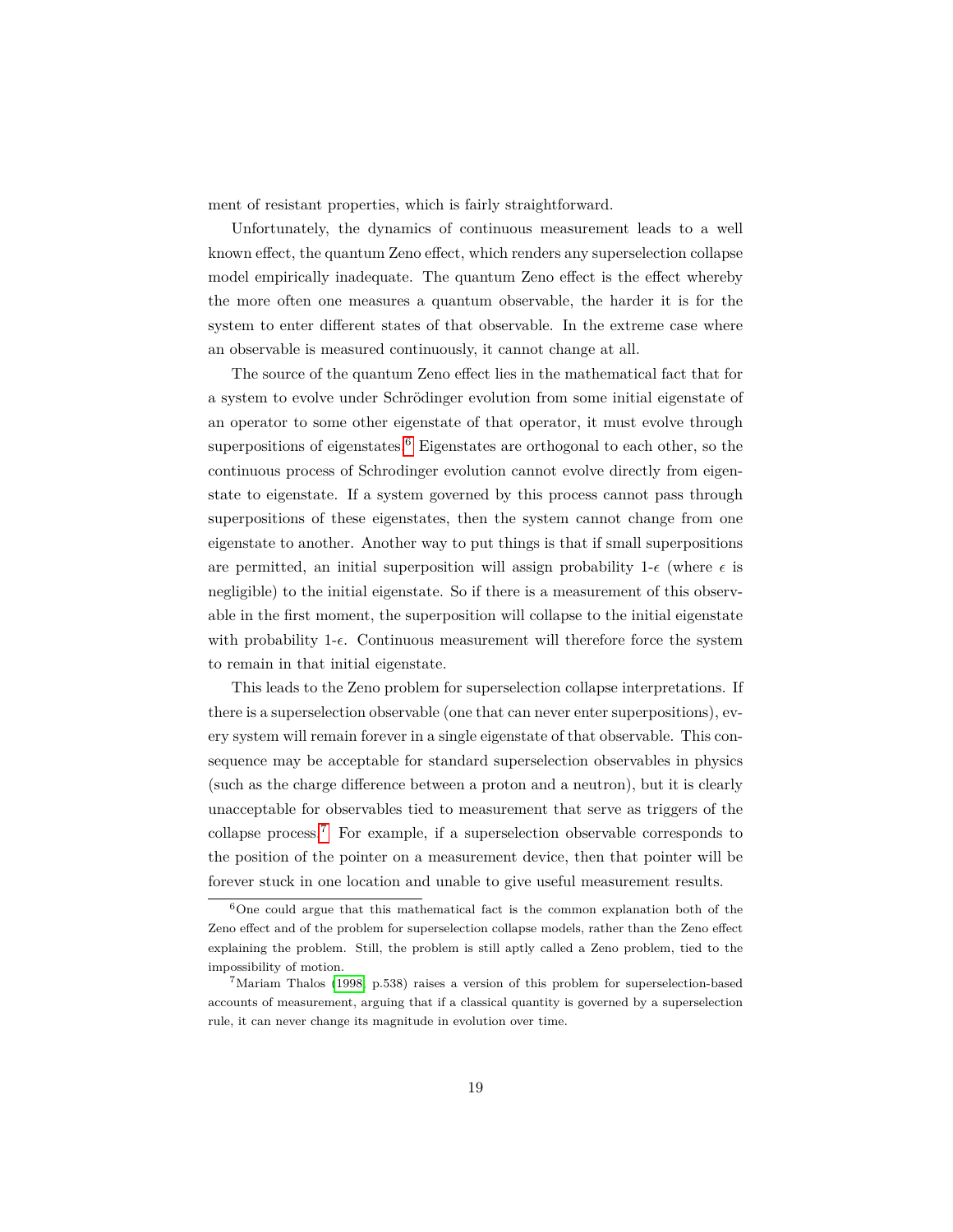We can illustrate the Zeno problem by taking the superselection observable to be consciousness (or its physical correlate). We know that systems have different conscious states at different times, and sometimes evolve from being unconscious to being conscious. If consciousness or its physical correlate was a superselection observable, it would obey the dynamics of continuous measurement so it could not change at all. If we started in an unconscious state, we could never become conscious. The unfortunate consequence would be that we could never wake up from a nap. Furthermore, if there is no consciousness in the early universe, then consciousness could never emerge later.<sup>[8](#page-0-0)</sup>

The Zeno problem is not just a problem for superselection collapse interpretations. In "Zeno Goes to Copenhagen", we argue that the Zeno problem is a serious problem for almost any measurement-collapse interpretation of quantum mechanics. Any such interpretation faces the question of whether measurement itself can enter quantum superpositions. If measurement can enter superpositions, the standard dynamics of collapse upon measurement is ill-defined, and new dynamics is required. If measurement cannot enter superpositions, the quantum Zeno effect suggests that measurements can never start or finish, at least if measurement is an observable. One way out is to deny that measurement is an observable, but this option leads to further commitments (embracing a strong form of dualism or construing measurement as a special wave-function property) that themselves require a highly revisionary approach.

In this article, however, we are focusing on the Zeno problem as a problem for super-resistance interpretations. To handle the Zeno problem in this framework, the obvious move is to abandon superselection (on which superpositions of the relevant observable are entirely forbidden) for a weaker version of superresistance. An *approximately super-resistant* observable is one that can enter superpositions but nevertheless resists superposition, at least in some circum-

<sup>8</sup>Barry Loewer [\(2002\)](#page-56-6) raises a different early-universe problem for consciousness-collapse theories: if the first collapse requires the universe to be in a non-null eigenstate of consciousness, then this will never happen, while if collapse is triggered by any superposition of consciousness, then the first collapse will happen too early. The absolute super-resistance model takes the second horn. On this view, Loewer's "collapse too early" problem can be minimized by having conditions for consciousness that are not satisfied in the early universe (so that in its early stages, the universe will be in a null eigenstate of consciousness), and also by noting that most initial collapses when they occur will be onto a null state of consciousness. The Zeno problem as it arises for the early universe is the distinct but related problem that all collapses will be onto a null state of consciousness.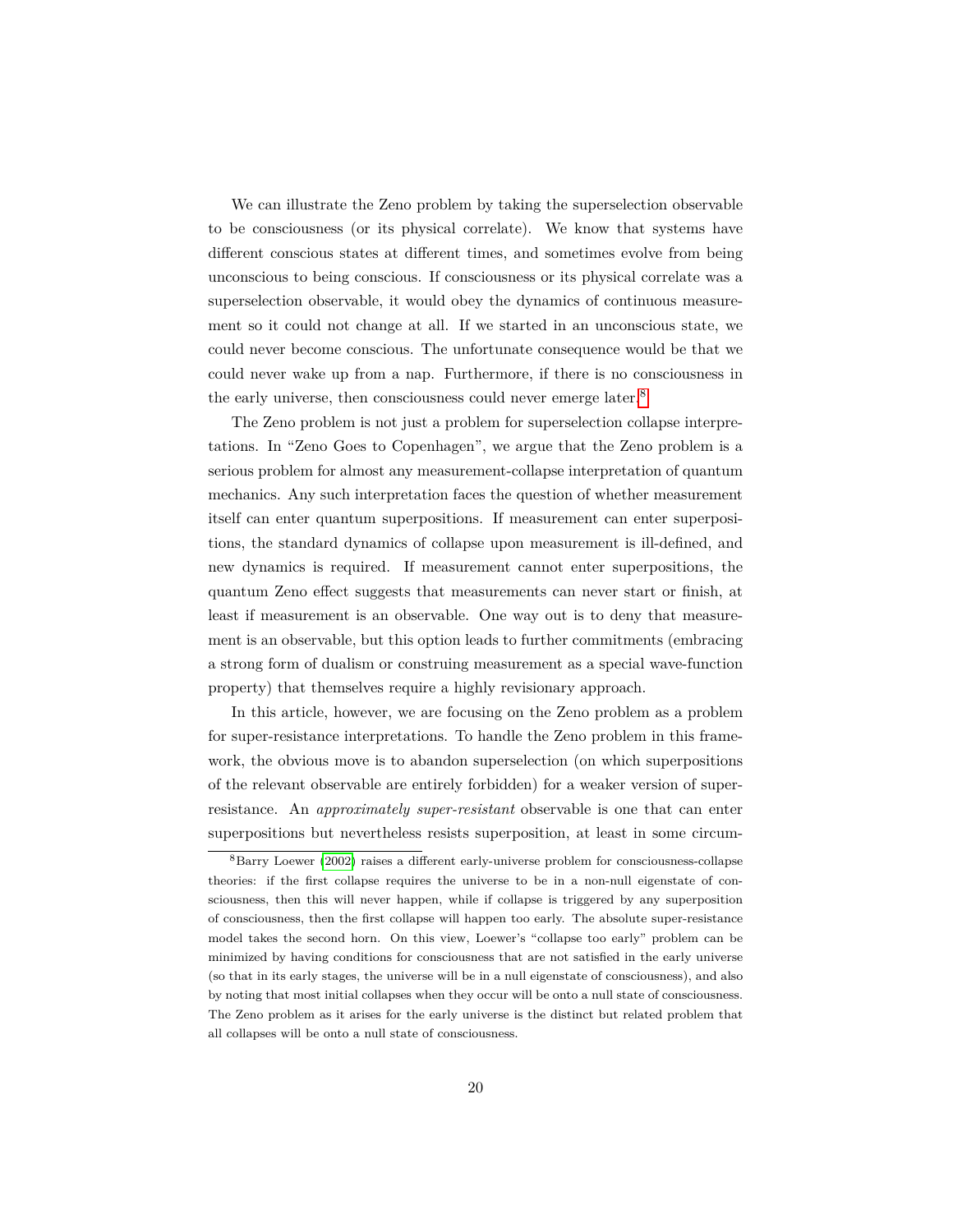stances. On a simple version of this view, superpositions of the observable in question are unstable and they probabilistically tend to collapse over time.

To make the idea of approximate super-resistance precise, we require nonstandard physics. Fortunately, there is a wealth of resources for developing such physics in the literature on modern dynamical collapse theories (Bassi et al. [2013\)](#page-54-2). In section 6, we show how these theories can be adapted to yield a model on which consciousness is approximately super-resistant. The rough idea is that as a total state of consciousness (and/or its physical correlate) enters increasingly large superpositions (where a large superposition is roughly one that gives significant amplitude to distant states), this yields higher probabilities of collapse of consciousness onto a more definite state. Admittedly it is far from clear what a superposition of states of consciousness would amount to. We return to this matter in the final section.

#### <span id="page-20-0"></span>**4 Integrated information theory**

There are many ways to spell out the details of a consciousness-collapse superresistance model. We can combine the view with many different theories of consciousness, and with various different accounts of the collapse dynamics. In what follows we spell out one way of working out some details, by combining the theory with a specific theory of consciousness (integrated information theory, or IIT) and a specific model of approximate super-resistance dynamics (inspired by Pearle's continuous spontaneous localization interpretation of quantum mechanics).

We focus on IIT for several reasons. First, it is one of the few mathematically precise theories of consciousness. Second, unlike many competitors it purports to be a fundamental theory of consciousness that offers basic and universal principles connecting consciousness to physical processes. Third, it offers a specific physical correlate for total states of consciousness, using its notion of a Q-shape (qualia shape). Fourth, it has a distance metric between total states of consciousness, which plays an important role in our framework. None of this means that we are endorsing IIT. Many objections have been made to IIT (e.g. Aaronson [\(2014\)](#page-54-3), Bayne [\(2018\)](#page-54-4), Barrett and Mediano [\(2019\)](#page-54-5), Doerig et al. [\(2019\)](#page-55-10)) and they raise important issues. Our approach could in principle be combined with any theory that has the four properties just listed.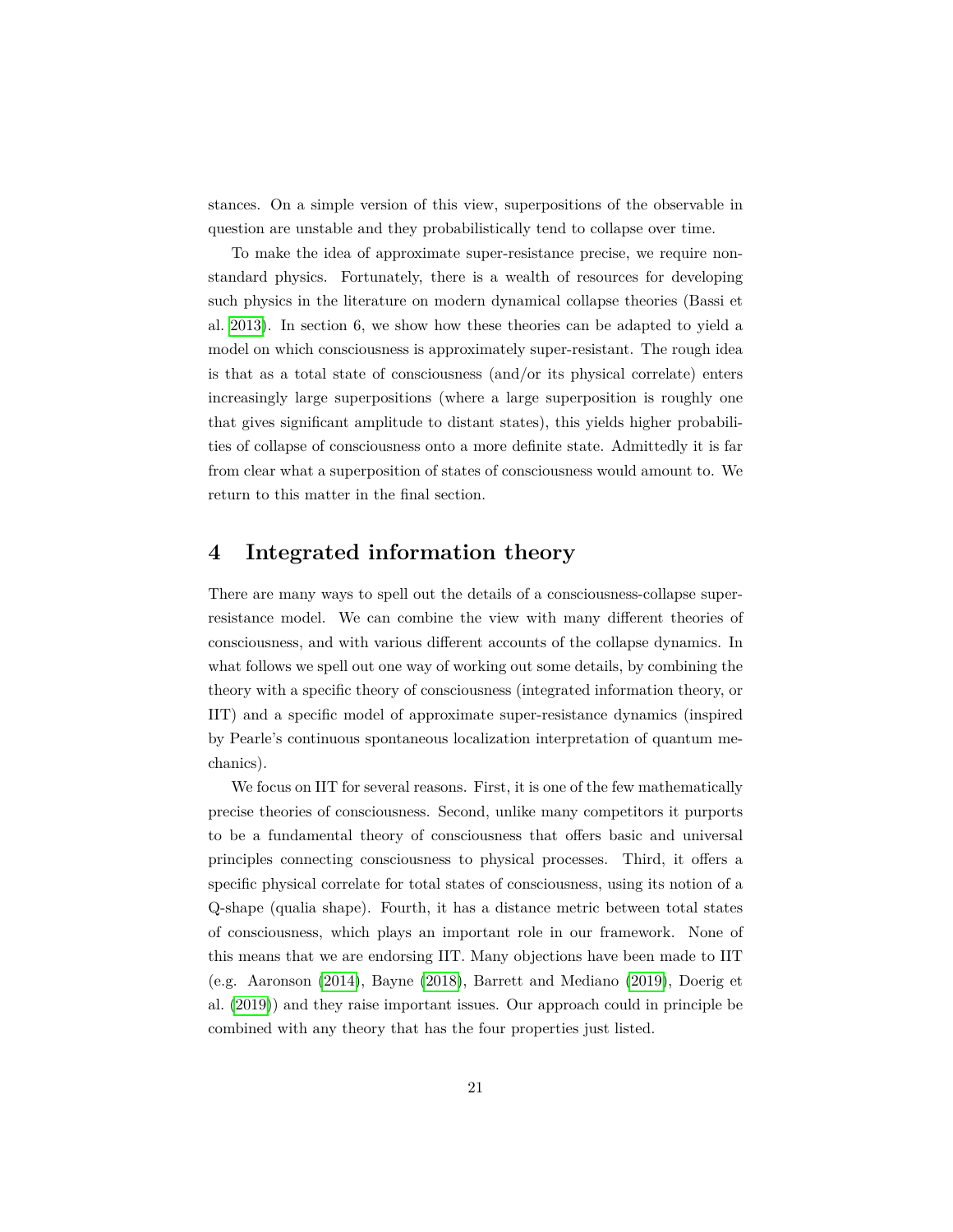IIT is a theory that associates systems with both quantitative amounts of consciousness and qualitative states of consciousness. Its systems are classical Markovian networks made up of interconnected units that interact with each other according to deterministic or probabilistic rules. Each unit can take on a number of states, and the state of the system is made up of the states of each of the units in the system.

One limitation of IIT as it stands (Barrett and Mediano [\(2019\)](#page-54-5)) is that its assigns amounts and states of consciousness to discrete Markovian network systems but not to real physical systems. To apply it to real physical systems, we need to combine it with a mapping from physical systems to network structures. In what follows we will assume such a mapping (or some other generalization of IIT) so that IIT applies to physical systems.

IIT is derived from phenomenological axioms rather than from experimental evidence. Experimental support for it is somewhat limited to date, especially because it is impractical to measure and calculate its measures of consciousness in biological systems. However, some measurable approximations of its quantitative measures have been shown to correlate with level of consciousness, see Massimini et al. [\(2005\)](#page-56-7), Casarotto et al. [\(2016\)](#page-55-11), Leung et al. [\(2020\)](#page-56-8), and Afrasiabi et al. [\(2021\)](#page-54-6). Additionally, spatiotemporal patterns of integrated information (approximating IIT's qualitative measures) have been derived from brain areas and correlated with the contents of conscious perceptions of faces and other objects (Haun et al. [\(2017\)](#page-56-9)). In any case, we will treat IIT as a potential empirical theory of consciousness. Much of our discussion should generalize to other theories.

IIT is built around the notions of information and integration. The information in a system is a measure of the extent to which the present state of a system constrains its potential past and future states. One centerpiece of IIT is its measure of integration, which it labels  $\Phi$ .  $\Phi$  is a measure of the extent to which the information in a system is irreducible to the information of its components. It quantifies how much the causal powers of a system fail to be accounted for by any partitioned version of it.

The simplest system with nonzero  $\Phi$  is a dyad: a network AB with two interacting nodes A and B that swap their states. If A is on or off, B turns on or off at the next time step, and vice versa. In this case, AB has causal powers that are not reducible to those of A and B taken alone, and  $\Phi(AB) = 1$ . (We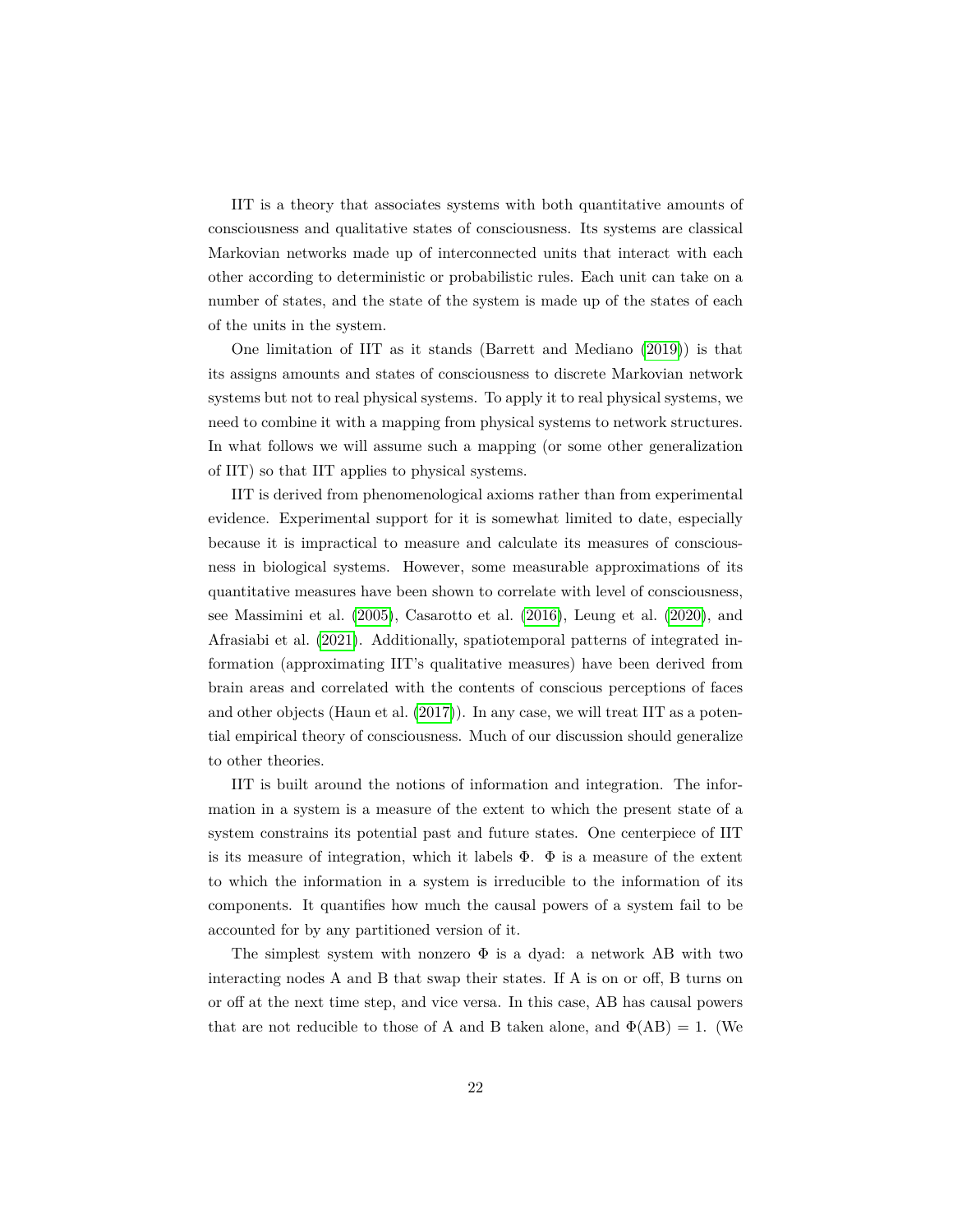spell out the mathematics in an appendix.) By contrast, if A and B are not interacting, then the causal powers of AB are reducible to those of A and B taken alone, so  $\Phi(AB) = 0$ .

IIT says that a system is conscious if and only if it is a maximum of  $\Phi$ : that is, if the system has higher  $\Phi$  than any system nested within it and higher  $\Phi$ than any system it is nested within. The amount of consciousness in a system is  $\Phi^{max}$ , which is equivalent to  $\Phi$  if the system is a maximum and 0 if the system is not. In what follows we drop the superscript for simplicity.

One way to combine IIT with a super-resistance model is to say that  $\Phi$  is super-resistant. That is,  $\Phi$  resists superposition and superpositions of  $\Phi$  trigger collapse. Unfortunately, this view faces a fatal problem. It fails to suppress superpositions of qualitatively distinct conscious states with the same value of Φ. Consider a conscious subject and a screen in a dark isolated room. The screen can display green or blue. If it is put into a superposition of displaying both, then the subject will be put into a superposition of experiencing green and experiencing blue. There is no reason to assume that these experiences differ in their Φ–value. But then there is no Φ–superposition, and so no collapse. The subject remains in a superposition of qualitatively distinct total states of consciousness. Such a theory therefore will not yield determinate experiences for many crucial observations. The underlying problem is that  $\Phi$  is not a genuine physical correlate of consciousness – that is, it is not a physical correlate of a total state of consciousness. It is merely a physical correlate of a scalar degree of consciousness, where the same degree can be present in many different conscious states.<sup>[9](#page-0-0)</sup>

<sup>9</sup>We canvassed the idea of using Φ as an absolutely super-resistant property in an early version of this article that raised the Zeno problem for absolute super-resistance and suggested approximate super-resistance via continuous localization as a possible solution. In an article responding to our early presentation and building on the ideas there, Okon and Sebastián  $(2018)$  develop the idea that  $\Phi$  could be an approximately super-resistant property using continuous localization. Okon and Sebastian respond to our current objection by saying that decoherence makes it extremely unlikely that there will be superposed conscious states with the same value of  $\Phi$ . The blue/green case seems a clear case of this sort of superposition, however, as does any ensuing state resulting from interactions with their environment that makes no difference to their total state of consciousness. The dyad system discussed in the main text and the appendix gives a simple illustration of a superposition of states with different Q-shapes but with the same value of Φ. In addition, the Q-shape collapse model is much better suited for giving all aspects of consciousness a causal role, whereas the Φ-collapse model gives degree of consciousness a causal role and leaves everything else epiphenomenal.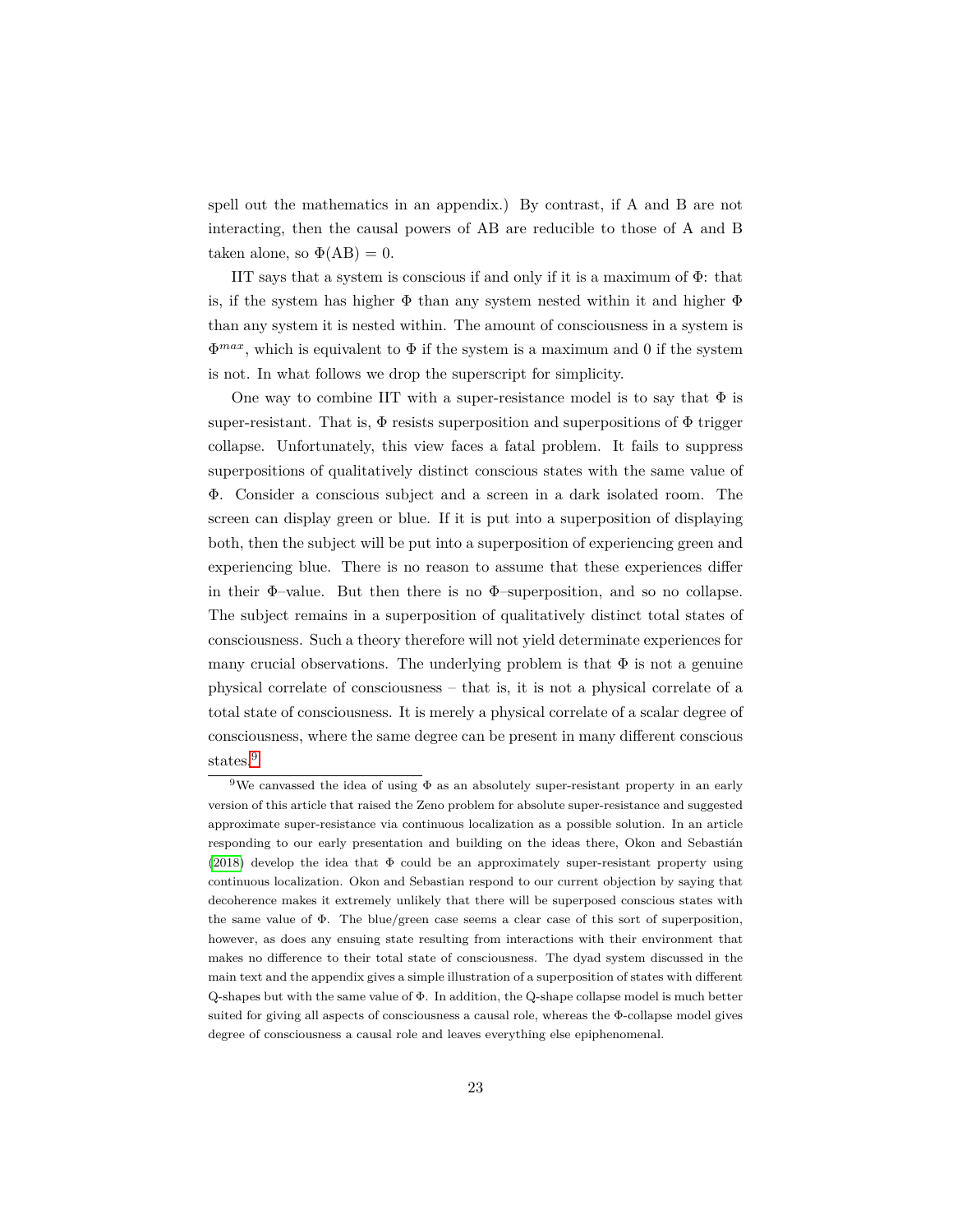Fortunately, IIT also postulates a physical correlate of total states of consciousness. The Q-shape (qualia shape) of a system is an entity that serves as an abstract representation of the structure of the integrated information in a system. IIT specifies a mathematical mapping from network structures to Q-shapes. If we assume (as above) that the total physical state of a system determines a network structure, then IIT will derivatively specify a mapping from total physical states to Q-shapes.

The Q-shape of *S* is a set of weighted points, one for each mechanism in *S*. A mechanism is a subsystem *m* of *S* – that is, a nonempty set of elements of  $S$  – with  $\phi(m) > 0$  (as defined in Appendix A). If *S* has *n* elements, then it has up to  $N = 2^n - 1$  mechanisms. For example, in the dyad system AB, which has two elements A and B, the subsystems are A, B, and AB, and the mechanisms are A and B. The weight associated with a mechanism *m* is  $\phi(m)$ , a non-negative real number representing the integrated information associated with *m*. The point associated with *m* is given by two probability distributions over the 2*<sup>n</sup>* states of *S*, the so-called maximally irreducible cause repertoire and maximally irreducible effect repertoire associated with *m*.

According to IIT, a system's Q-shape determines (at least nomologically) the total state of consciousness associated with that system. A Q-shape is itself a mathematical entity, and it is not obvious just how a Q-shape determines a state of consciousness. What matters most for our purposes is that according to IIT, (i) having a given Q-shape is a physically definable property (we might call it physical Q-shape), (ii) Q-shape is a physical correlate of consciousness, in that any two physical systems with the same associated physical Q-shape will have the same state of consciousness. It will also be helpful to assume the stronger theses that (iii) the mathematical structure of a conscious state is given by a Q-shape (call this a system's phenomenal Q-shape) and (iv) as a matter of psychophysical law, a system has a given phenomenal Q-shape (that is, it has a conscious experience with a given structure) if and only if has the isomorphic physical Q-shape (that is, it has a physical state with the same structure as defined by IIT). These claims are far from obviously correct, but something like them seems to be intended by IIT.

As before, it does not matter too much for our purposes whether these claims of IIT are correct. It is plausible that a final mathematical theory of consciousness will specify *some* mathematical structure for consciousness (though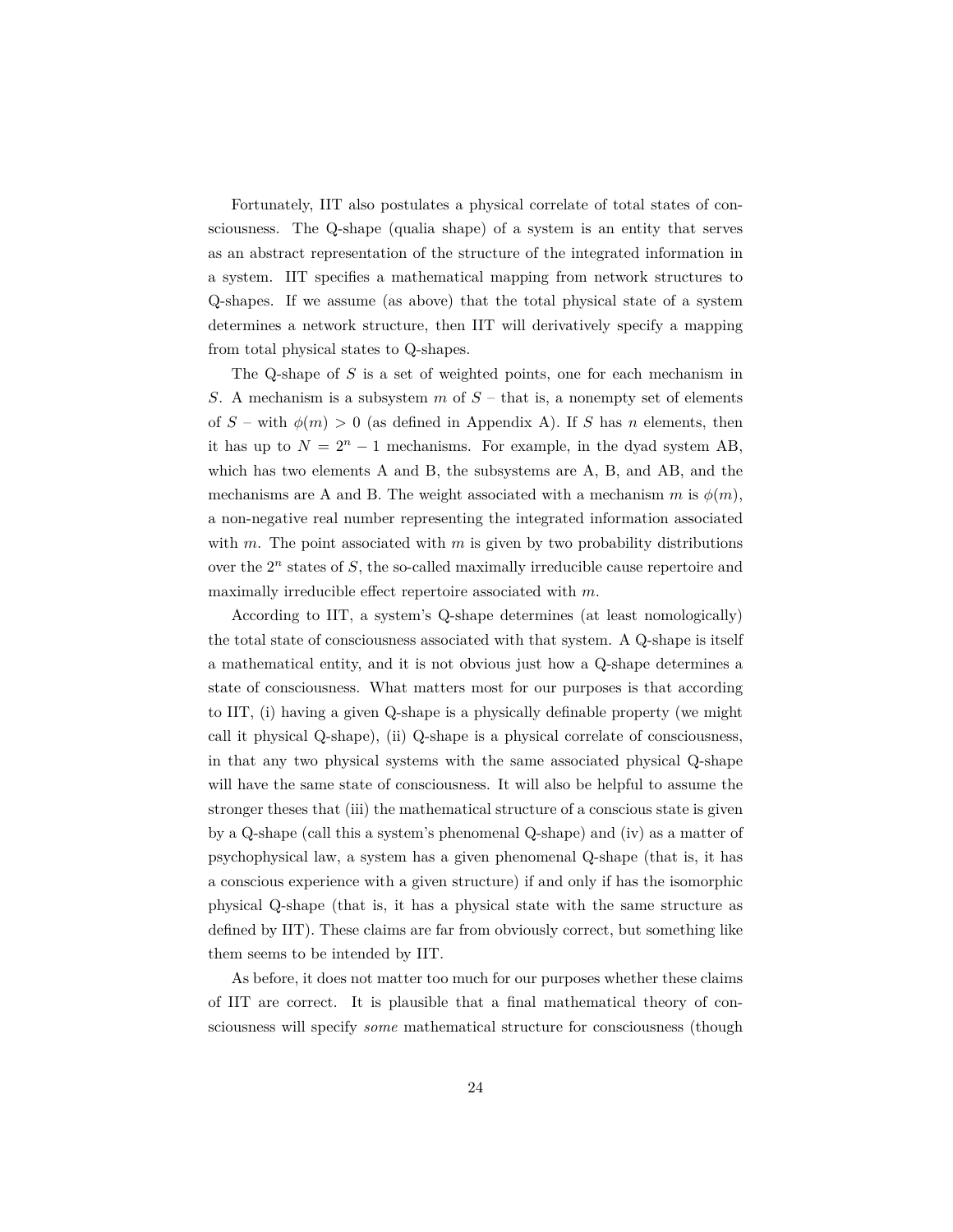there may be more to consciousness than its mathematical structure, as inverted qualia cases suggest). And it is plausible that this mathematical structure should be realized in some way in the physical correlates of consciousness. If necessary, we can replace Q-shape by that mathematical structure. What matters most is that there is some precise theory of consciousness for which psychophysical isomorphism principles like this are correct.

Different states of the dyad system AB discussed earlier can be associated with different Q-shapes. Consider state 10, where A is on and B is off, and state 00, where both A and B are off. As we show in the appendix, both states have  $\Phi = 1$ , but they are associated with distinct Q-shapes. In principle one can prepare a dyad system in a superposition of these two states 10 and 00: we might call this *Schrödinger's dyad*. If Q-shape is super-resistant, Schrödinger's dyad will be unstable and will collapse into a state with a definite Q-shape. We discuss a framework for combining IIT with quantum mechanics along these lines in the next two sections. In section 7, we discuss possible experimental tests, which are likely to rule out the simple Q-shape collapse interpretation but which suggest a program for empirically refining collapse interpretations.

## <span id="page-24-0"></span>**5 Combining IIT with quantum mechanics**[10](#page-0-0)

The standard IIT framework (Oizumi, Albantakis, and Tononi [\(2014\)](#page-57-5)) maps classical network states to Q-shapes. We have assumed a derivative mapping from classical physical states to Q-shapes. To combine IIT with quantum mechanics, we need to extend the IIT mapping so that it maps quantum physical states to Q-shapes or to superpositions of Q-shapes. The core idea of a Q-shape collapse model is that systems in superpositions of Q-shape always collapse toward having a determinate Q-shape.

To extend the IIT mapping to quantum physical states, the obvious way to proceed is to use IIT's physical definition of Q-shape to define a set of Q-shape collapse operators, one for each dimension of Q-shape. The joint eigenstates of these operators will be physical states with determinate Q-shapes.

A challenge to defining these Q-shape operators is that in the classical IIT framework, *φ* and Q-shape depend on probabilities of state-transitions in a net-

 $10$ This section is co-authored with Johannes Kleiner (Münich Center for Mathematical Philosophy, Ludwig Maximilian University).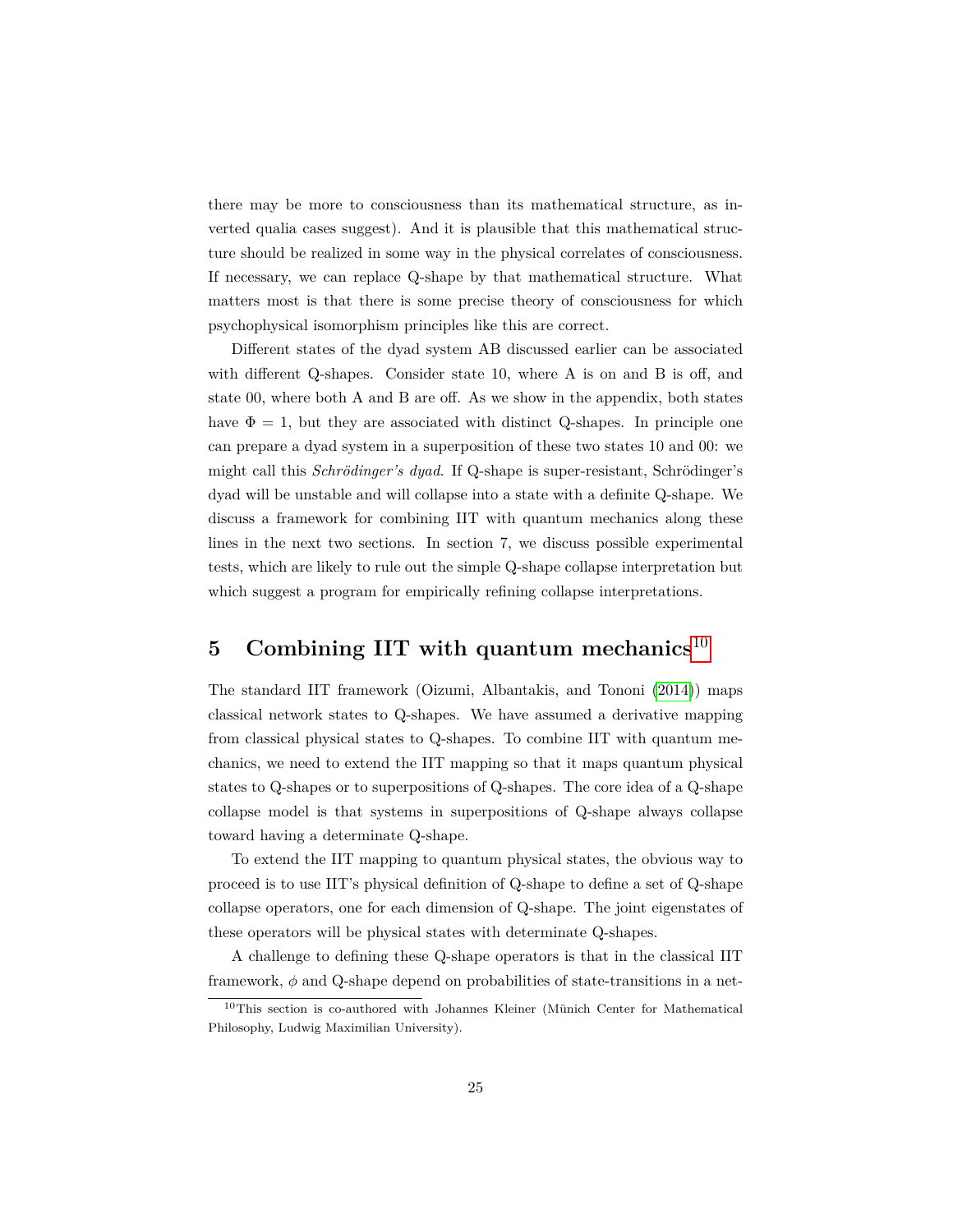work, which may depend on the position and momentum of the system's parts. Position and momentum are noncommuting operators, so physical systems cannot be in joint eigenstates of them. High-mass systems may have precise enough position and momentum to determine  $\phi$  and Q-shape, but these quantities may not be defined for low-mass entities such as electrons in quantum systems (Mc-Queen [\(2019b,](#page-57-6) p97)).

There are various options for addressing this challenge. We could redefine Φ and Q-shape so they depend only on positions or mass densities of elements of the system. We could also give special treatment for low-mass systems, for example modifying  $\Phi$  to stipulate that  $\Phi = 0$  for systems with mass below a certain threshold, or we could invoke a coarse-grained or "smeared" version of  $\Phi$ and Q-shape observables, with significant smearing mainly required for systems with very low mass.

Alternatively, we can invoke newer versions of IIT that are defined over quantum states. One framework for an IIT-driven collapse model has been developed by Kremnizer and Ranchin [\(2015\)](#page-56-10), who define a new measure of quantum integrated information QII for quantum systems. On their model, a system's QII determines the probability of collapses onto a position basis, so that systems with higher QII are more likely to collapse on to the position basis. However, Kremnizer and Ranchin's interesting model is a super-resistance theory only in a weak sense: the properties that trigger collapse (QII) are quite distinct from the collapse basis (position), and position resists superposition only in certain contexts with high QII. Also, while Kremnizer and Ranchin speculate that their quantity QII may be a measure of consciousness, this will yield at best a limited causal role for consciousness, on which the scalar amount of consciousness determines probability of collapse but the specific conscious state of a subject plays no role.

Zanardi, Tomka, and Venuti [\(2018\)](#page-58-9) have developed a more thoroughgoing quantum-mechanical version of IIT, defining quantum mechanical operators for each IIT notion (including Q-shape as well as  $\phi$ ) across a broad class of quantummechanical networks. (These are networks of finite-dimensional non-relativistic qudits, interacting via Markovian trace preserving completely positive maps.) Further generalizations have been given by Kleiner and Tull [\(2020\)](#page-56-11). These models do not yet give a complete mapping from physical states to Q-shapes, but they come closer to doing this than standard IIT. In what follows, we will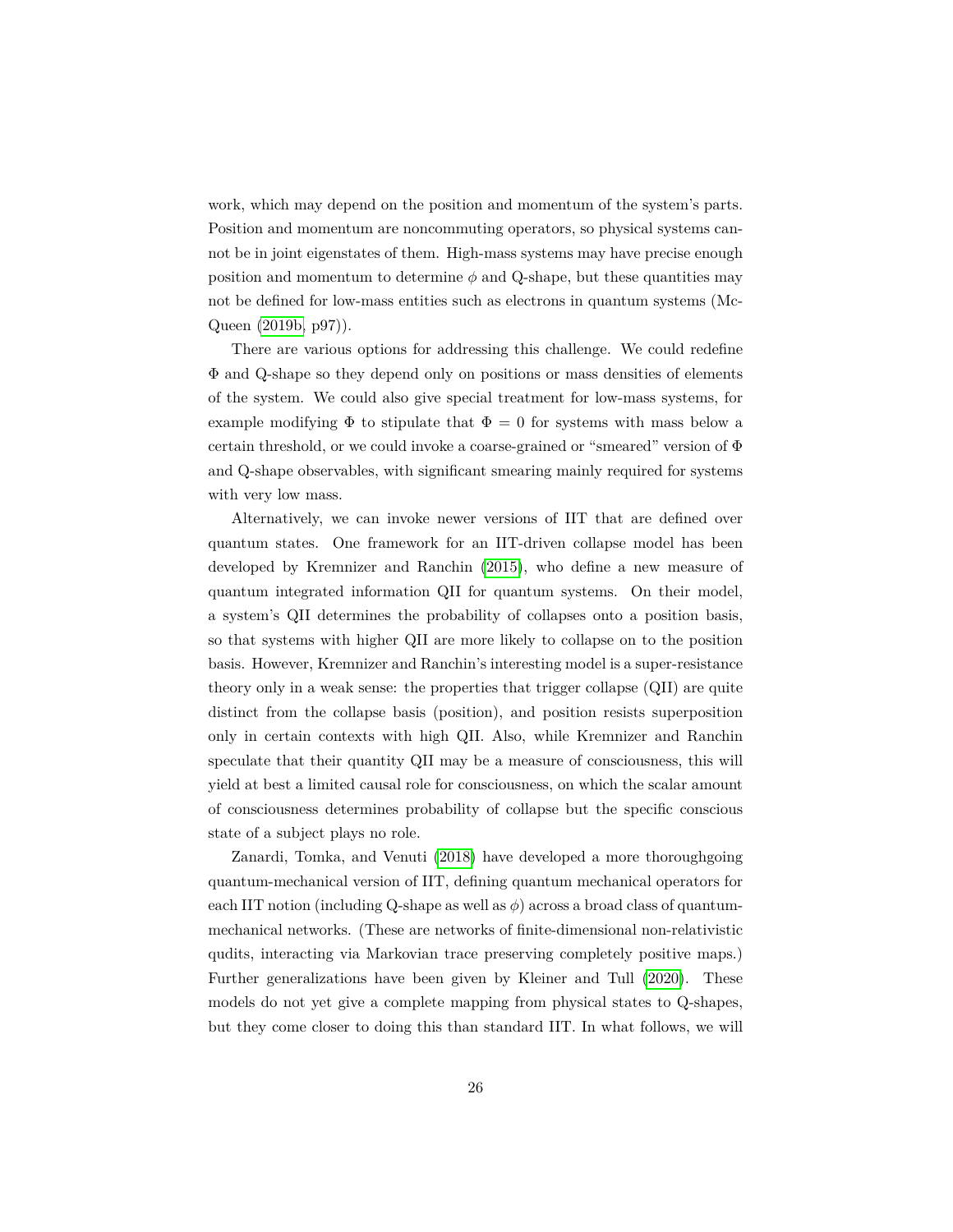assume a fully developed model along these lines with a complete mapping from physical states to Q-shapes.

Quantum IIT specifies a mapping *E* from states of quantum systems to *quantum Q-shapes*. Quantum Q-shapes are are quantum analogs of classical Q-shapes, the Q-shapes invoked in standard IIT. Classical Q-shapes for an *n*element system *S* can be represented as  $N = 2<sup>n</sup> - 1$  weighted points, one for each subsystem of *S*, where points are pairs of probability distributions and weights are non-negative real numbers (for a subsystem that is not a mechanism, the weight will be zero). Quantum Q-shapes likewise involve *N* weighted points, where points are now pairs of density operators associated with the Hilbert space of *S* and weights are non-negative reals. Where the space of classical Qshapes is the Cartesian product of *N* copies (one for each subsystem) of  $Pr(S) \times$  $Pr(S) \times R_0^+$ , the space of quantum Q-shapes is the Cartesian product of *N* copies of  $D(S) \times D(S) \times R_0^+$ . Here  $Pr(S)$  is the space of probability distributions over *S*, whose quantum analog  $D(S)$  is the space of density operators over *S*.  $R_0^+$  is the set of non-negative real numbers.<sup>[11](#page-0-0)</sup>

There is a natural mapping from classical Q-shapes to a subclass of quantum Q-shapes, deriving from a mapping from  $Pr(S)$  to  $D(S)$ , defined as follows:  $(p(s_i)) \mapsto \sum_i p(s_i) |s_i\rangle \langle s_i|$ . We can call this distinguished subclass of quantum Q-shapes the *quasi-classical* Q-shapes. Any quantum Q-shape can be seen as a superposition of quasi-classical Q-shapes.

Quantum IIT as it stands does not say much about how quantum Q-shapes correspond to states of consciousness. For our purposes we can add the further claims that (i) quasi-classical Q-shapes correspond to determinate states of consciousness, exactly as the corresponding classical Q-shapes do in classical IIT, and (ii) other quantum Q-shapes are superpositions of quasi-classical Q-shapes and correspond to superpositions of the corresponding states of consciousness.

We can define the quasi-classical *states* of a quantum system as those quantum states that quantum IIT associates (via the mapping *E*) with a quasiclassical Q-shape. If  $\mathcal C$  is the class of quasi-classical Q-shapes, the class of quasiclassical quantum states is  $E^{-1}(\mathcal{C})$ , the preimage of  $\mathcal C$  under  $E$ . Every state of

<sup>&</sup>lt;sup>11</sup>If *S* is a network of elements with binary states, each weighted point will have  $2^{n+1} + 1$ dimensions (two  $2^n$ -dimensional probability spaces plus a real number), so classical Q-space has  $(2^n - 1)(2^{n+1} + 1)$  dimensions. In quantum IIT, the  $2^n$  dimensional probability-spaces are replaced by  $2^{2n}$ -dimensional density spaces, so quantum Q-space has  $(2^{n} - 1)(2^{2n+1} + 1)$ dimensions.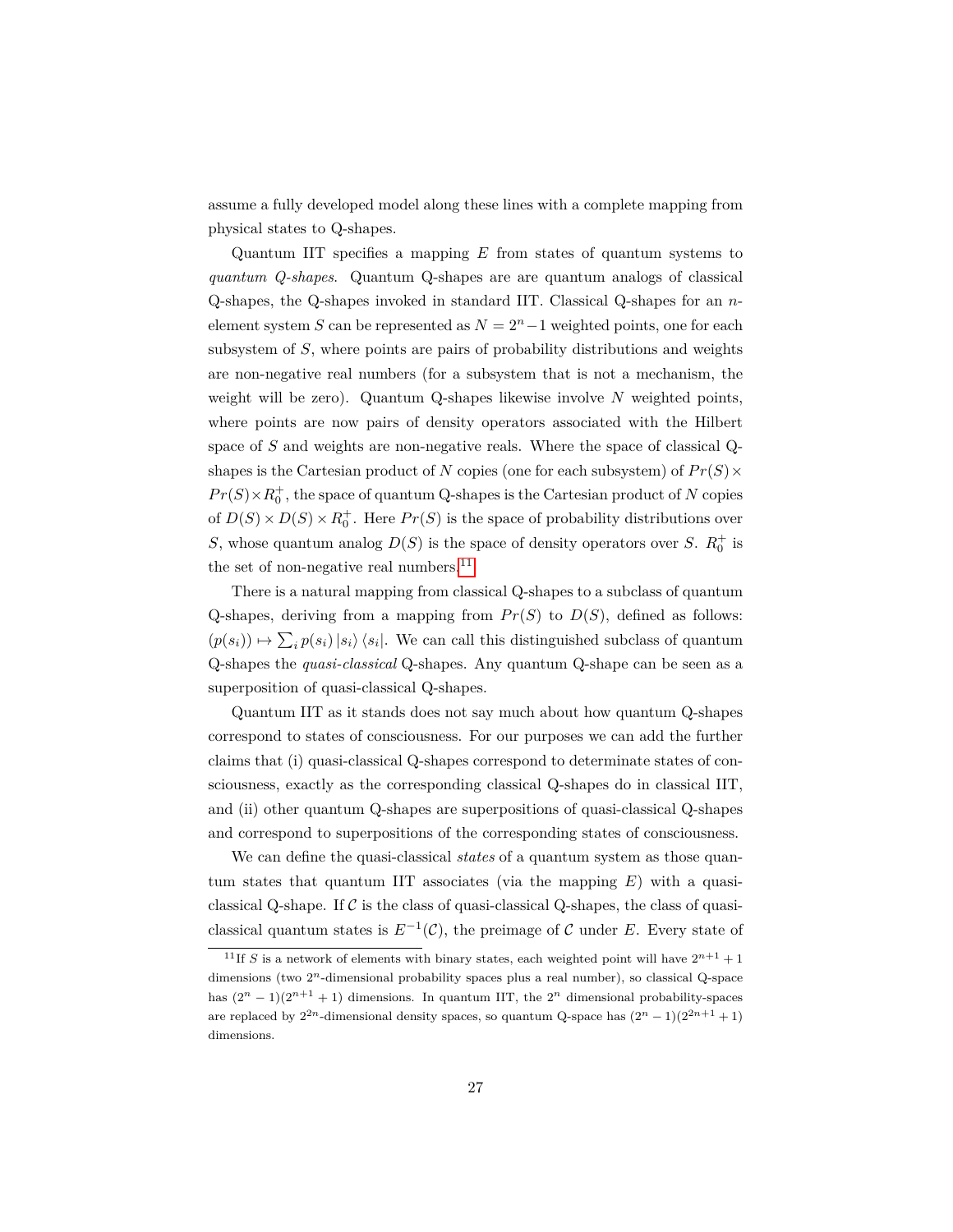a quantum system can then be represented as a superposition of quasi-classical states, and its associated Q-shape will be a superposition of the corresponding quasi-classical Q-shapes. We can then set up collapse operators so that quantum systems always collapse toward these quasi-classical states with quasi-classical Q-shapes.

One limitation of quantum IIT as it currently stands is that these quasiclassical states (picked out as those that quantum IIT associates with quasiclassical Q-shapes) may not closely correspond to what we usually think of as quasi-classical quantum states such as mass density eigenstates. As a result, the Q-shape collapse dynamics need not lead to collapse toward standard "classical" states such as mass density eigenstates and may result in a superposition of these states (along with a relatively determinate state of consciousness). If we want to avoid these quantum superpositions as physical correlates of determinate consciousness, there is at least a research program of developing a version of quantum IIT on which quasi-classical Q-shapes and determinate states of consciousness are associated with more "classical" quantum states. In what follows it may be helpful to assume such a version of the framework.

We can now define Q-shape collapse operators. Recall that a Q-shape is a point in the direct product of  $N$  copies of the density operator space  $D(S)$ . Any density operator in  $D(S)$  can be represented (in the quasi-classical basis  $|s_i\rangle$ ) as

$$
\rho = \sum_{i,j} c_{ij} |s_i\rangle \langle s_j| \tag{1}
$$

The Q-shape for any given quantum state  $\psi$  consists of 2*N* density operators of this kind and *N* non-negative real numbers. The Q-shape can therefore be represented by 2*N* sets of coefficients  $c_{ij}^k$  which we denote as  $c_{ij}^k(\psi)$  (for  $k = 1...2N$ ), and *N* non-negative real numbers which we denote  $\varphi^k(\psi)$  (for  $k = 1...N$ . For notational simplicity, we duplicate each of the latter, so that for each  $k = 1, \ldots 2N$ , we have a  $c_{ij}^k(\psi)$  which describes the first or second factor in  $D(S) \times D(S) \times R_0^+$  and a  $\varphi^k(\psi)$  which describes the third factor.

<span id="page-27-0"></span>We can then define an ensemble of orthogonal self-adjoint collapse operators as follows:

$$
\hat{Q}_{ij}^k := \sum_{\psi \in E^{-1}(\mathcal{C})} \varphi^k(\psi) ((c_{ij}(\psi) + (c_{ji}(\psi)) | \psi \rangle \langle \psi |).
$$
 (2)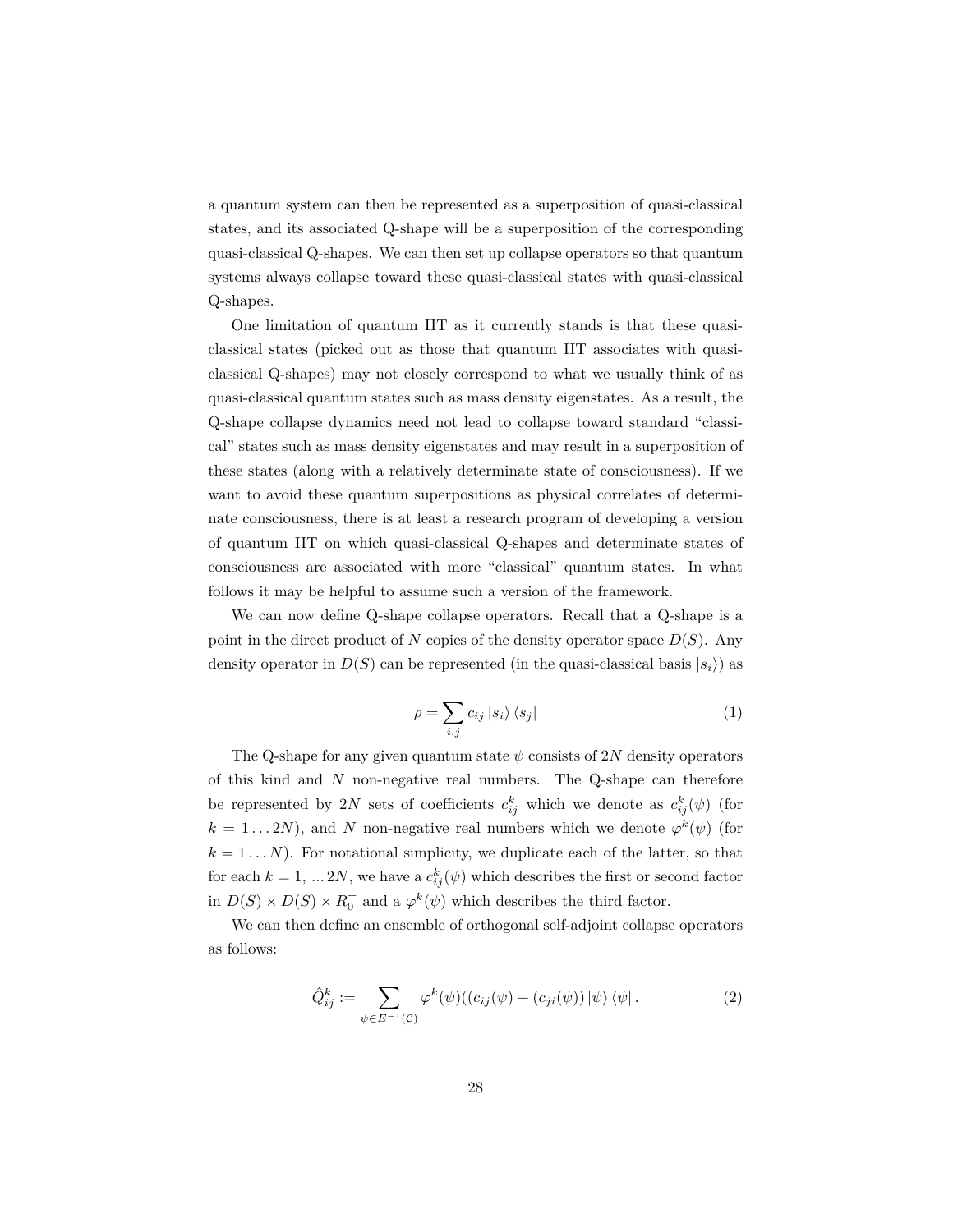The sum has been restricted so that it runs over the class  $E^{-1}(\mathcal{C})$  of quasiclassical quantum states, that is, those whose Q-shapes are quasi-classical. As *k* ranges from 1 to 2*N* (where  $N = 2^n - 1$ ) and *i* and *j* range from 1 to 2<sup>*n*</sup>, an *n*-element system will be associated with  $2^{2n+1}(2^n - 1)$  collapse operators.<sup>[12](#page-0-0)</sup>

#### <span id="page-28-0"></span>**6 Continuous collapse dynamics**

To complete our picture of super-resistant consciousness-based collapse, we need an account of the dynamics of super-resistant collapse. Fortunately, there exist models of dynamic collapse (due to Philip Pearle and Lajos Diósi, among others) that can be generalized to model the continuous collapse of any observable. It is not difficult to adapt these models to model the continuous collapse of consciousness and its physical correlates such as Q-shape. We start by informally reviewing these models and the adaptation to consciousness-collapse models, before providing formal details.<sup>[13](#page-0-0)</sup>

We start with the continuous spontaneous localization (CSL) model due to Pearle [\(1976,](#page-57-0) [1999,](#page-57-7) [2021\)](#page-57-8). Pearle's model is a continuous relative of the well known GRW model, on which the position of isolated particles undergo spontaneous localization of position with low probability at any given time. On CSL, wave functions undergo a gradual stochastic collapse process at all times. The model provides continuous collapse onto mass density: the amount of mass present at various locations. It provides a dynamics by which superpositions of mass density gradually collapse toward definite states of mass density, with faster collapse in high-mass systems. In effect, CSL is a model on which mass density is super-resistant.

Pearle's model can be informally motivated by an analogy between gradual collapse and the gambler's ruin game in classical probability theory (Pearle [1982\)](#page-57-9). In the gambler's ruin, a number of gamblers play against each other until all but one of them is "wiped out". Consider two gamblers,  $G_1$  and  $G_2$ ,

 $12$ For reasons tied to the role of weights within IIT, we have combined the real weights  $\varphi^k$  and the density operator coefficients  $c_{ij}$  in defining the Q-shape collapse operators. As a result there are *N* fewer collapse operators than dimensions of Q-space. Alternatively one can define separate operators for the coefficients and real weights as follows:  $\hat{Q}^k_{ij}$  :=  $\sum_{\psi \in E^{-1}(\mathcal{C})} ((c_{ij}(\psi) + (c_{ji}(\psi)) | \psi \rangle \langle \psi | \text{ and } \hat{B}^l := \sum_{\psi \in E^{-1}(\mathcal{C})} \varphi^l(\psi) | \psi \rangle \langle \psi |.$ 

<sup>&</sup>lt;sup>13</sup>Thanks to Maaneli Derakhshani, Philip Pearle, and Johannes Kleiner for their extensive help with the material in this section.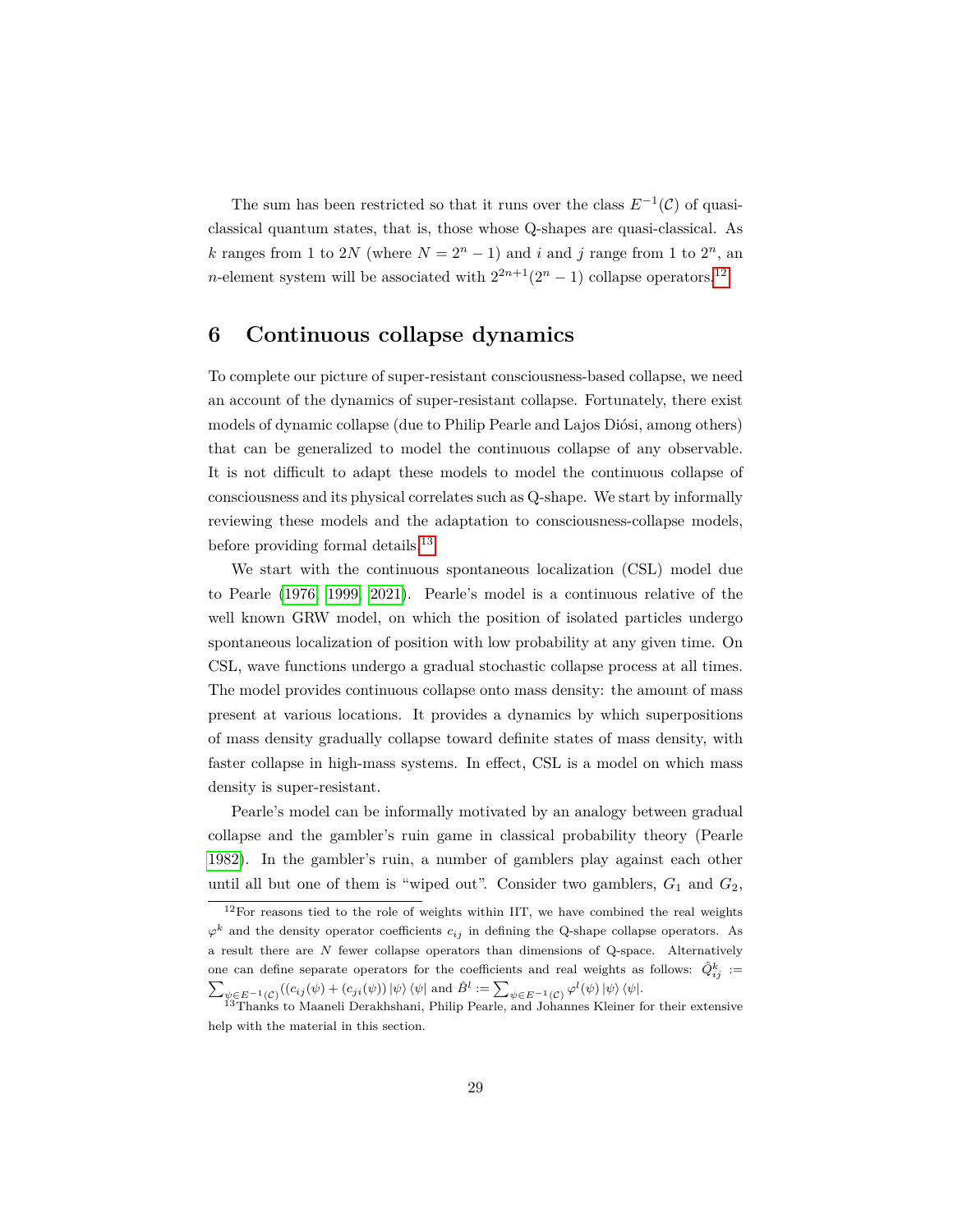who have \$100 between them such that  $G_1$  has \$60 and  $G_2$  has \$40. They toss a coin: if heads  $G_1$  gives a dollar to  $G_2$ , if tails  $G_2$  gives a dollar to  $G_1$ . As they keep playing, their respective amounts fluctuate, but the total remains the same. Eventually, the game ends, as one player acquires \$100. It turns out that  $G_1$  wins 60% of the time while  $G_2$  wins 40% of the time. That is, the probability that a given gambler wins is determined by the initial stakes.

In CSL, the squared amplitudes in a superposition (in the preferred basis) play a continuous stochastic gambler's ruin game against each other, fluctuating up and down until one "wins", thereby completing the collapse. The probability that a given state vector "wins" a collapse in the long run is determined by its initial squared amplitude according to the Born rule. Crucially, we may control the speed at which the games are played in terms of certain (experimentally bounded) parameters. This allows large superpositions to collapse quickly and small superpositions to collapse at a negligible rate.

Like the GRW theory, Pearle's theory involves a weak sort of super-resistance. Mass density resists superposition weakly, in that an isolated particle will only gradually collapse toward a definite position and so a definite mass density. At the fundamental level, superpositions of mass density will be ubiquitous. However, when many particles are entangled in a macroscopic system, the mass density of the system as a whole will collapse extremely fast, so that we will never encounter macroscopic systems in large superpositions of mass density.

Continuous collapse models can be adapted to work with super-resistant properties other than position and mass density. Given any observable, we can postulate a continuous collapse process with a version of the Pearle dynamics applied to this observable. Squared amplitudes for eigenstates of the observable engage in a stochastic gambler's ruin process, so that systems in superpositions of the observable collapse quickly or slowly toward their eigenstates via a gamblers-ruin process.

A related collapse process is postulated in the Penrose [\(2014\)](#page-57-3) model of gravitational collapse, where spacetime curvature is super-resistant. Superpositions of spacetime curvature collapse onto definite states. Unlike Pearle, Penrose does not give a fully defined dynamics for collapse. He defines a superposition lifetime,  $\hbar/\Delta E_G$ , where  $\hbar$  is Planck's constant and  $\Delta E_G$  is the gravitational self-energy of the difference between the mass distributions belonging to the two states in the superposition. But the dynamics of collapse during this life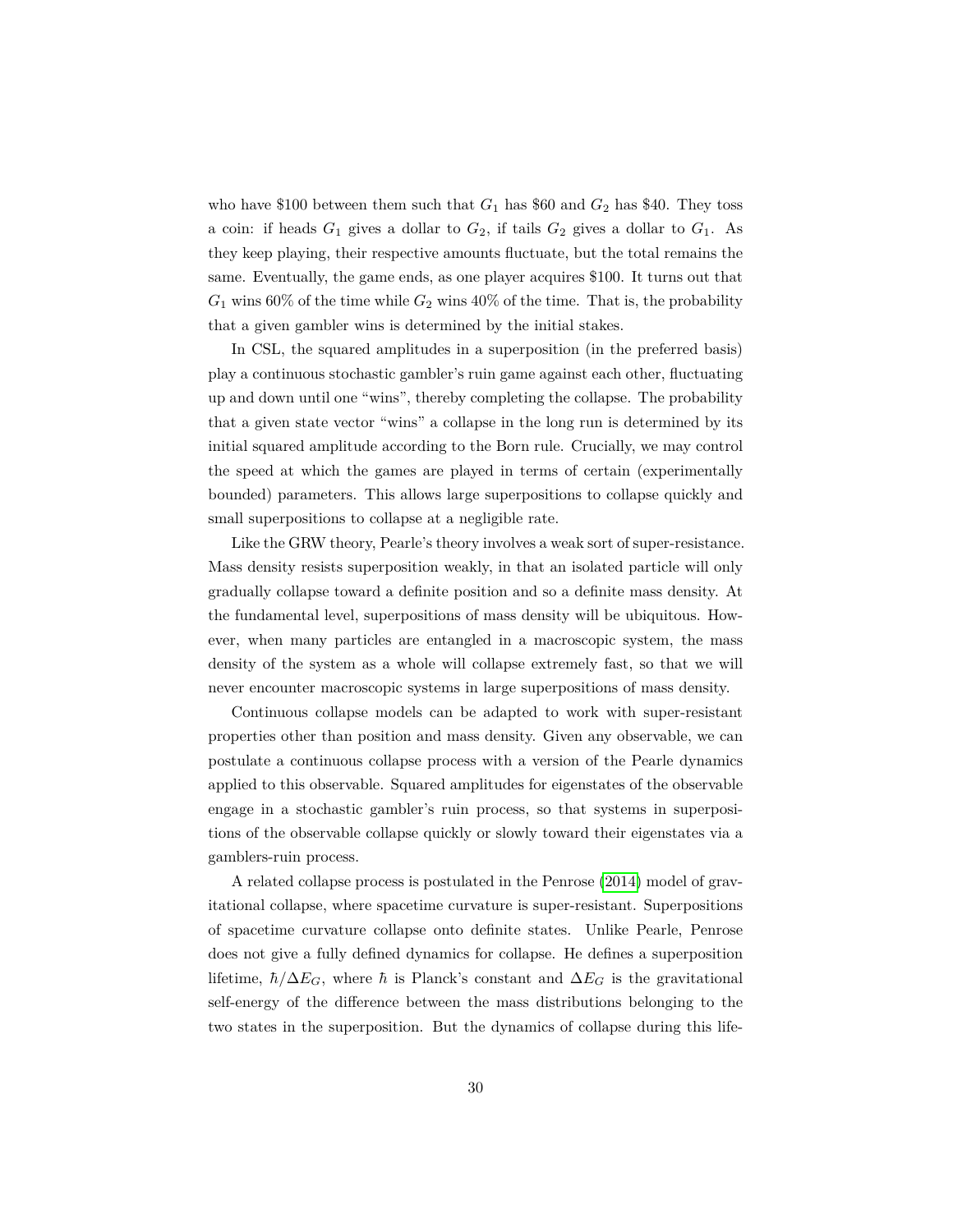time are not specified.<sup>[14](#page-0-0)</sup>

An account of the dynamics of gravitational collapse has been indepen-dently provided by Lajos Diósi [\(1987\)](#page-55-12). Diósi sets out a stochastic version of the Schrodinger equation on which there is a continuous collapse process onto spacetime structure. Diósi's dynamic collapse process is closely related to Pearle's continuous spontaneous localization process, with some differences arising from the use of a collapse onto gravitational structure as opposed to mass density.

It turns out that the Diósi and Pearle dynamics are both instances of a general formulation of continuous collapse dynamics which can be applied to any collapse operator. Such a formulation has been presented by Angelo Bassi and coauthors  $(2017).^{15}$  $(2017).^{15}$  $(2017).^{15}$  We will adapt this formulation to set out a dynamics for continuous collapse onto consciousness.

In the context of IIT, we can use this general dynamics to develop a view on which Q-shape is super-resistant. Informally: Suppose a system is in a superposition of two Q-shapes, each with an associated amplitude. We can stipulate a "localization" dynamics for this superposition that works much like Pearle's except that collapse is toward eigenstates of Q-shape. The amplitudes trade off probabilistically with each other over time, in effect playing gambler's ruin at a rate proportional to the distance between the two Q-shapes. In the long run, the system will collapse onto a specific Q-shape with probability given by its initial squared amplitude.

We can spell out the mathematical details as follows. The general framework for continuous collapse rests on using a modified version of the Schrodinger equation that includes a nonlinear and stochastic term for collapse as well as the standard linear deterministic evolution. To be consistent and compatible with constraints such as no superluminal signalling, nonlinear modifications to

<sup>14</sup>The Hameroff and Penrose [\(2014\)](#page-56-12) "Orch OR" model extends Penrose's model of collapse into a model of consciousness. The Penrose-Hameroff model is not a consciousness-collapse model either: Penrose and Hameroff hold that collapse is triggered by superpositions of spacetime curvature rather than by consciousness or measurement, and that collapse causes consciousness rather than vice versa. Our approach might be considered a distant cousin of the Penrose-Hameroff model, with the main differences on our approach being: (i) consciousness causes collapse rather than vice versa, (ii) collapse is onto Q-shape rather than onto spacetime curvature, (iii) the collapse dynamics corresponds somewhat more closely to Pearle's model rather than Diósi-Penrose's, and (iv) as discussed later, we make no claims about quantum coherence and quantum computation in the brain.

 $15$ See also Pearle [\(1999,](#page-57-7) eqn.10) and Bassi et al. [\(2013,](#page-54-2) eqn.14).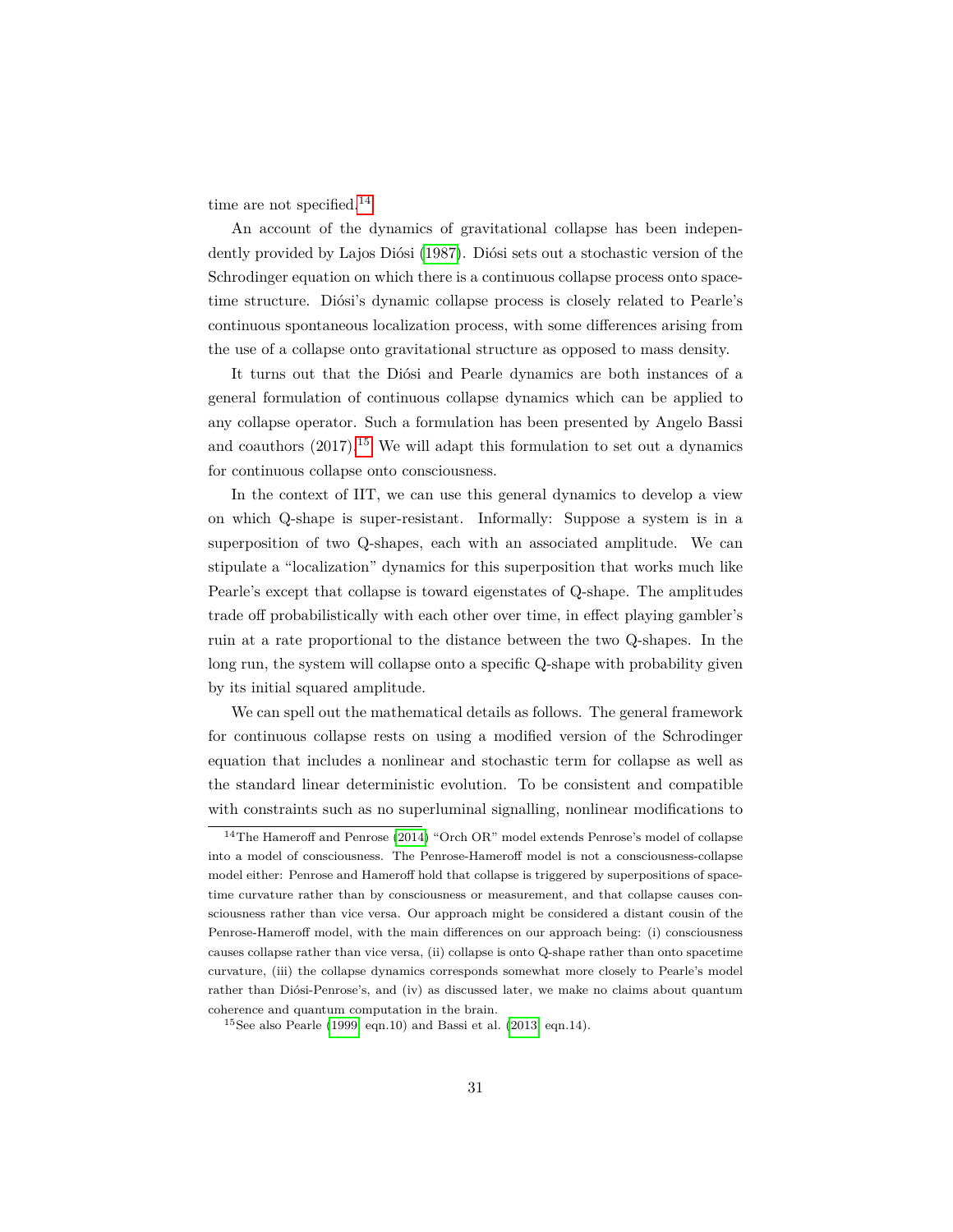the Schrodinger equation must take a highly constrained stochastic form. This yields the following general form for continuous collapse models (Bassi et al. [2017,](#page-54-7) p.27):

$$
d\psi_t = [-i\hat{H}_0 dt + \sqrt{\lambda}(\hat{A} - \langle \hat{A} \rangle_t) dW_t - \frac{\lambda}{2}(\hat{A} - \langle \hat{A} \rangle_t)^2 dt] \psi_t \tag{3}
$$

Here  $\psi_t$  is the wave function state at *t*,  $\hat{H}_0$  is the Hamiltonian,  $\lambda$  is a realvalued parameter governing collapse rate,  $\hat{A}$  is a collapse operator,  $\langle \hat{A} \rangle_t$  is its expected value at *t*, and *W<sup>t</sup>* is a noise function allowing for stochastic behavior. The equation allows continuous stochastic collapse toward an eigenstate of the operator  $\hat{A}$  at a rate governed by  $\lambda$  and W, with probabilities given by the Born rule.

<span id="page-31-0"></span>It is straightforward to generalize this equation to multiple collapse opera-tors.<sup>[16](#page-0-0)</sup> Using our Q-shape collapse operators defined in  $(2)$ , we can propose the following dynamics:

$$
d\psi_t = \left[-\frac{i}{\hbar}\hat{H}dt + \sqrt{\lambda}\sum_{\alpha}(\hat{Q}_{\alpha} - \langle \hat{Q}_{\alpha} \rangle_t)dW_{\alpha,t}\right.\left.-\frac{\lambda}{2}\sum_{\alpha}(\hat{Q}_{\alpha} - \langle \hat{Q}_{\alpha} \rangle_t)^2dt\right]\psi_t.
$$
\n(4)

Here  $\alpha = i, j, k$  is a multi-index that comprises the indices in [\(2\)](#page-27-0). If there is little difference in the superposed Q-shapes, then the first term on the right hand side (representing Schrödinger evolution) dominates. Otherwise, the system collapses toward a joint eigenstate of the collapse operators, at a rate proportional to the sum of the difference between their eigenvalues.

The noise function  $W_{\alpha,t}$  is responsible for the stochastic "gambler's ruin" collapse behavior described earlier.<sup>[17](#page-0-0)</sup> In CSL and other mass density collapse models, the collapse operators correspond to local mass densities  $\hat{m}(x)$  (the amount of mass at location *x*). The CSL noise function is given by Wiener processes  $W_t(x)$ , representing Brownian motion through time at location *x*. The noise at different spatial locations  $x$  and  $y$  is correlated by a spatial correlation function  $G(x - y)$ , which in CSL is a Gaussian function of the distance between *x* and *y*. This ensures that collapse rate depends on the distance between mass density distributions.

 $16$ Bassi et al. [\(2013,](#page-54-2) eqn.36)

 $17$  For a simple illustration of how this works, see Pearle [\(1999,](#page-57-7) sec. 2.2).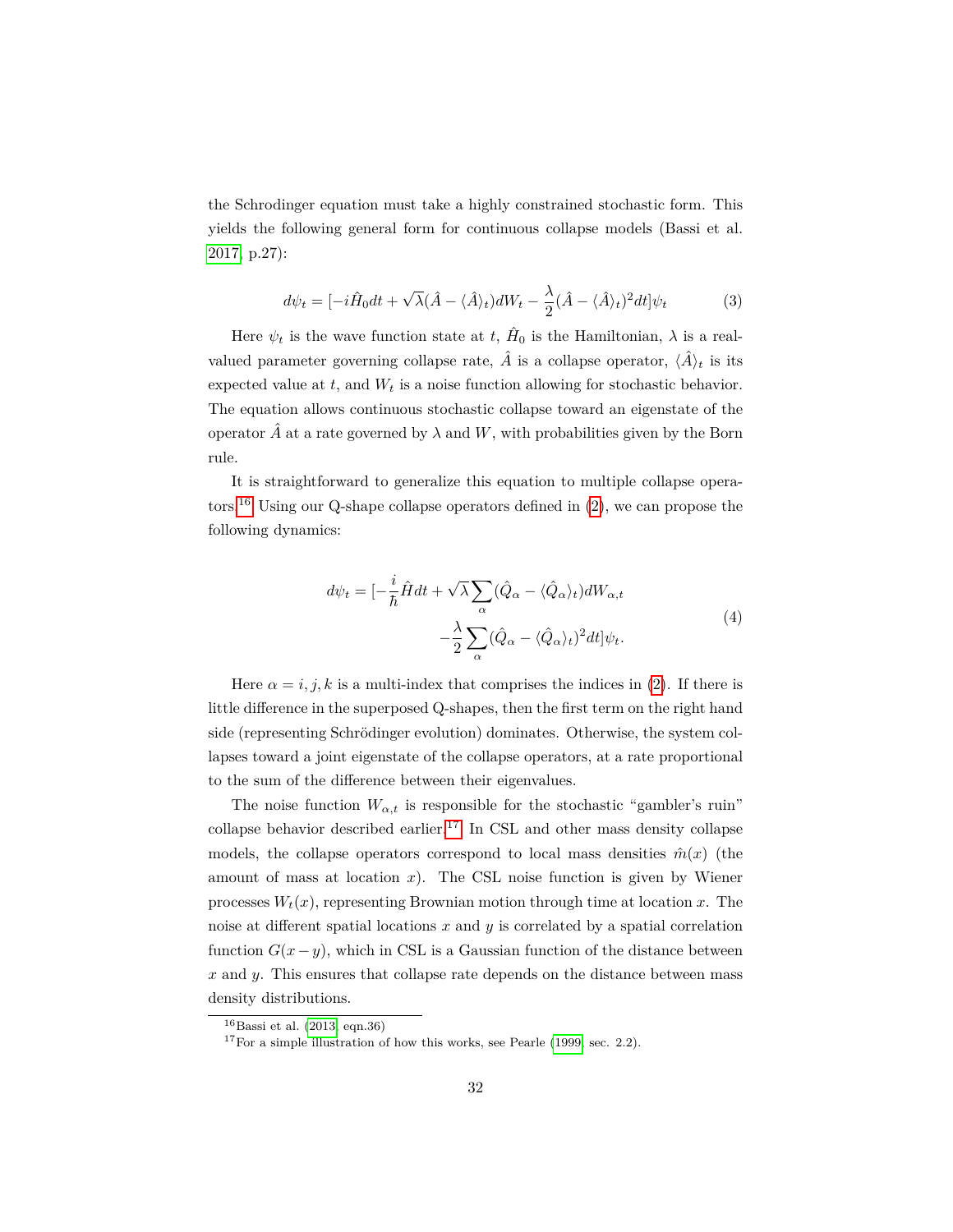In our IIT-based collapse model, we can define the collapse rate so that it depends on the extended Earth movers distance EMD\* between Q-shapes (see the appendix). To ensure this, we can stipulate that the spatial correlation function involved in the noise functions  $W_t(x)$  is defined in terms of Earth movers' distance: specifically,  $G(x, y) = 1/EMD^*(x, y)$  (with an appropriate cut-off for when  $EMD^*(x, y)$  is small or zero; we omit the details).

In CSL it is also standard to "smear" the mass density operator with the same Gaussian  $G(x - y)$ , so that collapse is onto smeared mass density eigenstates rather than precise mass density eigenstates, thereby avoiding large violations of energy conservation.[18](#page-0-0) Our equation is simpler because our collapse operators do not correspond to points (or smeared regions) in a continuous space but instead correspond to a discrete set of mechanisms. We therefore do not need to include a smearing function in our equation. In principle, however, it is straightforward to add such a smearing function as in mass density models.

Our equation [\(4\)](#page-31-0) assumes that all superposed Q-shapes are Q-shapes of a single system (network of units) with a fixed number of units and a fixed causal structure. It does not address the case where we have a superposition involving Q-shapes of systems with different numbers of units or causal structures. Extending the current framework to handle those cases is a further project.

The overall theory may look complex, but the underlying principles are fairly simple. First, there is an IIT-style quasi-classical psychophysical theory linking physical Q-shape by a structural isomorphism to phenomenal Q-shape in states of consciousness. Second, there is a generalization of this theory to the quantum realm, so that superpositions of physical Q-shape are linked to superpositions of phenomenal Q-shape and so to superpositions of states of consciousness. Third, there is the key claim that consciousness is super-resistant. More specifically, phenomenal Q-shapes resist superposition via a Pearle-style principle of continuous collapse for Q-shapes, so that superpositions of consciousness rapidly become more determinate. Putting these elements together: superpositions in the environment lead to superpositions of Q-shape in the brain, which lead to superpositions of consciousness. These superpositions of consciousness will rapidly collapse, yielding collapse in the correlated Q-shapes and collapse in the

<sup>&</sup>lt;sup>18</sup>Smearing the mass density operator results in the following equation:  $d\psi_t =$  $[-\frac{i}{\hbar}\hat{H}dt+\sqrt{\lambda}\int d^3x(\hat{m}(\mathbf{x}-\langle\hat{m}(\mathbf{x})\rangle_t)dW_t(\mathbf{x})-\frac{\lambda}{2}\int d^3x\int d^3y\mathbf{G}(\mathbf{x}-\mathbf{y})(\hat{m}(\mathbf{x})-\langle\hat{m}(\mathbf{x})\rangle_t)(\hat{m}(\mathbf{y})-\frac{\lambda}{2})$  $\langle \hat{m}(\mathbf{y}) \rangle_t) dt$  $|\psi_t$ .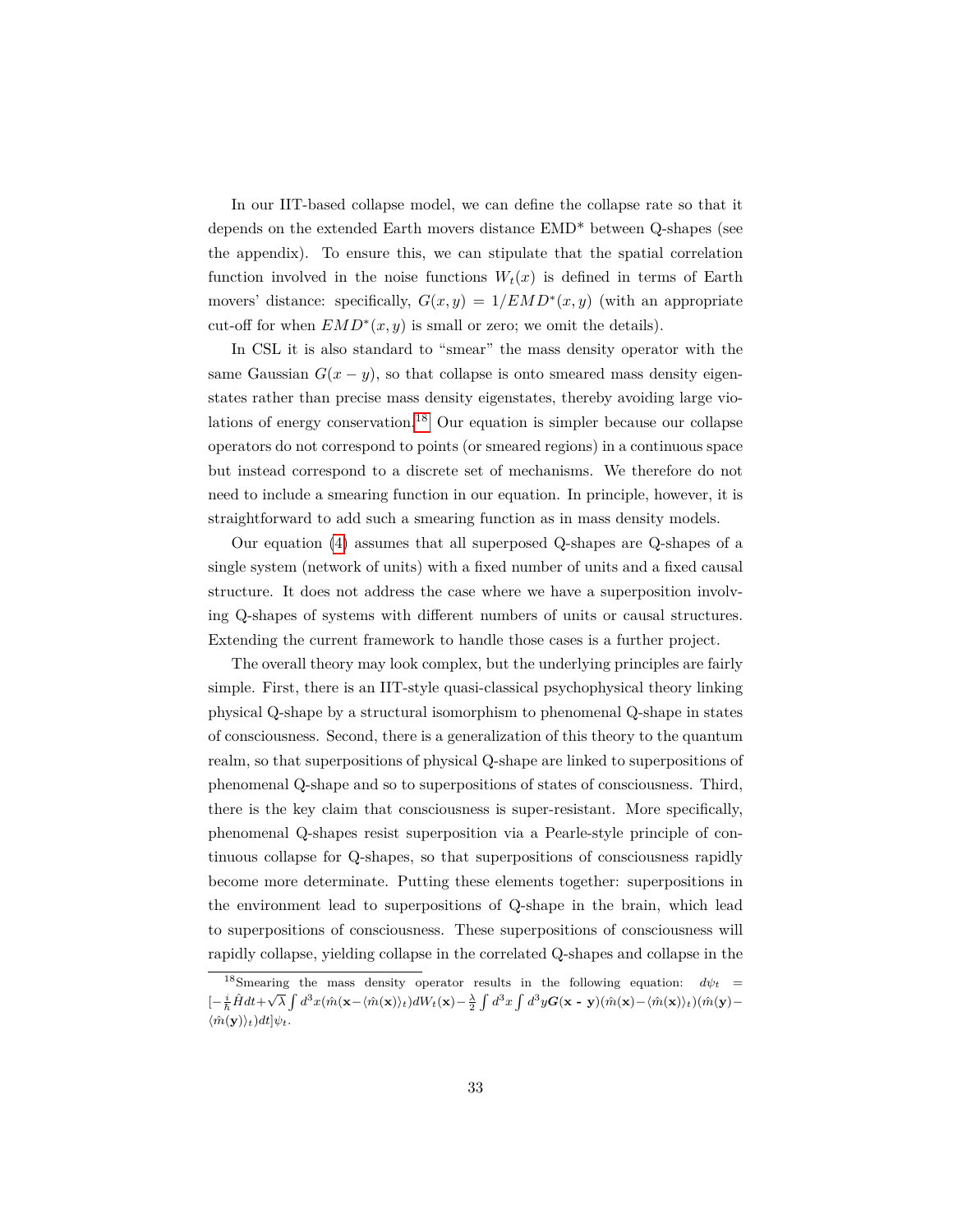brain states and the environmental states that are entangled with Q-shape.

## <span id="page-33-0"></span>**7 Experimental tests**

Different super-resistant collapse models make different predictions. For any proposed super-resistant property, in principle it is possible (though usually extremely difficult) to test whether a system is in a superposition of that property. This means that in principle (although not yet in practice) it is possible to test which systems can collapse quantum wave functions, and in virtue of which of their properties. For example, in principle we can test whether atoms, molecules, cells, worms, mice, dogs, or humans, as well as oscilloscopes, computers, and other devices have the capacity to collapse a wave function.[19](#page-0-0)

To test whether a given property supports superpositions, one can use an interferometer for this property, which detects interference between superposed quantities in much the same way that a double-slit experiment detects interference between superposed positions. In practice it is extraordinarily difficult to set up interferometers for complex properties instantiated by complex systems, because of the need to prepare the relevant system in complete isolation from environmental effects. To date, the most complex such measurements have detected interference in large molecules with around 2000 atoms (Fein, Geyer, Zwick, et al. [2019\)](#page-55-13). Current limitations are practical rather than principled, and measurements for more complex properties are certainly possible in principle.

These tests have clear implications for super-resistance models. In absolute super-resistance models, superpositions of super-resistant observables are impossible. In approximate super-resistance models, these superpositions are unstable. So at least on a first approximation: if we detect widespread superpositions of an observable, that tends to disconfirm models on which that observable is super-resistant.

<sup>&</sup>lt;sup>19</sup>It is occasionally suggested that we know from existing results that ordinary measuring devices collapse the wave function, perhaps because we always find them in definite states, or because their measurements do not lead to quantum interference. However, it is easy to see that these observations are all equally consistent with a view on which only humans (say) collapse wave functions, and measurement devices are observed by humans and entangled with their environment. Sophisticated variants of this objection are made by Koch and Hepp  $(2006)$  and Carpenter and Anderson  $(2006)$ . Okon and Sebastián  $(2016)$  explain what goes wrong in these objections.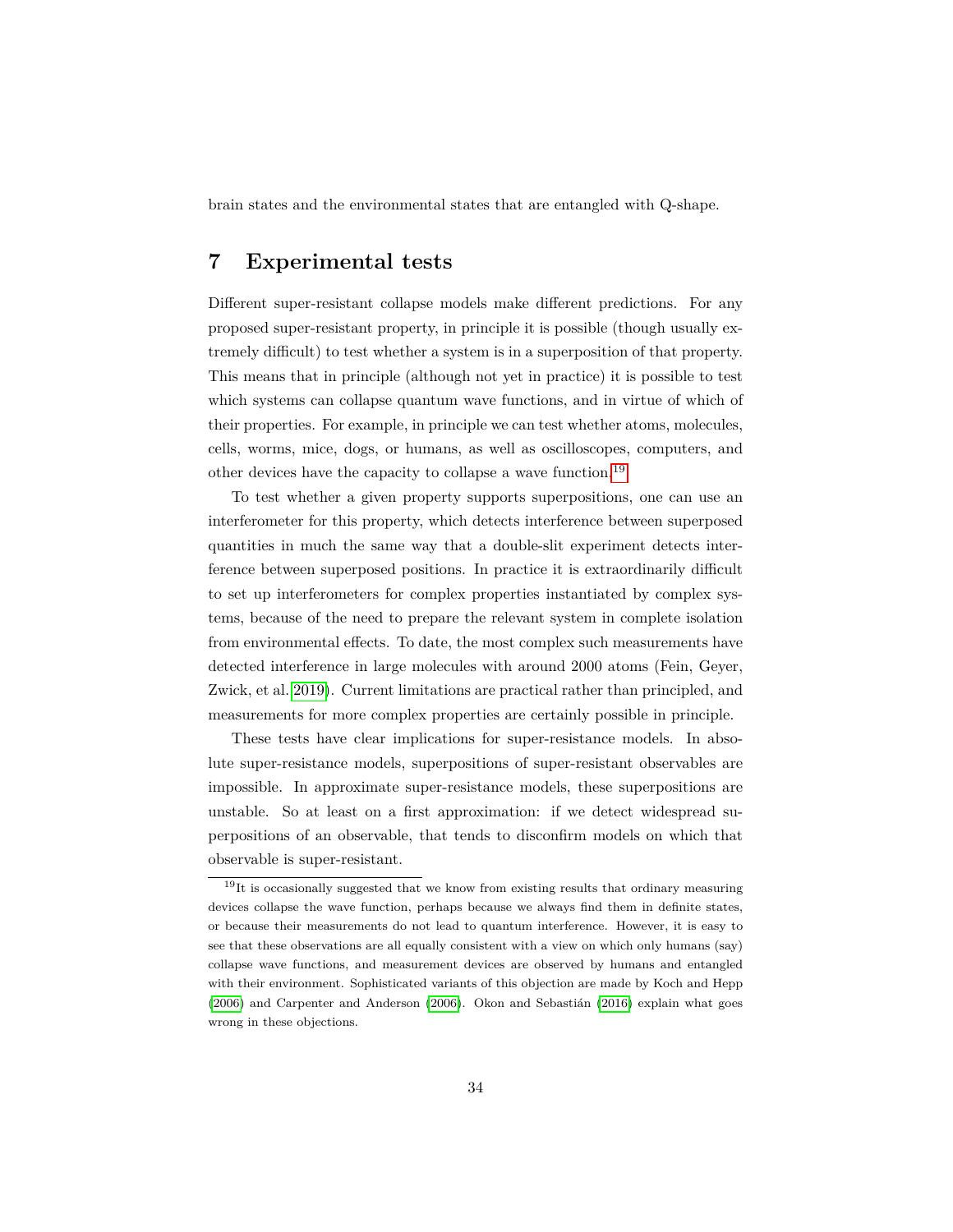On a second approximation, all this depends on just how unstable the superpositions are. We can distinguish *fast-collapse* models on which large superpositions of a super-resistant observable are rare, from *slow-collapse* models on which large superpositions are common. Here a large superposition of an observable is a superposition of significantly different eigenstates of the observable with significant amplitudes for significant periods (where "significant" is a placeholder for now). If we frequently detect large superpositions of an observable, this tends to disconfirm at least fast-collapse super-resistance models involving that observable. These results do not disconfirm slow-collapse models as easily. Still, where consciousness-collapse models are concerned, fast-collapse models are arguably preferable to slow-collapse models, as the latter allow that large superpositions of conscious states are common. So for now, we will focus on fast-collapse models, returning to slow-collapse models shortly.

We may already be in a position to test fast-collapse models in which Qshape is super-resistant. This project is aided by the fact that even quite simple systems (such as a dyad) can have nonzero  $\Phi$  and nontrivial Q-shapes, as we have seen. To test the hypothesis, we need only prepare a quantum computer to enter superpositions of Q-shape. The simplest example is Schrödinger's dyad (from section 4): two units A and B in a superposition of connected and disconnected states with distinct Q-shapes. If we find the interference effects predicted by standard quantum mechanics (which assumes that simple systems do not perform measurements and evolve according to Schrödinger dynamics), this will falsify the hypothesis that Q-shape is super-resistant, at least on a fast-collapse model. If we do not find these effects, this will suggest that these superpositions are impossible or unstable and will tend to support the hypothesis that Q-shape is super-resistant.

Something along these lines could be done with a quantum version of a Fredkin crossover gate.[20](#page-0-0) A classical Fredkin gate involves three bits, a control bit and two other bits A and B. If the control bit is 1, bits A and B are swapped. If the control bit is 0, bits A and B are left as is. In a quantum version of the Fredkin gate, the control bit can be in superposition, and the AB system will then be in a superposition of bit-swapping and staying constant. As a result, IIT appears to suggest that the AB system will be in a Q-shape superposition. If Q-shape is super-resistant in a fast-collapse model, we should expect this

<sup>20</sup>Thanks to Scott Aaronson for this suggestion.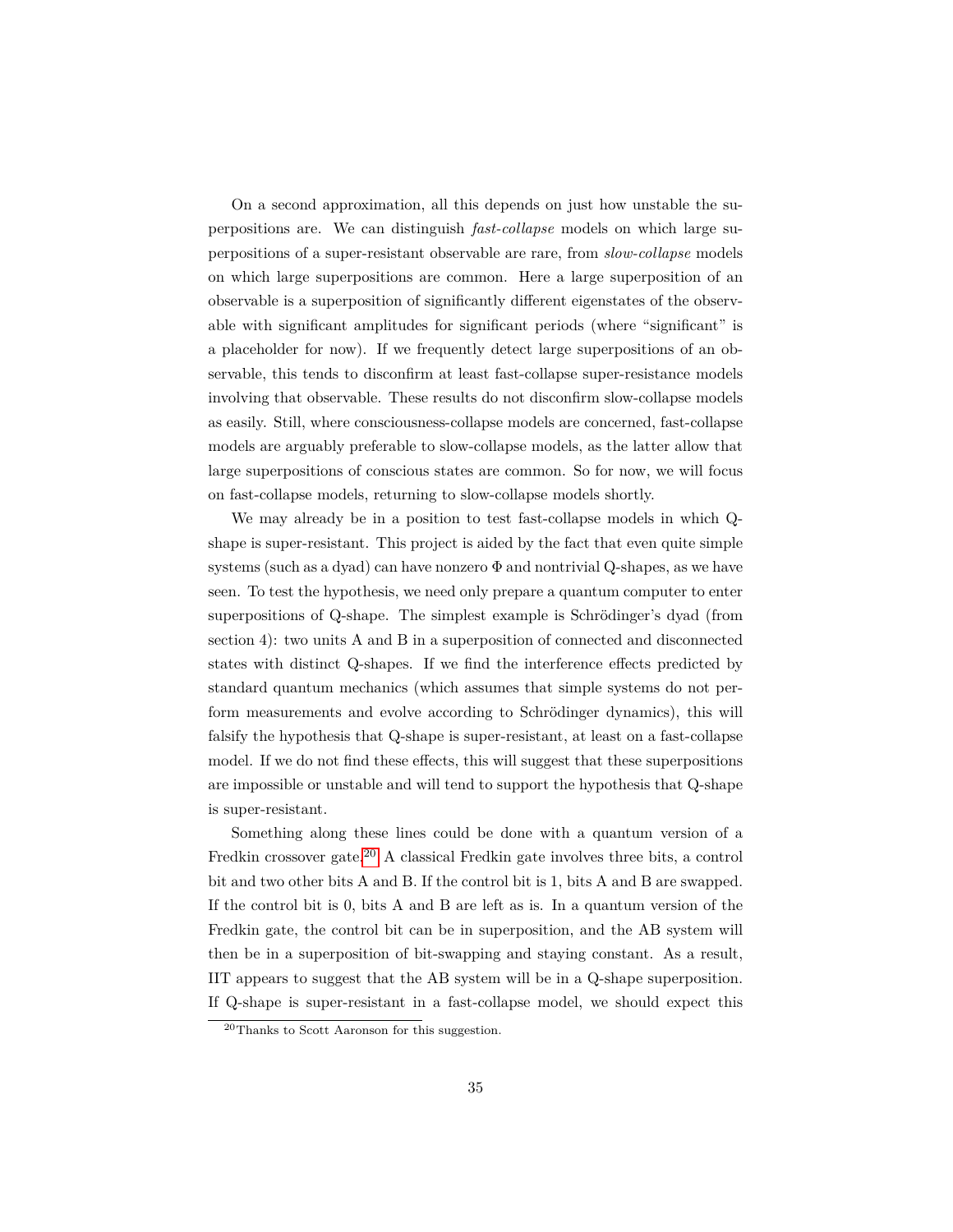superposition to collapse.

In fact, a quantum Fredkin gate has recently been constructed (Patel et al. [2016\)](#page-57-11), with results indicating a successful superposition. However, in this example, it does not seem that the conditions for  $\Phi(AB)=1$  are met, because there is no two-way feedback interaction between gates A and B. In IIT, purely *feedforward* networks typically have zero Φ. A feedforward network can have nonzero  $\Phi$  if it has overlapping inputs and overlapping outputs, but this does not appear to be happening in the quantum Fredkin gate. $^{21}$  $^{21}$  $^{21}$ 

How might we properly construct feedback systems such as AB using quantum computers? In the quantum computing literature, two primary types of quantum feedback are distinguished. The traditional type is *measurement-based feedback*. Here, a quantum system performs some (usually feedforward) processing and is measured, and the measurement result is then fed back into the quantum system as input. This will not help for our purposes. A more recent development is *coherent quantum feedback* (Lloyd [2000\)](#page-56-14), where feedback connectivity obtains in the quantum system itself. Superpositions of coherent quantum feedback could be used to build our dyad system in a superposition of states.

For example, consider the ion-trap example discussed by Lloyd [\(2000,](#page-56-14) p4). The initial state of the system is  $|\psi\rangle_s |0\rangle_m |\phi\rangle_c$ , where  $|\psi\rangle_s$  is the unknown state of the "system" ion,  $|\phi\rangle_c$  is the prepared state of the "controller" ion and  $|0\rangle_m$ is the vibrational mode cooled to its ground state. Lloyd explains how certain directed pulses can evolve the system from  $|\psi\rangle_s |0\rangle_m |\phi\rangle_c$  to  $| \downarrow\rangle_s | \psi'\rangle_m |\phi\rangle_c$ , to  $|\psi\rangle_s |\phi'\rangle_m |\psi\rangle_c$ , and finally to  $|\phi\rangle_s |0\rangle_m |\psi\rangle_c$ . In effect, the initial unknown state of the system ion is swapped with the initial state of the controller ion. Schrödinger's dyad may then be constructed by putting the input pulses into a superposition of implementing this swap and not implementing this swap, yielding:  $\alpha |\psi\rangle_s |0\rangle_m |\phi\rangle_c + \beta |\phi\rangle_s |0\rangle_m |\psi\rangle_c$ . If the two terms in the superposition yield distinct Q-shapes, then our model predicts that this superposition is unstable and will eventually collapse, even if the system remains isolated.

The issue is not entirely straightforward, as it might be denied that the full

 $21$ This points to another test case that can be realized by a quantum computer. Perhaps the simplest feedforward system with nonzero Φ is a dyad system CD that forms a layer of a feedforward network, whereby a node from a previous layer gives input to both C and D, and both C and D give input to a node in a subsequent layer. For illustration, see Oizumi, Albantakis, and Tononi [\(2014,](#page-57-5) Fig. 7(B)).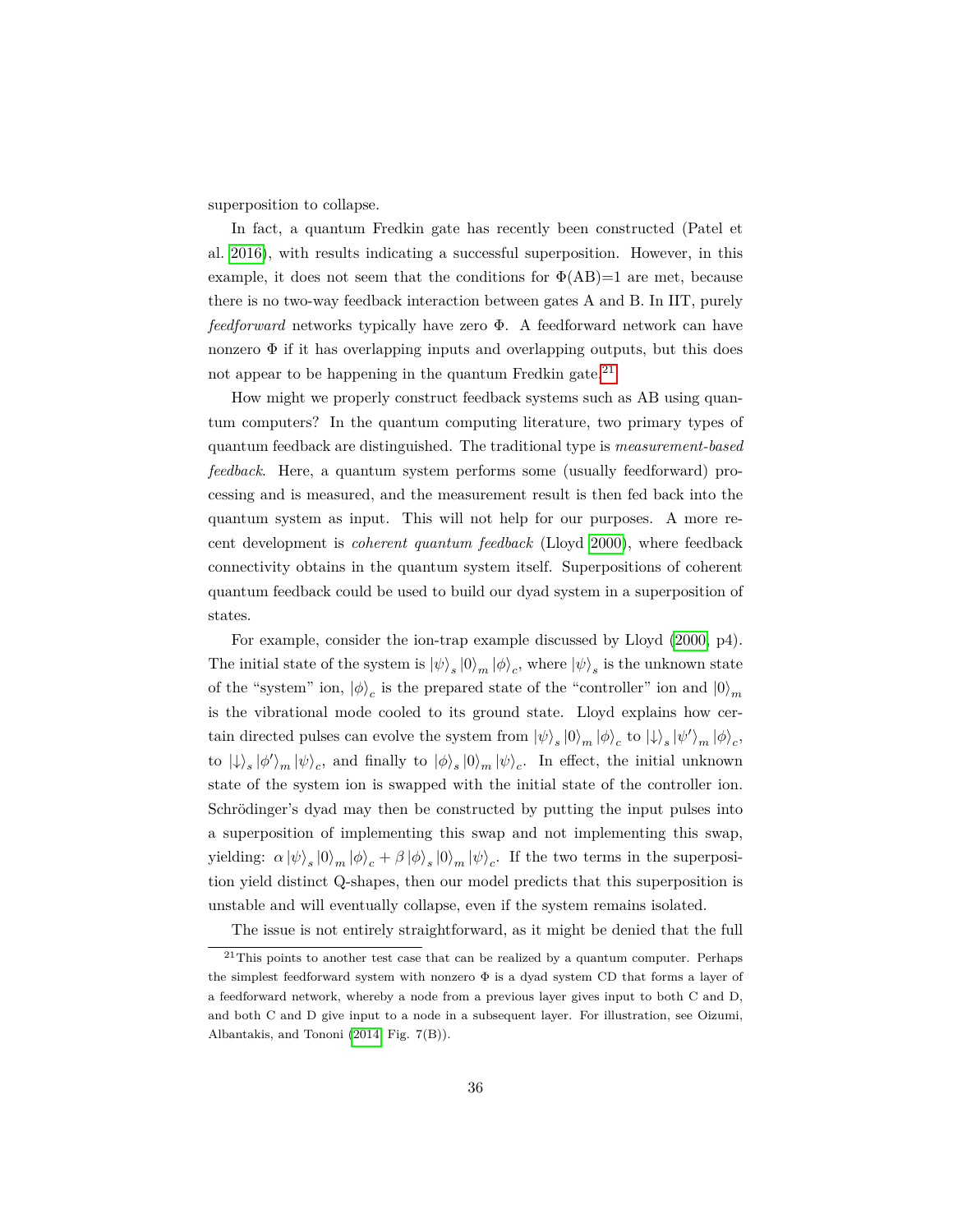conditions for  $\Phi(AB)=1$  are met (perhaps because of the role of the vibrational mode or the pulses). Still, it seems likely that some technologically feasible quantum computation involves a superposition of Q-shapes. If found, such a superposition will falsify the combination of standard IIT (on which Q-shape is the physical correlate of consciousness) and the fast-collapse consciousnesscollapse thesis.

More generally, most proponents of quantum computing predict that superposed states in larger and larger systems will gradually be demonstrated. It would be foolhardy to bet against these predictions. In the face of these results, one could maintain an IIT-collapse view by modifying IIT somewhat: for example to say that a system is conscious (and has a Q-shape) only when  $\Phi$ is above a certain threshold, or by adding other constraints to the definition of  $\Phi$  so that the relevant simple systems have  $\Phi = 0$ . Alternatively one could adopt a slow-collapse version of the model; one could reject IIT entirely for a different theory of consciousness; or one could reject the consciousness-collapse thesis. Still, this shows how even near-term experimental results from quantum mechanics can have some bearing on theories of consciousness.

All this brings out that the consciousness-collapse thesis in its fast-collapse version is not easy to combine with panpsychist theories of consciousness on which consciousness is found even in very simple systems. A strong panpsychist fast-collapse view on which position or mass or charge quickly collapses the wave function is straightforwardly refuted by standard experimental results showing interference effects. The more recent results of Fein et al demonstrating superpositions of position in 2000-atom systems tend to suggest that the threshold for collapse lies somewhere beyond that level. There are some quasi-panpsychist collapse views involving slightly more complex properties distinct from position that have not yet been tested, but we should easily enough be able to test them as above, and few would expect them to be supported. The consciousnesscollapse thesis (in fast-collapse versions) tends to fit more comfortably with non-panpsychist views on which consciousness arises only in relatively complex systems. These views are consistent with existing and likely near-term-future observations, while still being subject to experimental test eventually.

There remains the possibility of slow-collapse models on which superpositions of consciousness tend to collapse slowly across long periods. If these models allow widespread large superpositions of human states of consciousness,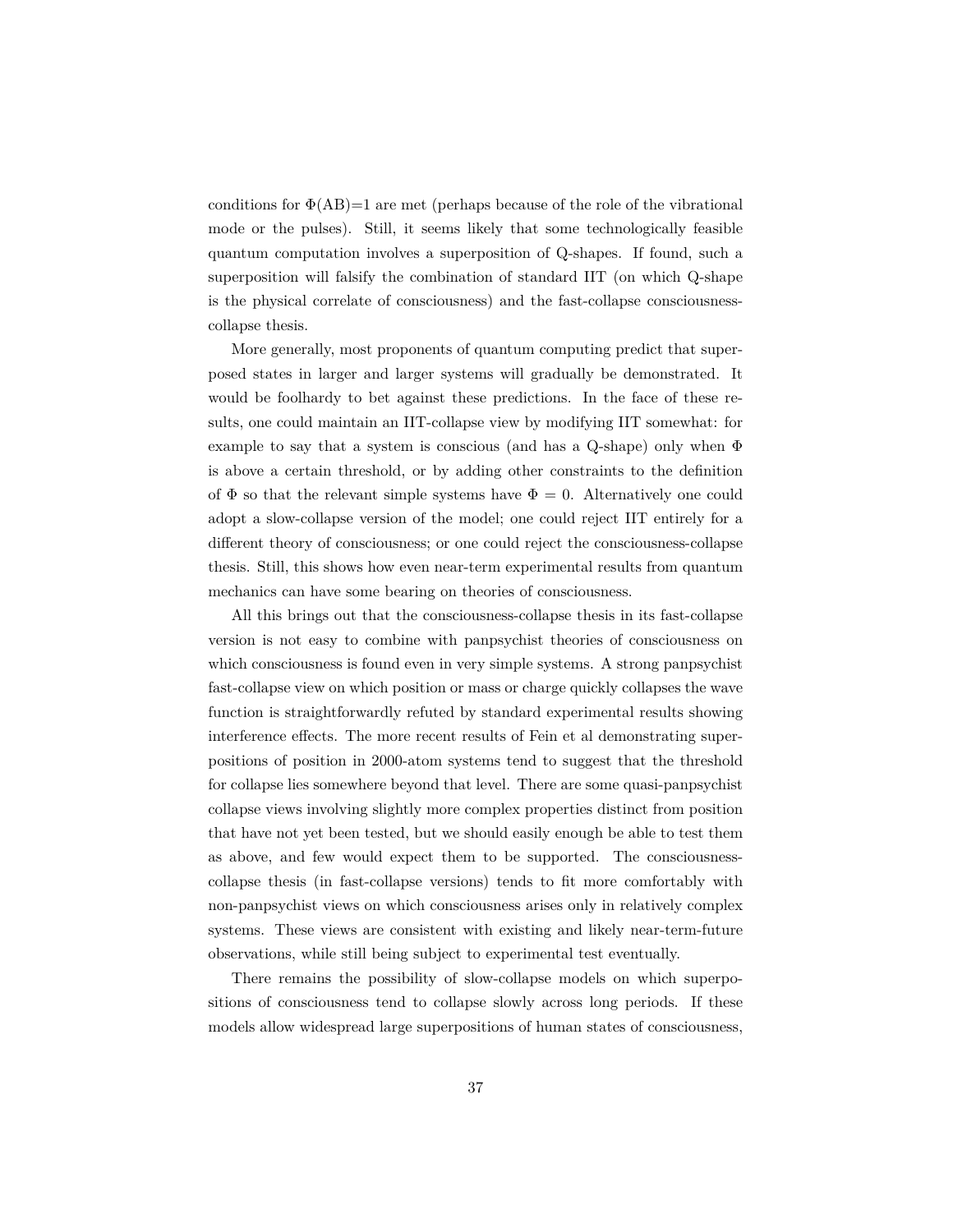these views are hard to reconcile with introspection, and it also becomes less clear why we should accept the consciousness-collapse view over an Everett-style view where one's consciousness is constantly in large superpositions. Perhaps there could be a CSL-style slow-collapse panpsychist model on which superpositions of consciousness are common but unstable at the microphysical level, in the way that superpositions of mass distribution are common but unstable at the microphysical level in CSL. In CSL, large superpositions of macroscopic mass distributions are nevertheless uncommon. Likewise, a panpsychist slowcollapse view might have the consequence that large superpositions of human consciousness are uncommon, especially on a constitutive panpsychist view on which human consciousness is constituted by patterns of microconsciousness. Such a view will face the notorious combination problem of how this constitution works, and it may also have less of an irreducible causal role for human consciousness than other collapse views. Still, there are various versions of a slow-collapse model worth exploring.

There are also empirical constraints on super-resistance models tied to energy conservation (collapses tend to produce excess energy, so they cannot be too frequent or too dramatic<sup>[22](#page-0-0)</sup>) and to the quantum Zeno effect (a super-resistance model must allow superpositions to persist long enough to avoid Zeno effects, while not persisting so long that measurements do not have definite outcomes). All these phenomena impose constraints that narrow the class of available superresistance models: super-resistant properties are not too simple and not too complex, while collapses are not too frequent and not too slow.

For a super-resistance model to be empirically supported, we will eventually have to find systems and properties that resist superposition. One key (if currently far-fetched) experiment would use an interferometer on a human isolated from their environment, preparing them to enter a superposition of conscious states and seeing if interference effects are observed. If interference effects are not observed, one will have experimental support for the claim that humans

 $^{22}$ The main difficulty in the experimental detection of such effects involves controlling all the possible ways of cooling. Thus, in their discussion of testing GRW and CSL, Feldmann and Tumulka [\(2012\)](#page-55-15) consider the Kubacher Kristallhöhle, the largest natural cave in Germany, which is 9◦ C all year around. When surface temperatures are low, heat spontaneously created in the cave cannot be transported away, thereby suggesting a way of obtaining an empirical bound on the rate of spontaneous warming. It is much more difficult to see how we could find empirical bounds on spontaneous warming in conscious systems, but it may not be impossible.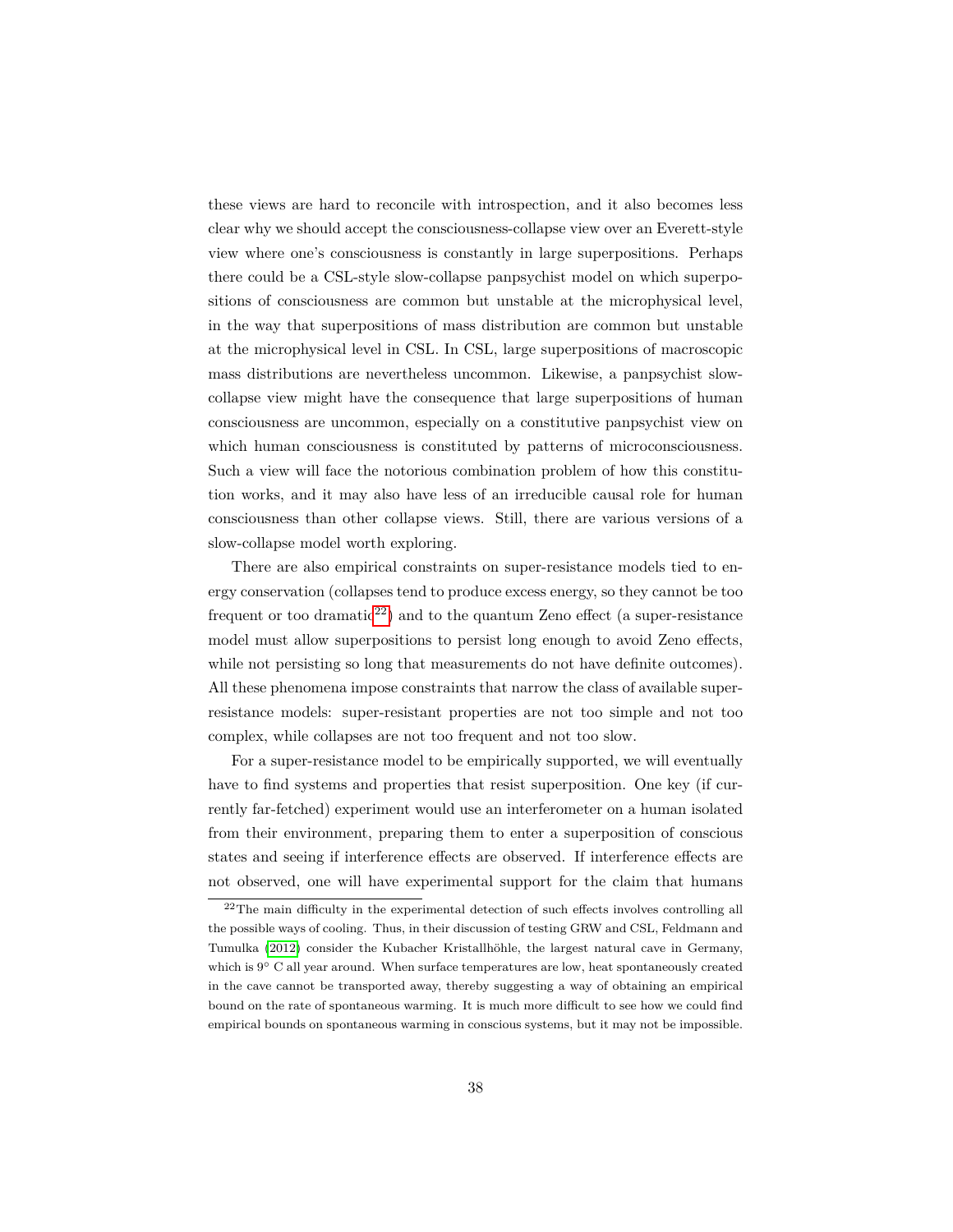can collapse wave functions. As before this would not decisively demonstrate that consciousness is doing the work, but it would give reason to take that view seriously. If interference effects are not observed, one will have experimental support for the claim that humans cannot collapse wave functions. This will also tend to falsify any measurement-collapse formulation of quantum mechanics, and in particular will tend to falsify the view that consciousness collapses the wave function. In this way the framework of this article may ultimately be subject to empirical test.

Admittedly, it is not clear that it will ever be possible to isolate and test a conscious human brain in this way. Perhaps somewhat more feasible in the long term could be running a detailed simulation of a human brain on a quantum computer. If interference effects are not observed, one will have experimental support for the claim that the computational structure of the human brain can collapse wave functions. If they are not observed, one will have evidence against this claim. However, this result will leave open the hypothesis that other features of the human brain that are not replicated in a simulation, such as biological features, are responsible for wave-function collapse. It may be especially difficult to test biological collapse models, as many standard methods of isolating systems to test for superposition require low temperatures where the biology may break down. Still, these quantum computing experiments might at least give us evidence for or against a consciousness-collapse model where the correlates of consciousness are computational. In the long run, advances in quantum computing are likely to heavily constrain the prospects for consciousness-collapse models.

#### <span id="page-38-0"></span>**8 The causal role of consciousness**

On the picture we have sketched, superpositions of physical Q-shape drive collapse. How does this yield a causal role for consciousness?

On a materialist view which identifies physical Q-shape (a physical property) with phenomenal Q-shape (a property of consciousness), the causal role is straightforward. Superpositions of consciousness involve superpositions of phenomenal Q-shapes, which trigger collapse onto more definite phenomenal Qshapes, which are themselves more definite physical Q-shapes, leading to more definite physical consequences.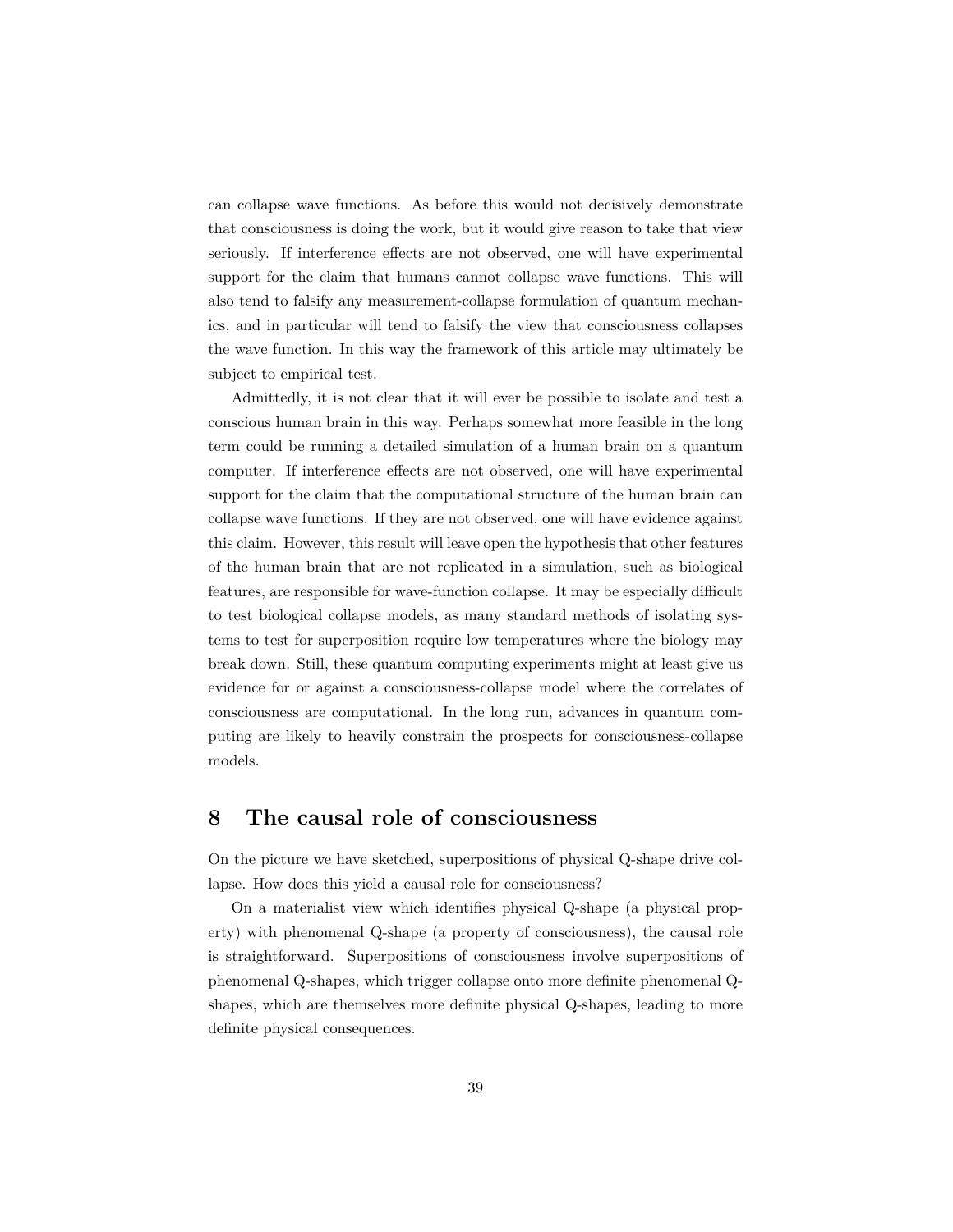On a dualist view, physical Q-shape may be ontologically distinct from phenomenal Q-shape, so a causal role for the former is not yet a causal role for consciousness. The simplest way to derive a causal role for phenomenal Q-shape is to assume (i) that consciousness has a quantum structure whereby subjects are in superpositions of phenomenal Q-shapes iff they are in corresponding superpositions of physical Q-shapes, and (ii) a fundamental principle saying that phenomenal Q-shape is super-resistant and obeys the collapse dynamics we have developed. When subjects are in superpositions of phenomenal Q-shapes, these Q-shapes collapse according to the dynamics. Phenomenal Q-shapes are perfectly correlated with physical Q-shapes, so collapse of phenomenal Q-shapes leads to collapse of physical Q-shapes, and the standard ensuing physical effects of collapse.

Someone might object that we do not give a genuine causal role to nonphysical consciousness at all. Instead, all the causal work is done by the physical correlates of consciousness.

One version of this objection notes that on a dualist consciousness-collapse interpretation, there will be PCC states (e.g. physical Q-shapes, on the IIT framework) that correlate perfectly with consciousness. One can then develop a physicalist collapse interpretation on which the primary locus of superpositionresistance is the PCC states. Collapse of the PCC states does all the causal work, and collapse of consciousness is causally irrelevant. There will at least be a possible world (we might think of it as a quantum zombie world) where collapse works this way. In that world, the physical wave function will evolve just as in our world. So even in our world, consciousness may seem redundant.

In response: on the dualist interpretation spelled out above, it is consciousness that directly causes the wave function to collapse. There is a fundamental principle saying that consciousness resists superposition. (In the IIT framework, phenomenal Q-shapes resist superposition.) This leads to probabilistic collapse toward determinate states of consciousness. This collapse of consciousness brings about physical collapse to a more determinate PCC state, because of a psychophysical law ensuring that states of consciousness and their physical correlates (in the IIT framework, phenomenal Q-shapes and physical Q-shapes) are always in alignment. So consciousness is causally responsible for collapse in our world. There may be other models where physical correlates cause collapse directly, but that is not how things work on the dualist interpretation we have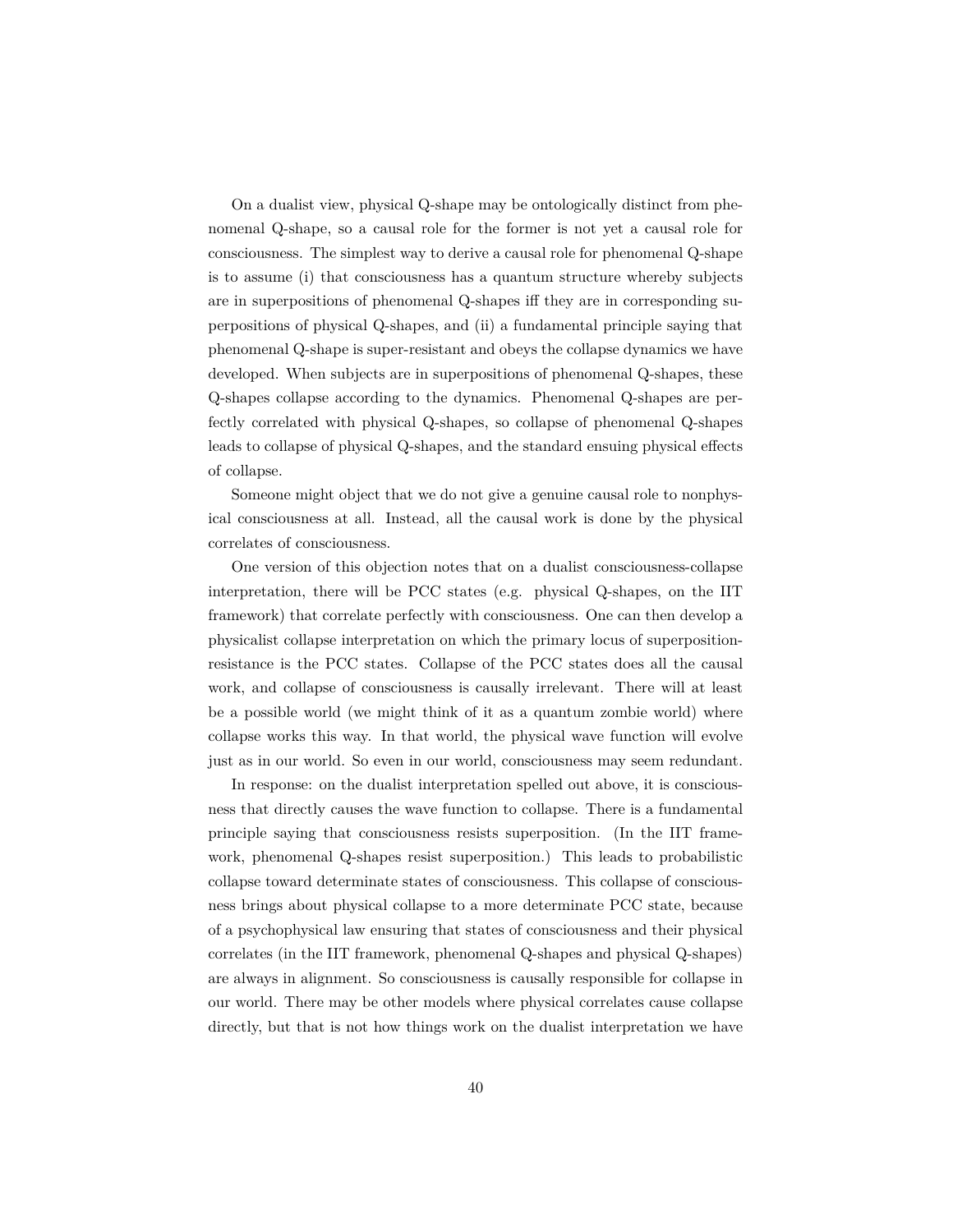specified.

The quantum zombie scenario does suggest that there is a sort of structural/mathematical explanation that might be given for our actions without mentioning consciousness. Still (as is familiar from discussions of panpsychism and Russellian monism), this structural explanation would not provide a complete explanation of our actions, precisely because it leaves out the role of consciousness in grounding that structure. Like many structural explanations, it leaves out the actual causes. In the actual world consciousness is causing the relevant behavior, and consciousness may explain why it is that we behave determinately at all.

A related objection asks: in the actual world, how do we know that it is consciousness that triggers collapse, and not its physical correlates? As we discussed in the last section, if there is a perfect correlation between the two, these hypotheses cannot be distinguished experimentally. Still, insofar as we already have reason to believe that consciousness is a fundamental property, then the hypothesis that consciousness triggers collapse has at least two advantages. First, this way the fundamental law of collapse involves a fundamental property. Second, this way we have a causal role for consciousness, cohering with a strong pretheoretical desideratum. These virtues give reasons to favor the view over the alternative.

One might also object that even if our models give consciousness a causal role, they do not give consciousness the kind of causal role that we pretheoretically would expect it to have. One worry is that collapsing consciousness may affect the objects we perceive, but we want consciousness to affect action, producing intelligent behavior and verbal reports such as 'I am conscious'.

One worry is that the most obvious effects of collapse point the wrong way: collapse of consciousness will collapse perceived objects such as measurement instruments, but what we want is for consciousness to affect action. In response, we can note that a collapse of consciousness will collapse an associated PCC state in the brain, and this brain state will be entangled with action states or will at least cause a corresponding action state, so a collapse of consciousness will help bring about a determinate action. For example, if consciousness probabilistically collapses into an experience of red rather than an experience of blue, this collapse will bring about a PCC state associated with experience of red, which will tend to lead to an utterance of 'I am experiencing red' rather than 'I am experiencing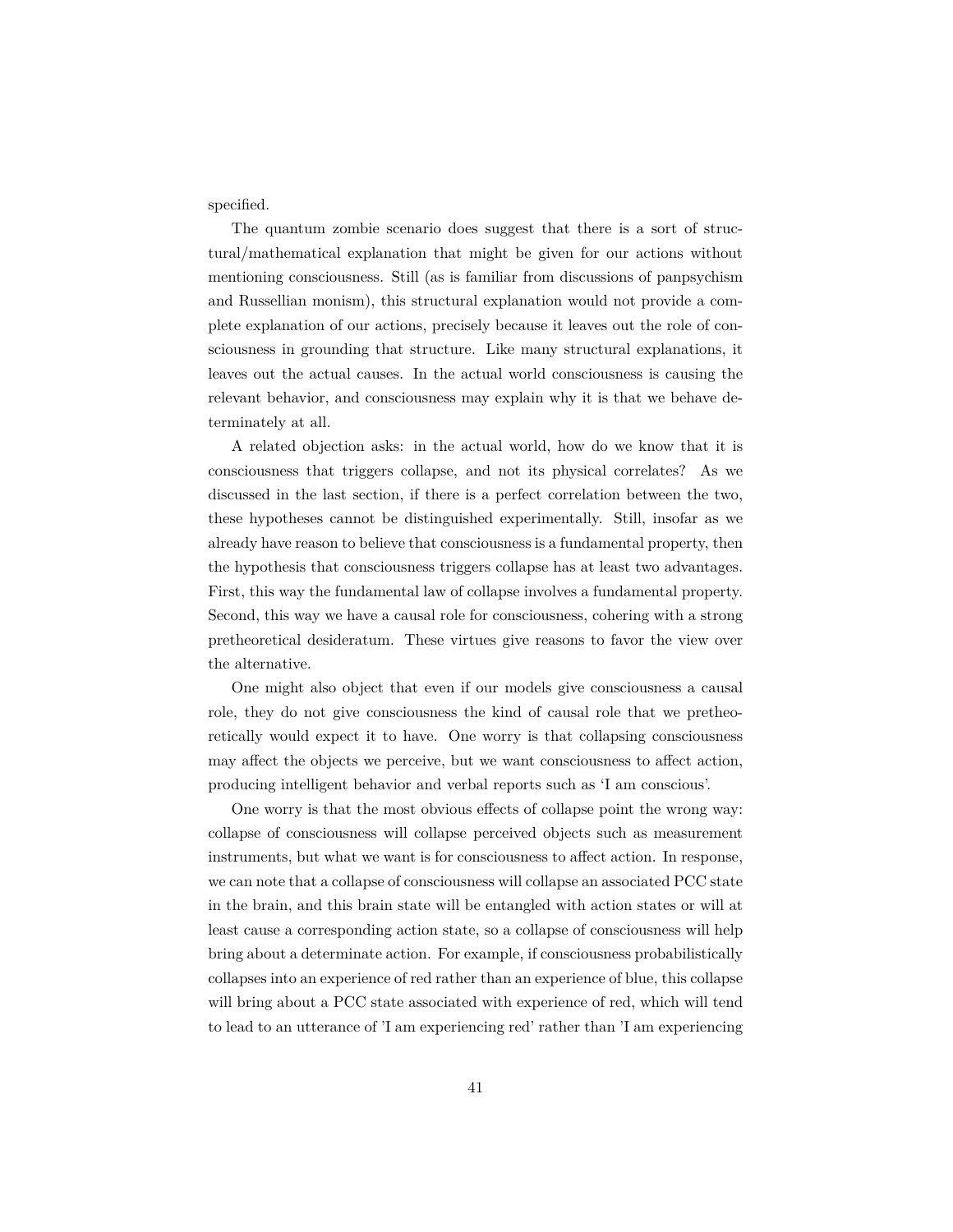blue'.

Furthermore, consciousness also involves the experience of agency and action: say, the experience of choosing to lift one's left hand rather than one's right hand. Superpositions of these states will collapse into definite states, which will lead to actions such as raising one's left hand.

This picture naturally raises issues about free will. On this view, the experience of choice plays a nondeterministic causal role in bringing about action. On some popular conceptions of "free will", on which what matters for free will is nondeterminism and a role for consciousness, this picture may vindicate free will in the relevant sense. Others may object that the choices are themselves selected probabilistically, and that random choices are no better than deterministic choices when it comes to free will. We think the issues are far from straightforward, so we will set aside issues about free will here, but we note that a causal role for consciousness can be expected to have some bearing on those issues.

Another objection is that if consciousness always collapses via the Born role, then any effect of consciousness on action will at best be a sort of dice-rolling role. It will probabilistically select between different available outcomes, but it will not yield a qualitatively special outcome. Under a hypothesis where PCC states collapse the wave function, purely physical quantum zombies would have behaved the same way. So consciousness will not make outcomes on which humans behave intelligently or on which they say 'I am conscious' any more likely than they would have been if some other property had collapsed the wave function. One might even simulate the dynamics in a classical computer (with a pseudorandom number generator), with no role for consciousness, and the same patterns of behavior would ensue.

Most of what this objector says is correct. The quantum zombie scenario suggests that there is a sort of structural/mathematical explanation that might be given for our actions without mentioning consciousness. Still, this structural explanation would not provide a complete explanation of our actions, precisely because it leaves out the role of consciousness in grounding that structure. (Like many structural explanations, it leaves out the actual causes.) In the actual world consciousness is causing the relevant behavior, and consciousness may explain why it is that we behave determinately at all. One might have liked a stronger, more transformative causal role for consciousness that could not even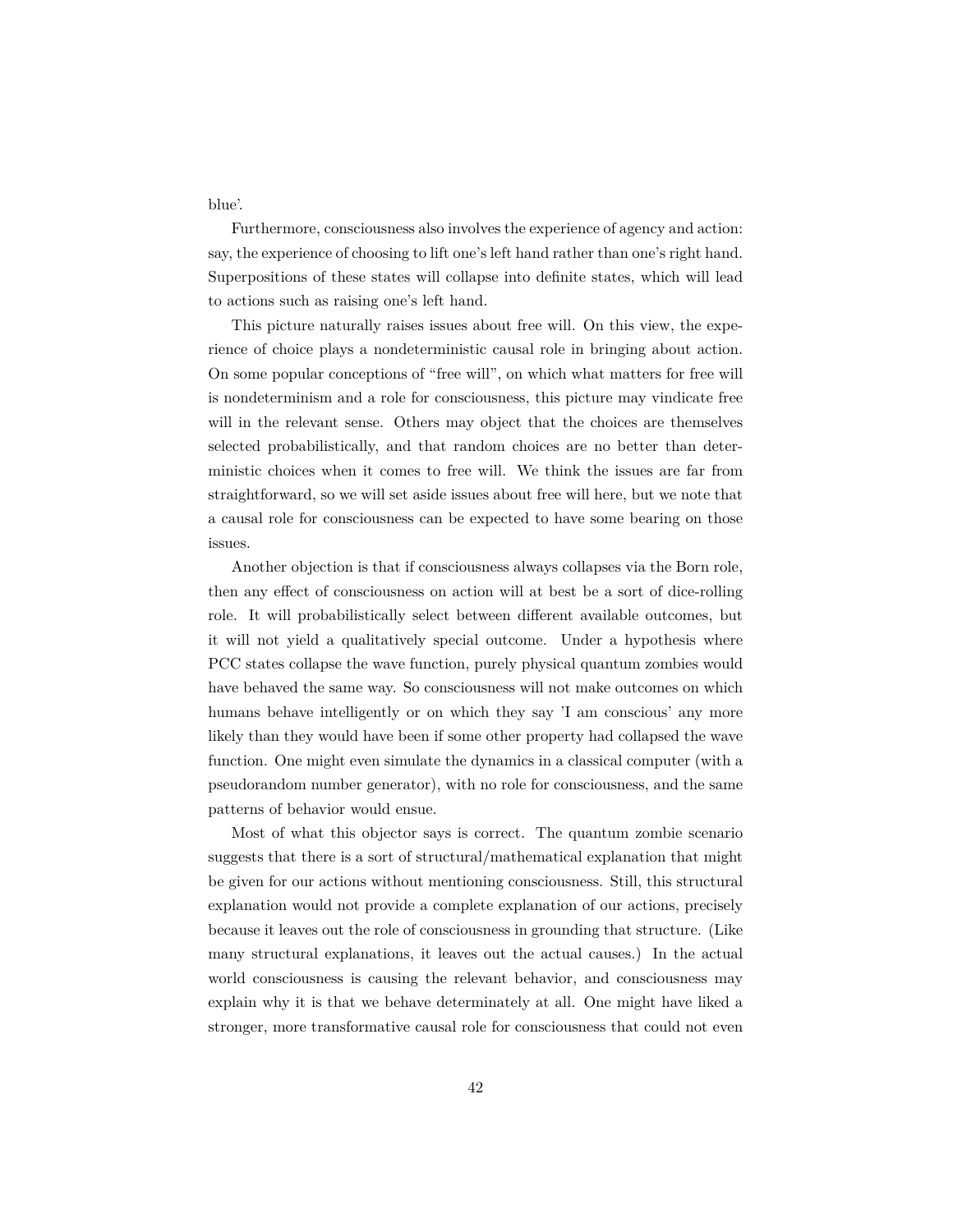in principle have been duplicated without consciousness, but it is not clear why such a role is essential.

If one does want a stronger role for consciousness, the most obvious move is to suggest that the role for consciousness in collapse is not entirely constrained by the Born probabilities. Perhaps perceptual consciousness obeys those constraints (thereby explaining our observations in quantum experiments), but agentive experience does not. For example, collapses due to agentive experience might be biased in such a way that more "intelligent" choices that lead to more intelligent behavior tend to be favored than they would be according to the Born rule. This picture sacrifices the great simplicity of the original quantum dynamics, and it could perhaps be disconfirmed through the right sort of experiments and simulations, but it is arguable that our current evidence leaves room open for it. We do not find this picture especially attractive, but it is at least worth putting it onto the table.

### <span id="page-42-0"></span>**9 Philosophical objections**

We have already considered many objections to our account. Some are technical issues specific to the use of IIT: for example, whether IIT applies to real physical states, whether Q-shape operators can be defined, and whether a Qshape/collapse theory has already been falsified by existing experimental results. These are serious issues that may require modifying IIT or moving to a different theory of the physical correlates of consciousness. Some are versions of objections that arise for many objective collapse theories: for example, consistency with relativity and the tails problem. These are also serious issues that we have set aside for now with the preliminary aim of getting consciousness-collapse models closer to the level of seriousness of existing objective collapse theories. A final technical issue is whether the parameters of a consciousness-collapse theory can be set to avoid the Zeno effect.

In this final section we consider a number of philosophical objections. We have already considered objections concerning the causal role of consciousness. The largest objection remaining concerns superposed states of consciousness.

#### **Objection 1: What is a superposed state of consciousness?**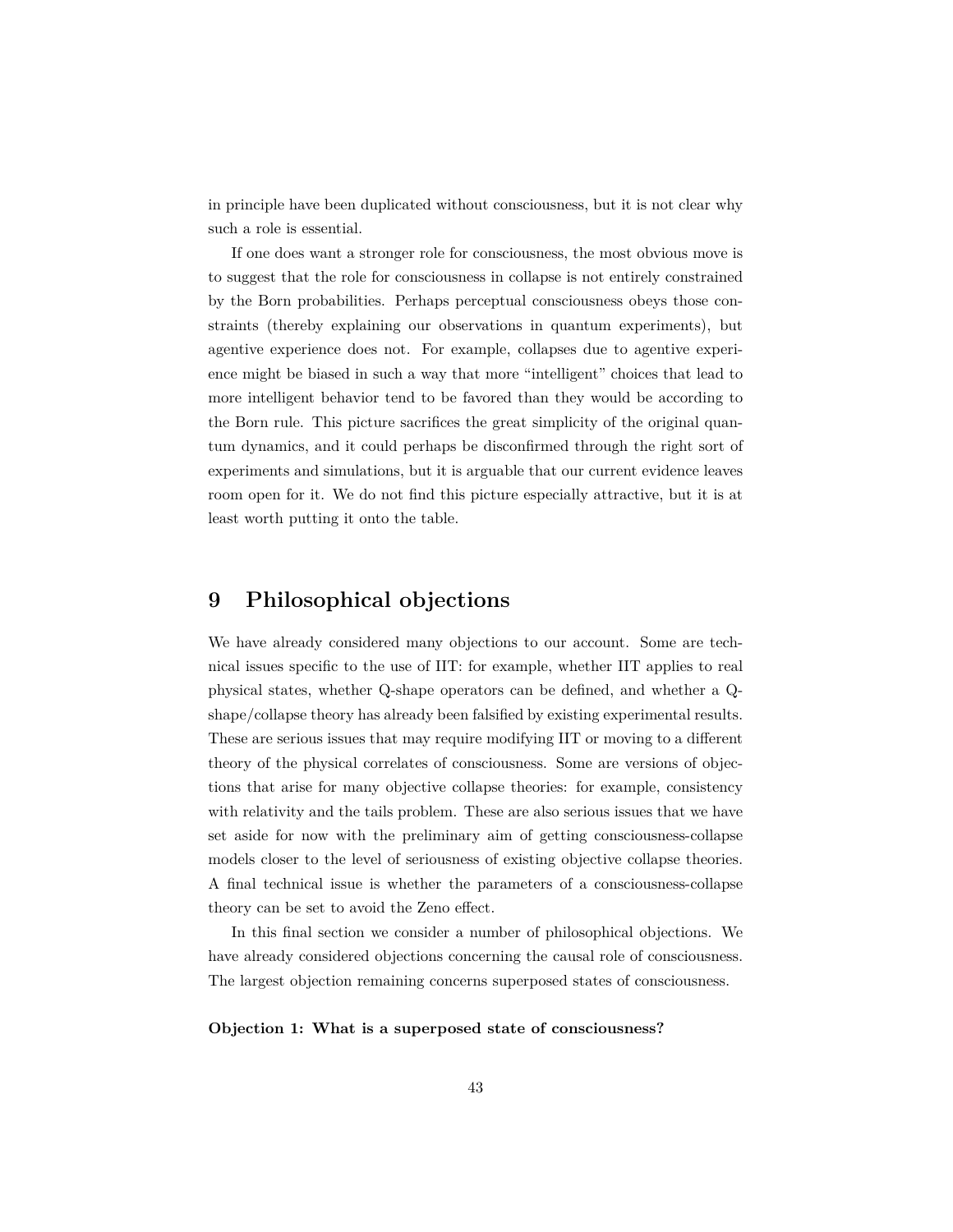As we saw earlier, Wigner said that it is "absurd" to suppose that a subject could be in a state of "suspended animation", that is, in a superposition of multiple states of consciousness. However, the approximate super-resistance model we have developed requires that subjects can be in such superposed states. Large superpositions of consciousness (those between significantly different states with significant amplitude for significant periods) will be rare, at least on a fast-collapse model, but they will be possible. Small superpositions of consciousness (those that are like large superposition except that they are brief, or low-amplitude, or between closely related states) may be ubiquitous. In fact, on these models it may be that most or all conscious subjects are in small superpositions of consciousness most or all of the time. This raises the questions: are superpositions of consciousness possible, and if so how can we understand them?

There are a few different ways of trying to understand superposed states of consciousness. First, one could try to understand them as familiar states: for example, a superposition of seeing an object at positions A and B might be a state of double vision. However, double vision is an ordinary state of consciousness that can enter superpositions. It leads to reports such as "I see an object at A and at B". The superposed state does not. It leads to reports such as "I see an object at A" (if the introspection and report process triggers collapse), or at worst a superposition of "I see an object at A" and "I see an object at B" (if no collapse is triggered). This brings out that the sort of superpositions we need are not introspectible or reportable and will be quite different from familiar states such as double vision.<sup>[23](#page-0-0)</sup>

A more radical alternative says that superposed states of consciousness involve multiple subjects having distinct total states of conscious experience. We will set aside this option as extravagant (do subjects pop into and out of existence in superposition and collapse?), though it is perhaps worth some attention.

A third option is to say that a superposition of states of consciousness is a state that the subject is in, but it is not itself a total state of consciousness. That is, when a subject is in a superposition of conscious states A and B, there is no subjective experience of being in this superposition. There is something it

<sup>23</sup>Shimony [\(1963\)](#page-58-10) reads London and Bauer [\(1939\)](#page-56-0) as allowing superpositions of consciousness and critiques the idea in part by arguing that phenomena such as blurred vision and indecision do not really involve superpositions.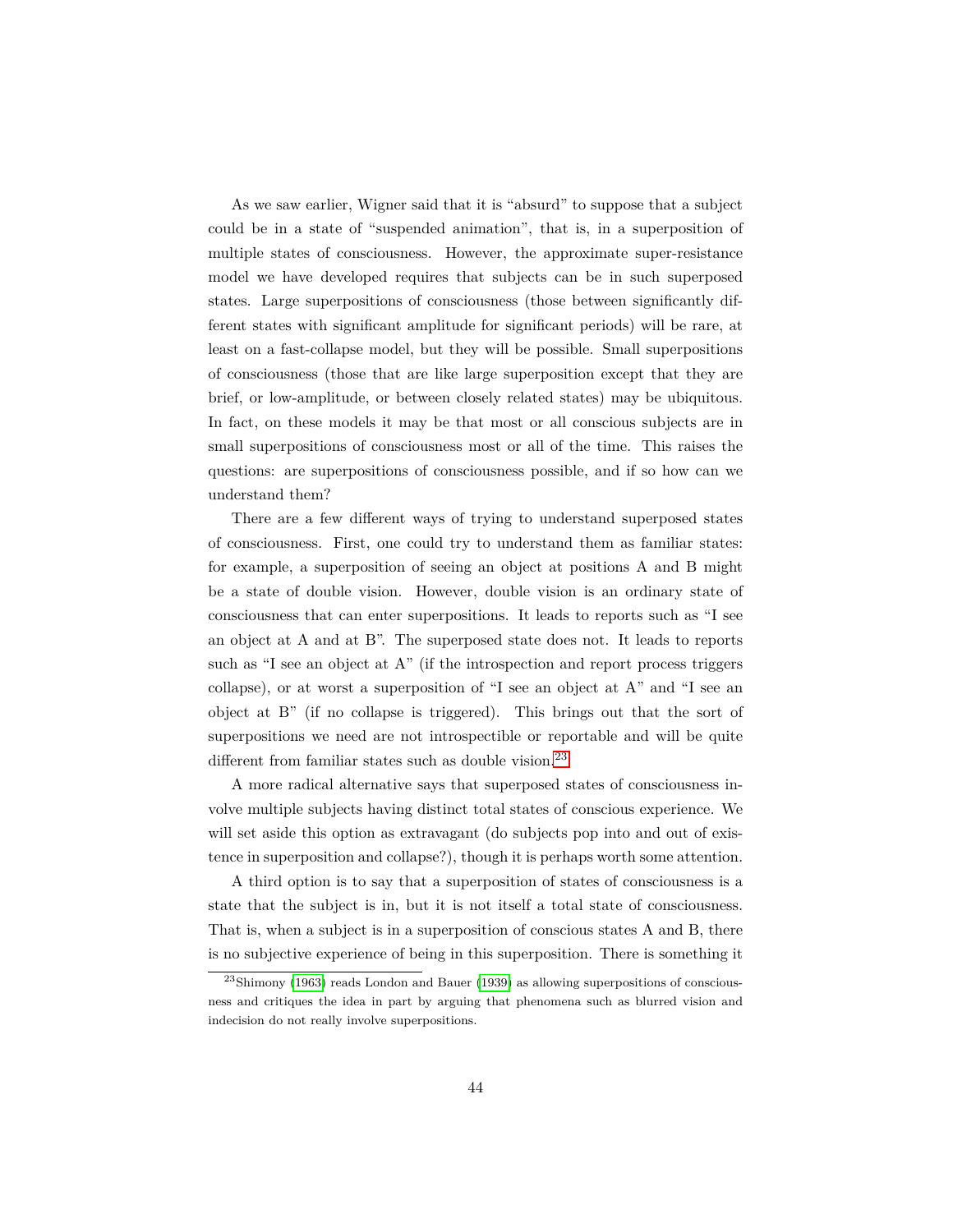is like to be in A, and something it is like to be in B, but nothing it is like to be in A and B simultaneously. The subject has the experience of being in A and the experience of being in B, without having any conjoint experience of being in the superposition. This violates the Unity Thesis articulated by Bayne and Chalmers [\(2003\)](#page-54-8) holding that whenever a subject is in multiple conscious states, they are also in a single conscious state that subsumes and unifies them. Some theorists hold that the Unity Thesis is false, at least for split-brain patients and other fragmented subjects: these subjects do not have a single determinate total conscious state, but instead have multiple conscious states as fragments.<sup>[24](#page-0-0)</sup> It is far from obvious what is really going on in these cases, and any analogy with superposed states seems fairly distant. Still, these cases at least bring out that the Unity Thesis and the corresponding assumption that every subject is in a single determinate total state of consciousness is not non-negotiable.

A fourth option is to say that a superposition of total states of consciousness is itself a total state of consciousness – albeit one quite unlike the ordinary total states of consciousness that we are introspectively familiar with. On this view, when a subject is in a superposition of conscious states A and B, there is something it is like to be in this superposition. It presumably involves some combination of the experience of being in A and the experience of being in B, combined by some novel phenomenal mode of combination. This mode of combination is not something we could introspect or report for the reasons discussed above, so it would have to be something that we have no introspective familiarity with. The phenomenological role of amplitudes is also not clear. Perhaps amplitudes give the ordinary states of consciousness relative weights in the combined states. As a result, it is far from clear what the phenomenology of a superposed state would be like. Still, it is far from obvious that a mode of combination like this is impossible.

We think that the fourth option is perhaps the most worthy of consideration, followed by the third. On the fourth option, we can no longer say that total states of consciousness correspond one-to-one with PCC eigenstates. Instead, ordinary non-superposed total states of consciousness will correspond to PCC eigenstates, and superposed total states of consciousness will correspond

<sup>24</sup>On split-brain cases, see for example Nagel [\(1971\)](#page-57-12) who argues for indeterminacy here. Bayne and Chalmers [\(2003\)](#page-54-8) argue that in these cases there is a single subject with a single determinate state of consciousness, while Schechter [\(2017\)](#page-57-13) argues that there are multiple subjects each with a determinate state of consciousness.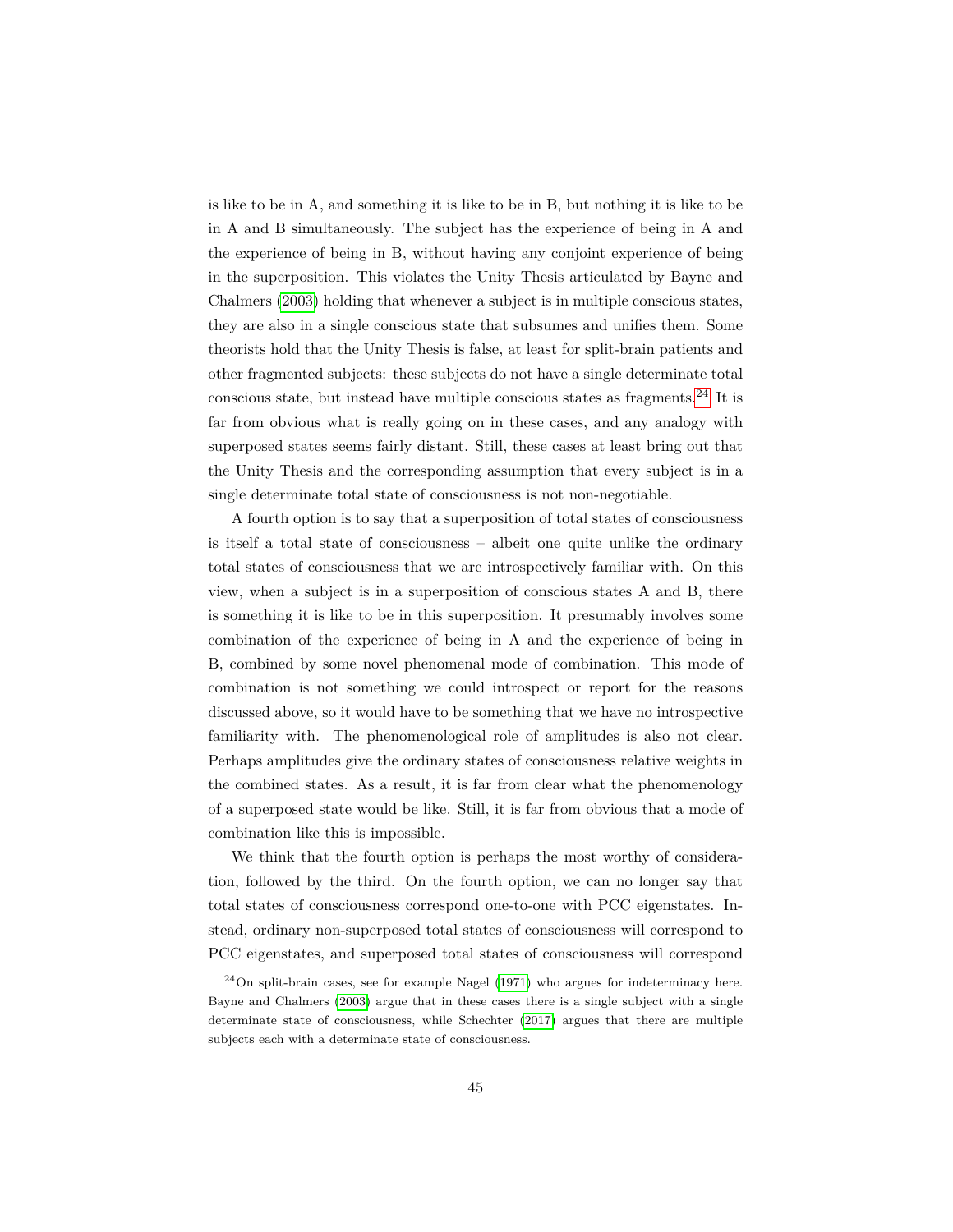to superpositions of these eigenstates.

There is precedent to the thought that there are states of consciousness that we cannot introspect or report. Theorists (e.g. Block) who believe in an "overflow" of consciousness outside attention often postulate such aspects: if introspecting and reporting a state always involve attending to it, unattended states cannot be introspected or reported. One can perhaps make unnoticed superpositions more palatable by noting that on a fast-collapse model they will usually be small superpositions, involving very similar states of consciousness, very low amplitudes, and/or very brief periods of time. As a result, the superpositions may largely fall below the grain of our ordinary introspective access.

Still, the fact that our super-resistance model has to postulate superposed states of consciousness is a significant cost of the view. Is it possible to develop a super-resistance consciousness-collapse model that avoids superpositions of consciousness while also avoiding the Zeno problem? Such a model would need to give up on the tight connection between definite conscious states and PCC eigenstates, in order that never-superposed conscious states do not lead to neversuperposed PCC states and so to the Zeno effect. At the same time, it would need to retain enough of a connection between consciousness and physical states that the definiteness of consciousness leads to collapse in its physical basis. It is not easy to meet both demands at once. One path invokes a looser connection between consciousness and PCC eigenstates, whereby superposed PCC states can coexist with definite states of consciousness at least briefly. For example, one might hold that superposed PCC states determine a definite state of consciousness probabilistically according to the Born rule, and that this definite state of consciousness leads to collapse onto a corresponding PCC state but only after a time delay. Perhaps this view and others in the neighborhood are at least worth developing.

In any case: in ordinary quantum mechanics, many theorists say that they cannot really imagine what it is for a physical state to be in a superposition. At the same time, they adopt the idea and run with it, and the idea seems to be theoretically fruitful. Our suggestion is that we do something like this for superpositions of states of consciousness, at least for now. We should simply adopt the idea and see whether it is fruitful. If it is, we can later return to the question of just what superposed states of consciousness involve.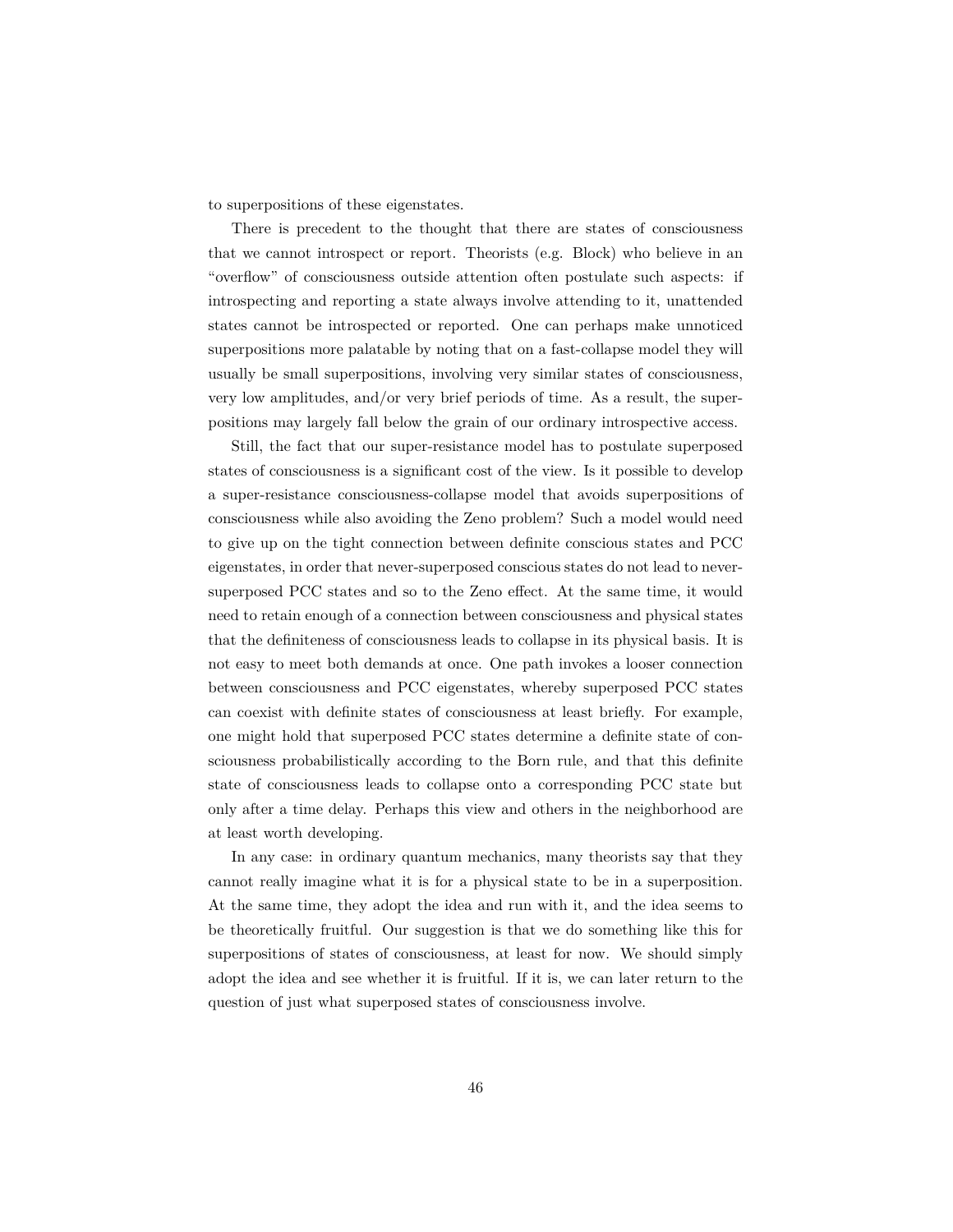#### **Objection 2: How do quantum effects make a difference to macroscopic brain processes?**

Quantum theories of brain processes are sometimes criticized on the grounds that it is hard to see how low-level quantum processes can affect high-level processing in neurons. A more specific version of this objection is that on some accounts (e.g. Hameroff and Penrose), quantum coherence at the neural level is required for distinctively quantum effects in neural processing, but the high temperatures in the brain are likely to lead to decoherence below the neural level. These objections do not apply to our approach, which does not involve any special effects of low-level quantum processes on neural processes and is entirely consistent with decoherence at relatively low levels. In fact, in our central illustrations, we have treated brain states as superpositions of numerous decoherent eigenstates, which themselves may involve relatively classical processing in neurons. The only high-level quantum process that plays an essential role in our framework is the collapse process, which selects one or more of these eigenstates as outlined above. Our picture is consistent with further macroscopic quantum effects, but they are not required.

#### **Objection 3: What about macroscopic superpositions?**

One might worry that on a consciousness-collapse view ordinary macroscopic objects such as measurement devices will exist in states of superposition until they are observed. Our view does not necessarily lead to this consequence. For a start, if a correct theory of consciousness associates these devices with some amount of consciousness (as may be the case for IIT), then the devices will collapse wave functions much as humans do. Even if these devices are not conscious, it is likely that typical measuring devices will be entangled with humans and other conscious systems, so that they will typically be in a collapsed state too. Still, in special cases where such a device is entirely isolated from conscious systems and records a quantum interaction, it will enter a macroscopic superposition. Of course we will never observe such a superposition, as our observation will collapse the state of the system. But we might in principle get empirical evidence of this superposition if we can eventually measure associated interference effects. Perhaps the existence of macroscopic superpositions is counterintuitive, but many cosmological theories already allow macroscopic objects to be in superposition in the early universe where there are no observers. It is unclear why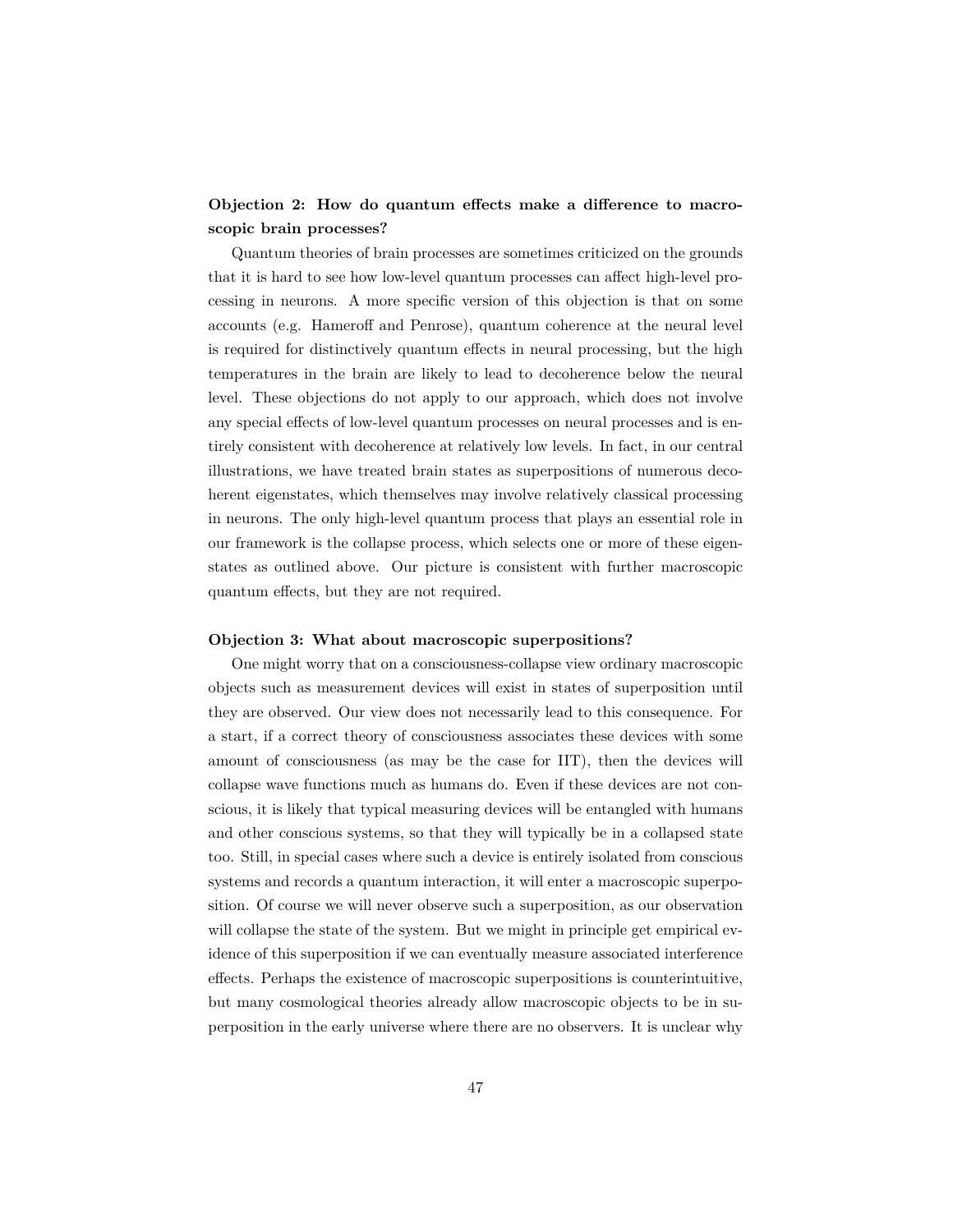allowing this in the current universe is any worse.

#### **Objection 4: What about the first appearance of consciousness in the universe?**

As we saw earlier, if consciousness is absolutely super-resistant, the quantum Zeno effect entails that it can never emerge for the first time in the development of the universe. On an approximate super-resistance model, there is less of a problem. For eons, the universe can persist in a wholly unconscious superposed state without any collapses. At some point, a physical correlate of consciousness may emerge in some branch of the wave function, yielding a superposition of consciousness and unconsciousness (or their physical correlates) with low amplitude for consciousness. With high probability the universe will collapse back toward an unconscious state. As this happens repeatedly in many branches of the wave function, there will eventually be a low probability collapse toward a state of consciousness, and consciousness will be in a position to take hold.

#### <span id="page-47-0"></span>**10 Conclusion**

The results of our analysis are mixed. We have developed a consciousnesscollapse model with a reasonably clear and precise dynamics. But it must be admitted that the model we have developed is not as simple and powerful as the original (simple if imprecise) measurement-collapse framework.

Our initial superselection collapse model was simple, but it leads to the Zeno problem. Avoiding the Zeno problem has led to a number of complications. First, we have had to countenance superpositions in states of consciousness, and it is not at all clear that this is possible. Second, we have had to introduce Pearlestyle collapse dynamics along with parameters for the rate of collapse, and these parameters have to be constrained carefully in order to yield empirically acceptable results. We have also had to invoke a complex theory of consciousness – though this is less of a cost, since a theory of consciousness is needed even in the absence of the quantum measurement problem.

Is this consciousness-collapse model the best that we can do? We have seen that to avoid countenancing superposed states of consciousness while also avoiding the Zeno problem, a consciousness-collapse model will need to break the strong link between definite states of consciousness and eigenstates of a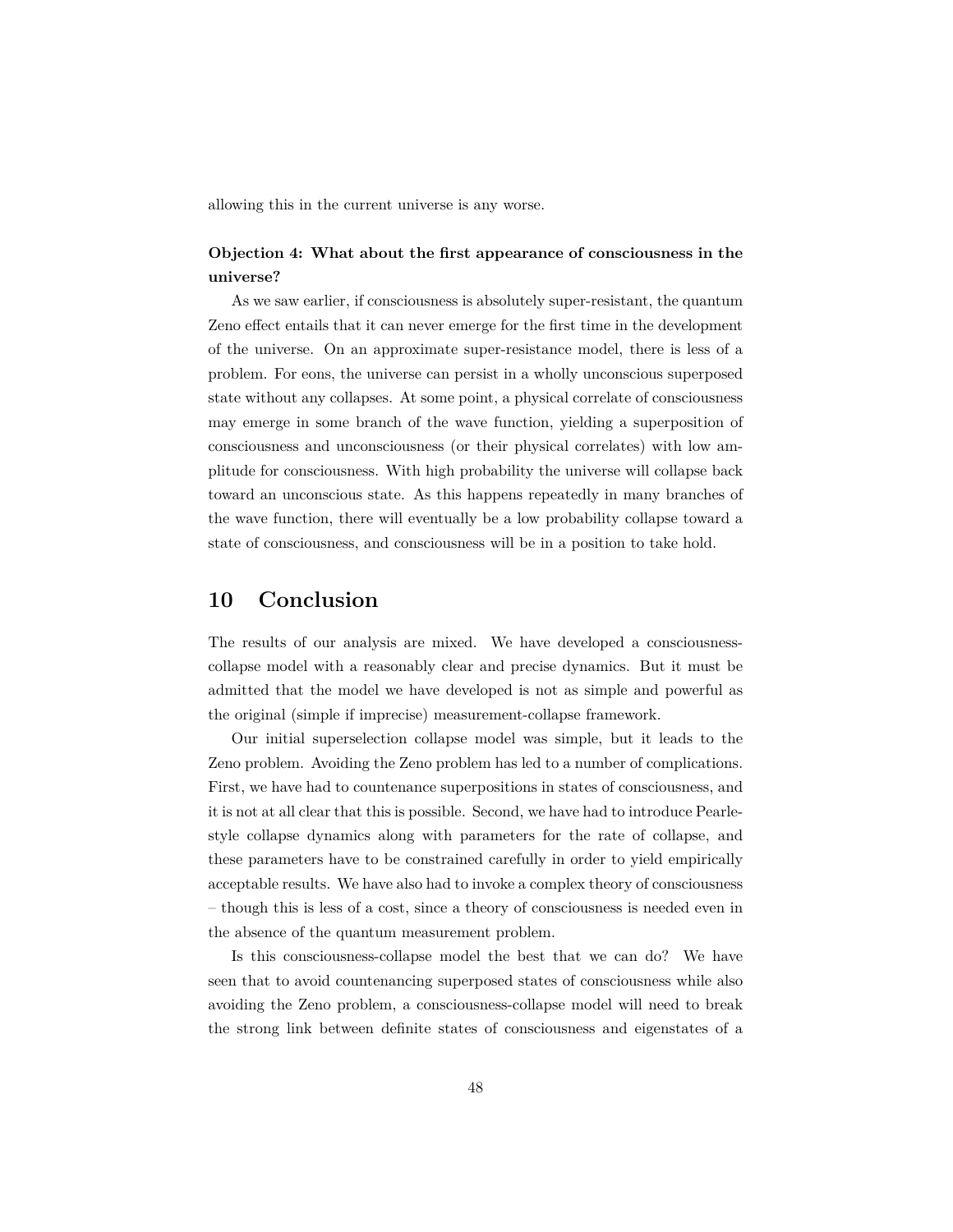PCC observable. Perhaps there are alternative models on which the physical correlates of consciousness involve a more complex wave-function property, or on which consciousness can vary independently of any physical properties. There also remain the possibility of variable-locus models, though these may also need to break the strong link between consciousness and its physical correlates to avoid the Zeno problem. In any case, models along these lines are certainly worth exploring.

Overall: the model we have developed is perhaps not as simple or powerful as some of the leading interpretations of quantum mechanics. If it is the best we can do, then the upshot may be that consciousness-collapse models are subject to principled limitations. Nevertheless, it at least serves as an existence proof for a relatively precise consciousness-collapse model. The model is open to empirical test, and it is not out of the question that a more powerful model along these lines could be developed. In the meantime, the research program of consciousness-collapse models deserves attention.

## <span id="page-48-0"></span>**A Appendix: Calculating Q-shape for a dyad system in IIT 3.0 and quantum IIT**

In this appendix, we illustrate some mathematical details of standard IIT (IIT3.0) and quantum IIT (QIIT), by showing how  $\Phi$  and Q-shape are determined in simple dyad systems with two elements. The IIT formalisms are complex, but dyads avoid some complications. We will also define a distance measure between Q-shapes which is important for the collapse dynamics.

We begin with IIT3.0<sup>[25](#page-0-0)</sup> We assume a dyad system with two elements A and B, each of which can be in one of two states: [1] or [0]. The composite system AB can be in one of four possible states: [11], [00], [10], or [01]. The transition rules are a simple swap: the state of A at one time is determined by copying the state of B at the previous time and vice versa. We can stipulate that in

<sup>25</sup>Thanks to Nao Tsuchiya and Leo Barbosa. Our calculations follow the supporting information in Mayner et al. [\(2018\)](#page-57-14) especially S1: Calculating Φ. See also Oizumi, Albantakis, and Tononi [\(2014\)](#page-57-5) and Tononi et al. [\(2016\)](#page-58-11). For the earlier, simpler IIT formalism for calculating  $\Phi(AB)$ , see Tononi [\(2004,](#page-58-12) fig. 5), Tsuchiya [\(2017\)](#page-58-13), and McQueen [\(2019a\)](#page-57-15). The reader can experiment with calculating  $\Phi$  for various systems including the dyad AB at http://integratedinformationtheory.org/calculate.html. Details of the underlying software can be found in Mayner et al. [\(2018\)](#page-57-14).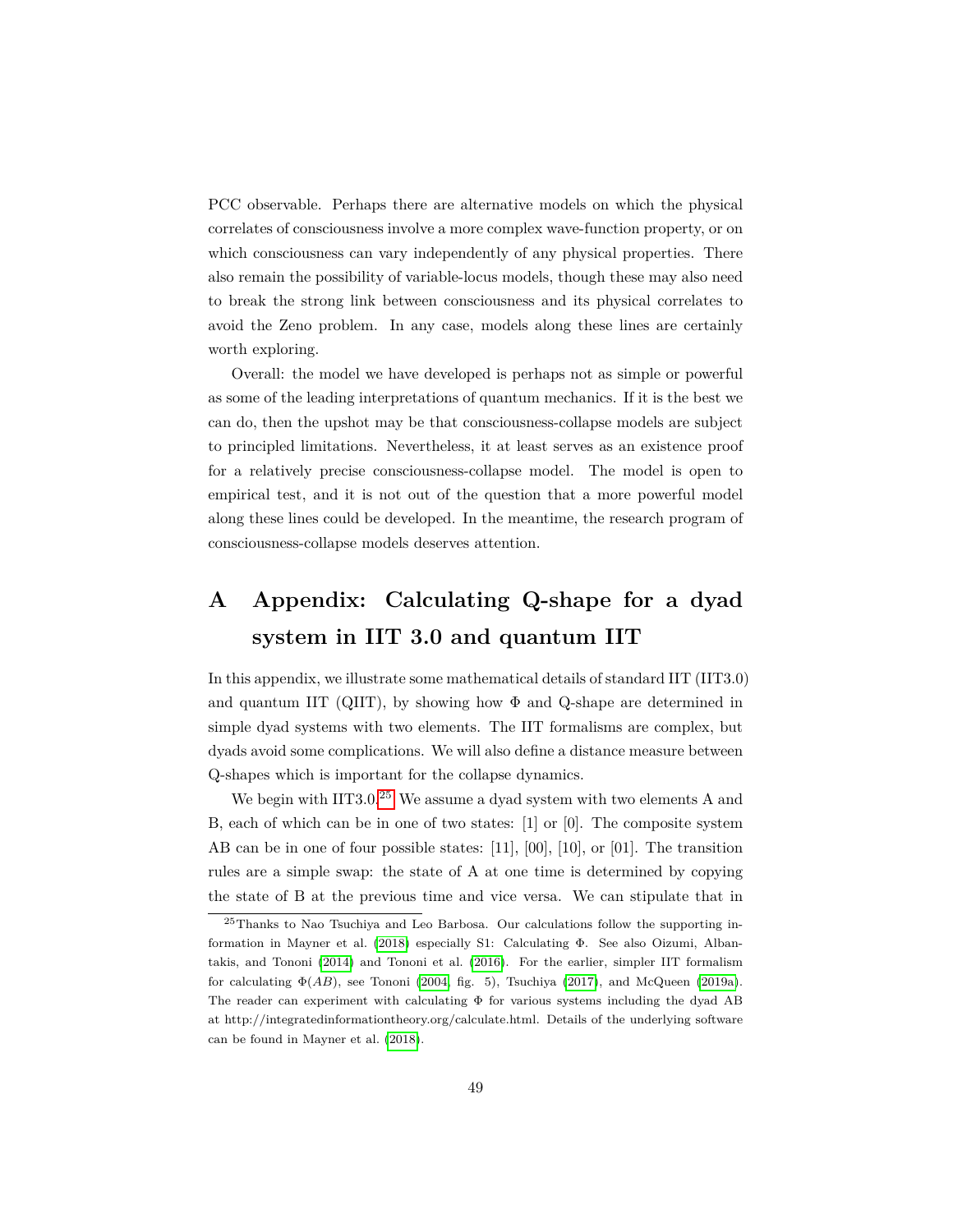the system under consideration, the current state of AB is [10]. The next state is thereby determined to be [01]. Subsystems of AB are the nonempty sets of elements of the system:  ${A}, {B},$  and  ${A}, B$ , which we will abbreviate as A, B, and AB when there is no chance of confusion. Mechanisms are subsystems with nonzero weight.

The Q-shape of a system consists of a location  $L(m)$  for each mechanism *m* in the system, weighted by the measure  $\phi(m)$ .  $L(m)$  is a point in a  $2^{n+1}$ dimensional space with two dimensions for each of the 2*<sup>n</sup>* possible states of the system, where *n* is the number of elements.  $L(m)$  is determined by conjoining two probability distributions over the states *S* of the system:  $p_m(S)$  and  $p'_m(S)$ , where the former is defined in terms of the effects of *m* and the latter is defined in terms of the causes of *m*. Each distribution is associated with a  $\phi$  value. The weight  $\phi(m)$  is the minimum of these two values. The Q-shape of AB lives in an 8-dimensional space, as AB has four possible states. As we will see, of the three subsystems of AB, only A and B yield mechanisms with nonzero weight. Hence, The Q-shape of AB consists in two weighted points located in an 8-dimensional space.

IIT3.0 distinguishes two notions of integrated information:  $\phi$  (small phi), which applies to individual mechanisms, and  $\Phi$  (big phi), which applies to the total system. To know  $\Phi(AB)$  we must first calculate AB's Q-shape. To know AB's Q-shape we must first calculate *φ* for AB's mechanisms. To begin with, we illustrate how the probability distribution  $p_m(S)$  and  $\phi(m)$  are calculated and then used to define Q-shape and Φ.

The distribution  $p_m(S)$  is a distribution over future states *S* of the system, reflecting their probability of occurrence given that the elements of *m* are fixed to their current state (while any other elements are allowed to vary). For the candidate mechanism AB, both elements will be fixed to their current value [10].  $p_{AB}(S)$  is the probability that the following state will be S, given the current state [10]. The following state is guaranteed to be [01], so  $p_{AB}$  assigns probability 1 to [01] and probability 0 to the other three states.

Recall that  $L(m)$  is determined by conjoining two probability distributions over the states *S* of the system:  $p_m(S)$  and  $p'_m(S)$ . If we consider just  $p_m(S)$ , then the location  $L(AB)$  can be seen as a point in 4-dimensional space corresponding to the distribution  $p_{AB}(S)$ . Let us say the four dimensions are ordered as  $[00]$ ,  $[01]$ ,  $[10]$ ,  $[11]$ . Then  $L(AB)=[0,1,0,0]$ , which assigns 1 to  $[01]$  and 0 to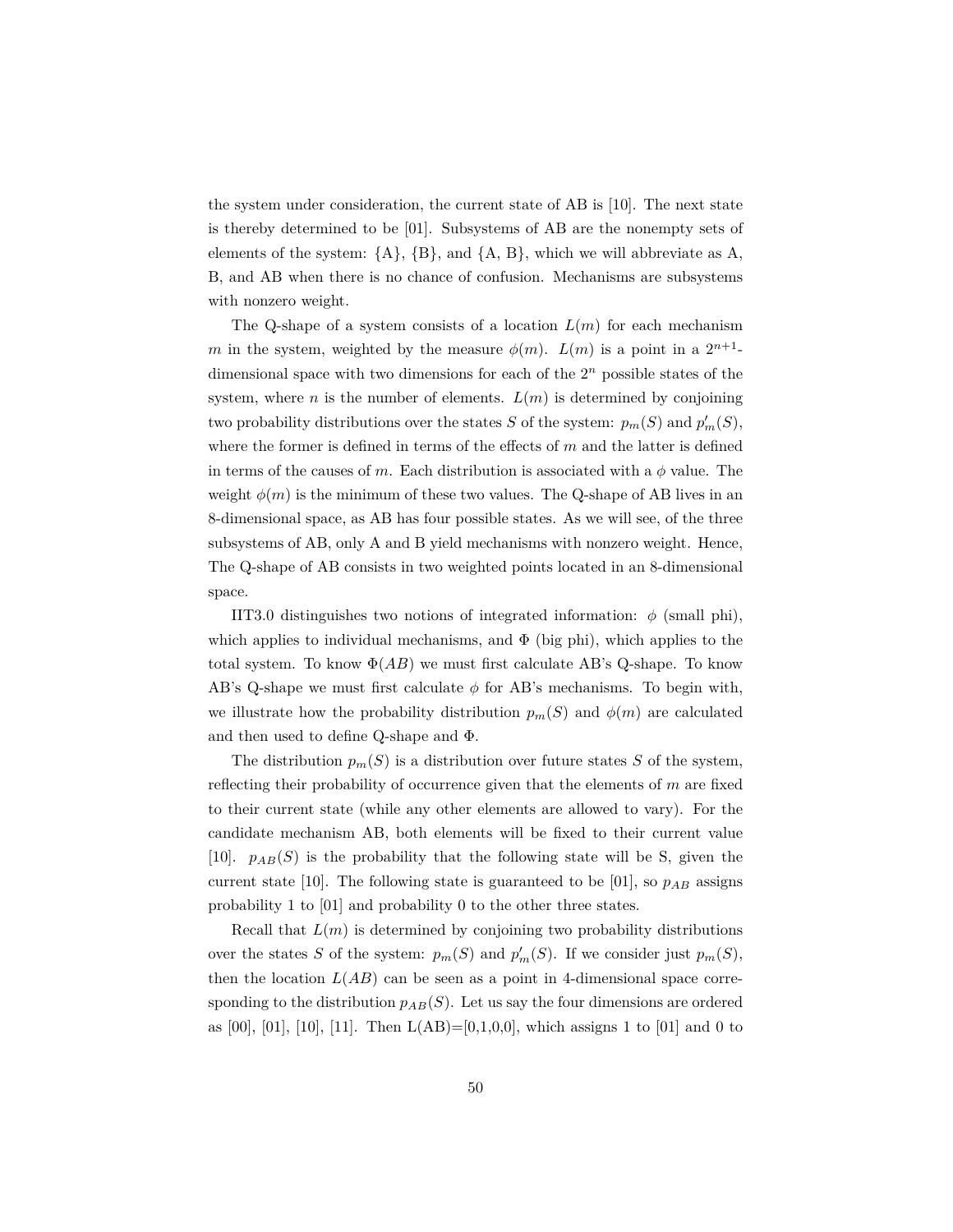the other states. While  $p_m(S)$  is a distribution over possible future states,  $p'_m(S)$ is a distribution over possible preceding states (i.e. the probabilities that the preceding state was *S*, given the current state). For our system AB the two distributions are the same, so the 8-dimensional location will be a repeated version of the 4-dimensional location: that is,  $L(AB)=[0,1,0,0,0,1,0,0].$ 

For candidate mechanism A,  $p_A(S)$  is the probability of the following state being *S* given that element A is fixed to its current value [1], while the other element B can vary with probability 0.5 for each value [0] or [1]. Under these conditions, the following state may be either  $[01]$  or  $[11]$ , and  $p_A$  will assign these two states probability 0.5 each. Likewise, *p<sup>B</sup>* will assign probability 0.5 each to states [00] and [01], the two states that can follow a state where B is fixed to 0. As with AB,  $p_m(S) = p'_m(S)$  for A and for B. As a result,  $L(A) = [0, 0.5, 0, 0.5, 0, 0.5, 0, 0.5]$  and  $L(B) = [0.5, 0.5, 0, 0, 0.5, 0.5, 0, 0].$ 

The integrated information [small phi]  $\phi(AB)$  is determined by considering the difference between the probabilistic effects of the subsystem AB with the effects of a partitioned subsystem A-B where we consider only the effects of A and B taken separately on each other. We can define a probability distribution  $p_{A-B}$  as the tensor product of two distributions: a distribution  $p_{A|B}$  over states of A given that B is fixed to its current value  $0$  (so  $A=[1]$  has probability 1) and a distribution  $p_{B|A}$  over states of B given that A is fixed to its current value 1 (so B=[0] has probability 0). The product distribution  $p_{A-B}$  assigns 1 to [10] and 0 to every other state.

We can then define  $\phi(AB) = EMD(p_{AB}, p_{A-B})$ . For two probability distributions  $p_1$  and  $p_2$  over the same state-space,  $\text{EMD}(p_1, p_2)$  is the Earth mover's distance between  $p_1$  and  $p_2$ . This can be defined as the minimal amount of work required to turn  $p_1$  into  $p_2$  by moving the "Earth" of probability from some points in the 2*<sup>n</sup>*-dimensional space to other points, where work is measured by the amount of probability moved multiplied by the Hamming distance between the points. In the case just described,  $p_{AB}$  and  $p_{A-B}$  are exactly the same distribution, so the Earth mover's distance between them is 0. So  $\phi(AB) = 0$ .

The quantity  $\phi(A)$  can be defined as a related Earth-mover's distance over states of B, comparing the distribution over those states with A fixed to its current value of  $[1]$  (resulting in probability 1 to  $B=[0]$ ) to a distribution that ignores the value of A (resulting in probability 0.5 each to  $B=[0]$  or  $B=[1]$ ). In this case,  $\phi(A) = 0.5$ . Likewise,  $\phi(B) = 0.5$ .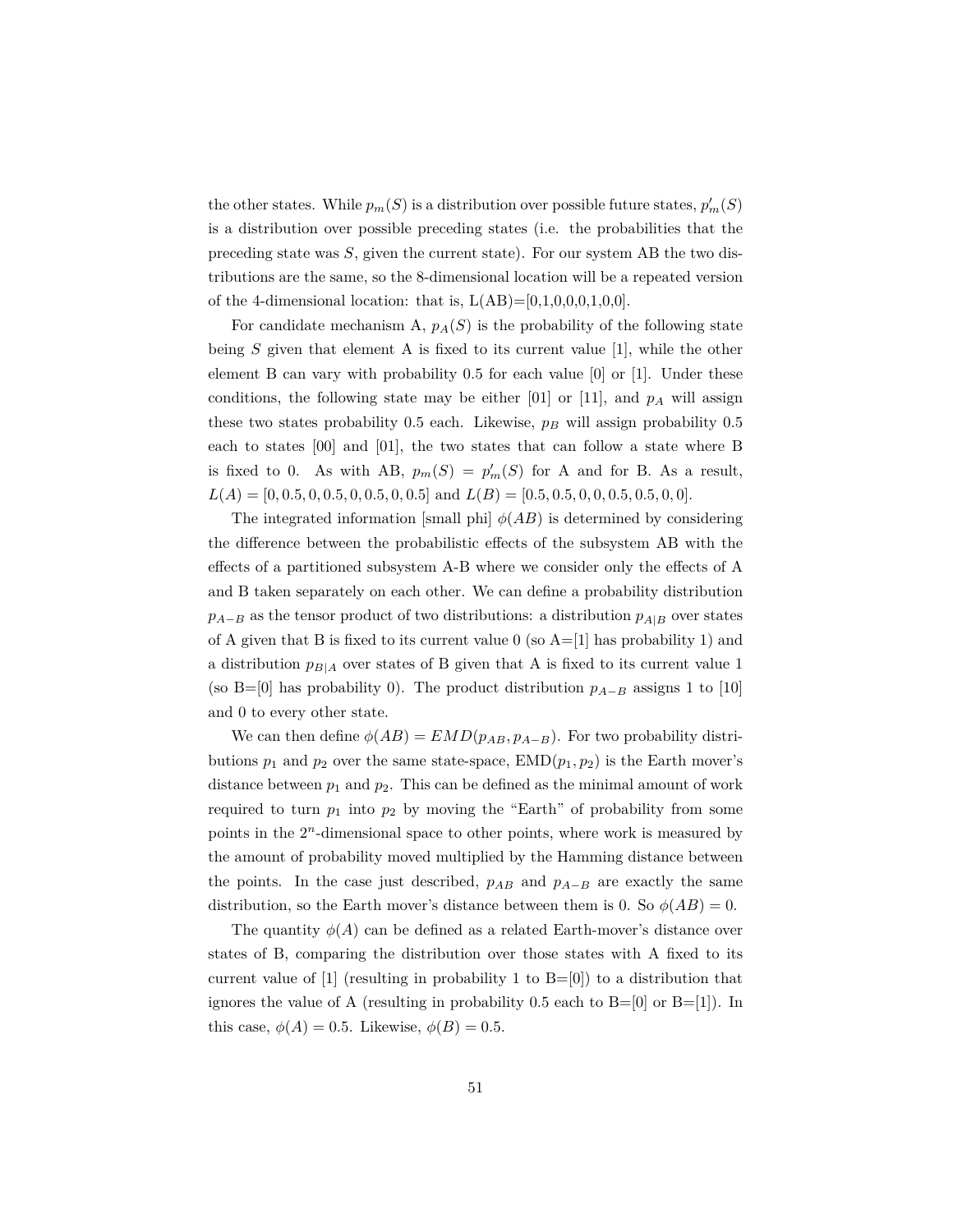As a result, we can fully specify the Q-shape *QAB* of the system AB. It consists of location  $L(AB) = [0, 1, 0, 0, 0, 1, 0, 0]$  with associated weight  $\phi(AB) =$ 0, location  $L(A) = [0, 0.5, 0, 0.5, 0, 0.5, 0, 0.5]$  with associated weight  $\phi(A) = 0.5$ , and location  $L(B) = [0.5, 0.5, 0, 0, 0.5, 0.5, 0, 0]$  with associated weight  $\phi(B) =$ 0*.*5.

In the above calculations we took a shortcut that should now be made explicit. For each candidate mechanism, we chose to consider the probability distribution assigned to the future (or past) states *of a particular subsystem*. For candidate mechanism AB we chose subsystem AB. For candidate mechanism A we chose subsystem B. And for B we chose A. These choices are not arbitrary, but are the result of an optimization procedure. For each candidate mechanism, we in fact consider all possible subsystems and choose the subsystem that maximizes  $\phi$ . For example, when considering candidate mechanism A, it turns out that A has more integrated information about B than about AB. After all, there are three possible ways of disconnecting A from AB: disconnect A to A, A to B, A to AB. Nothing happens by disconnecting A to A (there was no connection there to begin with!). But then that is the minimal information partition, implying that A has zero  $\phi$  about AB. On the other hand, there is only one way to disconnect A from B, and that disconnection does make a difference, giving nonzero *φ*. For details see Barbosa et al. [\(2021\)](#page-54-9).

We can define the distance between two Q-shapes  $Q_1$  and  $Q_2$  (defined over the same states *S*, with associated probability distributions  $p_{m,1}$  and  $p_{m,2}$  and weights  $\phi_1(m)$  and  $\phi_2(m)$ ) as an extended Earth mover's distance  $EMD^*(Q_1, Q_2)$ :

$$
EMD^*(Q_1, Q_2) =
$$
  

$$
\sum_{i} (|\phi_1(m_i) - \phi_2(m_i)| \times (EMD(p_{m_i, 1}, p_{m_i, 2})) + EMD(p'_{m_i, 1}, p'_{m_i, 2})))
$$
 (5)

This distance is the minimal amount of work required to transform the  $\phi_1$ distribution over mechanisms *m* into  $\phi_2$  by repeatedly moving the "Earth" of  $\phi$ from one mechanism  $m_1$  in  $Q_1$  to another mechanism  $m_2$  in  $Q_2$ . (A complication is that in some cases (where  $Q_1$  has more total  $\phi$  than  $Q_2$ ), we need to send the excess to an unconstrained distribution  $p_{uc}$  associated with  $Q_2$ .)

We can then define  $\Phi(AB)$  as the minimal value of  $\text{EMD}^*(Q_{AB}, Q_{AB^*}),$ across all partitions *AB*<sup>∗</sup> of *AB*. A partition of a system requires cutting one or more causal connections between its units. For system AB, a partition cuts the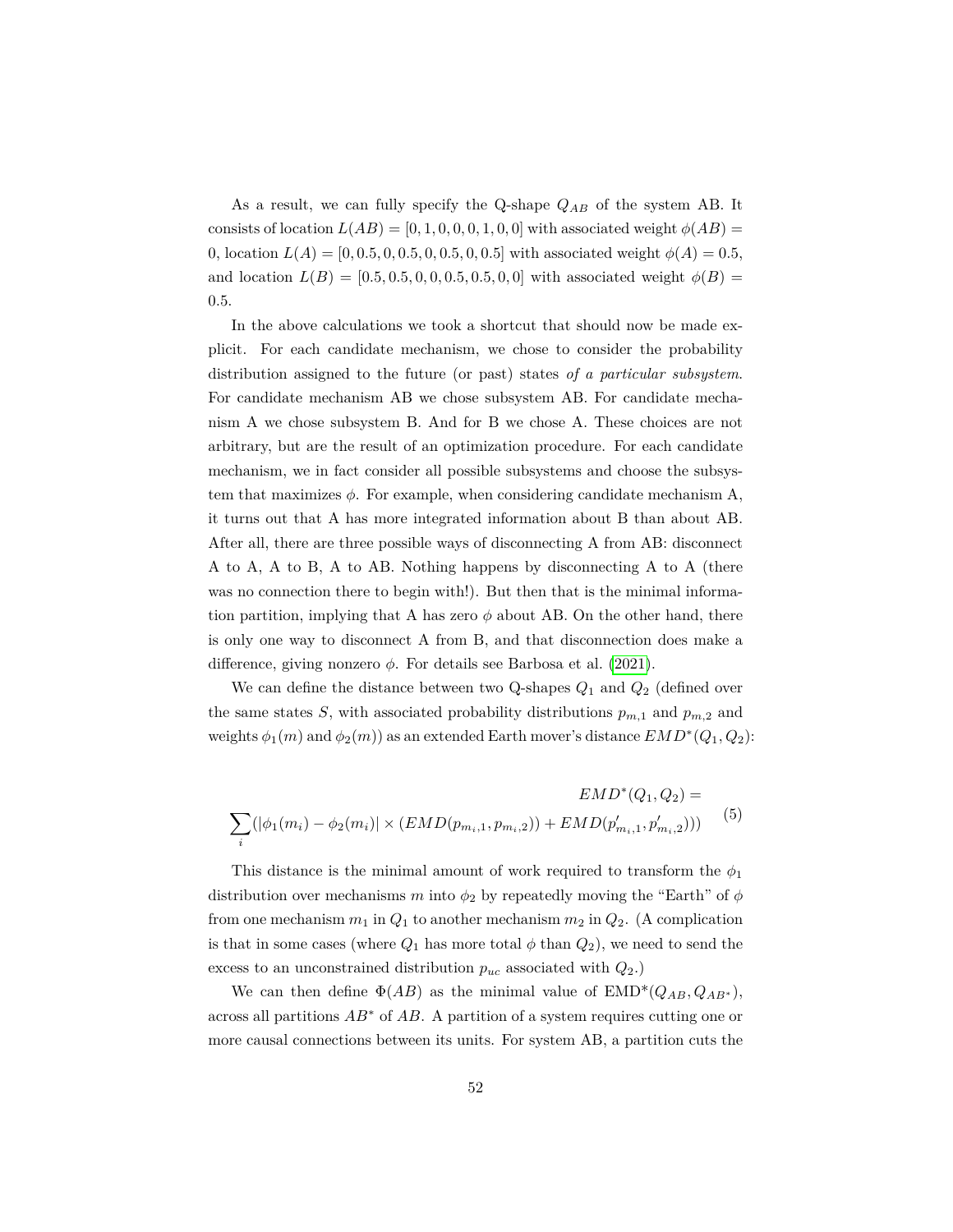connection from A to B or from B to A or both. In this case, either cut reduces  $\phi$  to zero for both mechanisms A and B, and their probability distributions are flattened. The reason why cutting just one of these two connections destroys both mechanisms is tied to the fact that  $\phi(m)$  is defined as the minimum of two *φ* values, the one that pertains to the future state and the one that pertains to the past state. Each cut will send one of these  $\phi$  values to zero.

Recall that  $Q_{AB}$  assigns  $\phi(A) = \phi(B) = 0.5$ , where these serve as weights for  $L(A) = [0, 0.5, 0, 0.5, 0, 0.5, 0, 0.5]$  and  $L(B) = [0.5, 0.5, 0, 0, 0.5, 0.5, 0, 0].$   $Q_{AB^*}$ instead assigns zero weights to both  $L(A^*)$  and  $L(B^*)$ , where  $L(A^*) = L(B^*) =$  $[0.25, 0.25, 0.25, 0.25, 0.25, 0.25, 0.25, 0.25]$ . We thus have:  $EMD^*(Q_{AB}, Q_{AB^*})$  =  $|\phi(A)-\phi(A^*)|\times (EMD(p_A,p_{A^*})+EMD(p'_A,p'_{A^*})) + |\phi(B)-\phi(B^*)|\times (EMD(p_B,p_{B^*})+$  $EMD(p'_B, p'_{B^*})$  = (0*.*5 × (0*.*5 + 0*.*5)) + (0*.5* × (0*.5* + 0*.5*)) = 1.

The crucial quantity  $\Phi^{max}(AB)$  is defined as  $\Phi(AB)$  if AB is a maximum of  $\Phi$ , and 0 otherwise. Here AB is a maximum of  $\Phi$  if  $\Phi(AB) > \Phi(S)$  for all systems *S* such that *S* has elements in common with AB. In our case, we can stipulate that AB is isolated from its environment so that no other system containing A or B has higher  $\Phi$ . In this case, AB is a maximum of  $\Phi$ , so  $\Phi^{max}(AB) = 1$ . According to IIT,  $\Phi^{max}$  is a measure of consciousness, so system AB has one unit of consciousness.

In section 4 we noted that if AB is in a different state (either 01, 00, or 11), than the calculation for  $\Phi$  is the same, but the Q-shape is different. This can now be seen by the fact that changing the initial state changes the locations but not their weights. Thus, if the initial state is instead 00, then we still have two mechanisms A and B, each with weight 0.5, but their locations become  $L(A) = [0.5, 0.5, 0, 0, 0.5, 0.5, 0, 0]$  and  $L(B) = [0.5, 0, 0.5, 0, 0.5, 0, 0.5, 0]$ . This is not enough to change Φ, but it is enough to change the Q-shape. We can thus define Schroedinger's dyad as AB in a superposition of 10 and 00. A collapse model base only on  $\Phi$  would fail to collapse this superposition, despite it being a superposition of conscious states.

We now move to quantum IIT (QIIT).<sup>[26](#page-0-0)</sup> To simplify the calculations of the dyad, it is easier to start A and B in the same initial state ( $|00\rangle$  or  $|11\rangle$ ) so that they remain stationary. We add the further stipulation that  $A(B)$  maintains its own state over time. We may now consider A and B to be AND gates that

<sup>26</sup>Thanks to Johannes Kleiner. Our calculations are intended to follow Zanardi, Tomka, and Venuti [\(2018\)](#page-58-9) and Kleiner and Tull [\(2020\)](#page-56-11).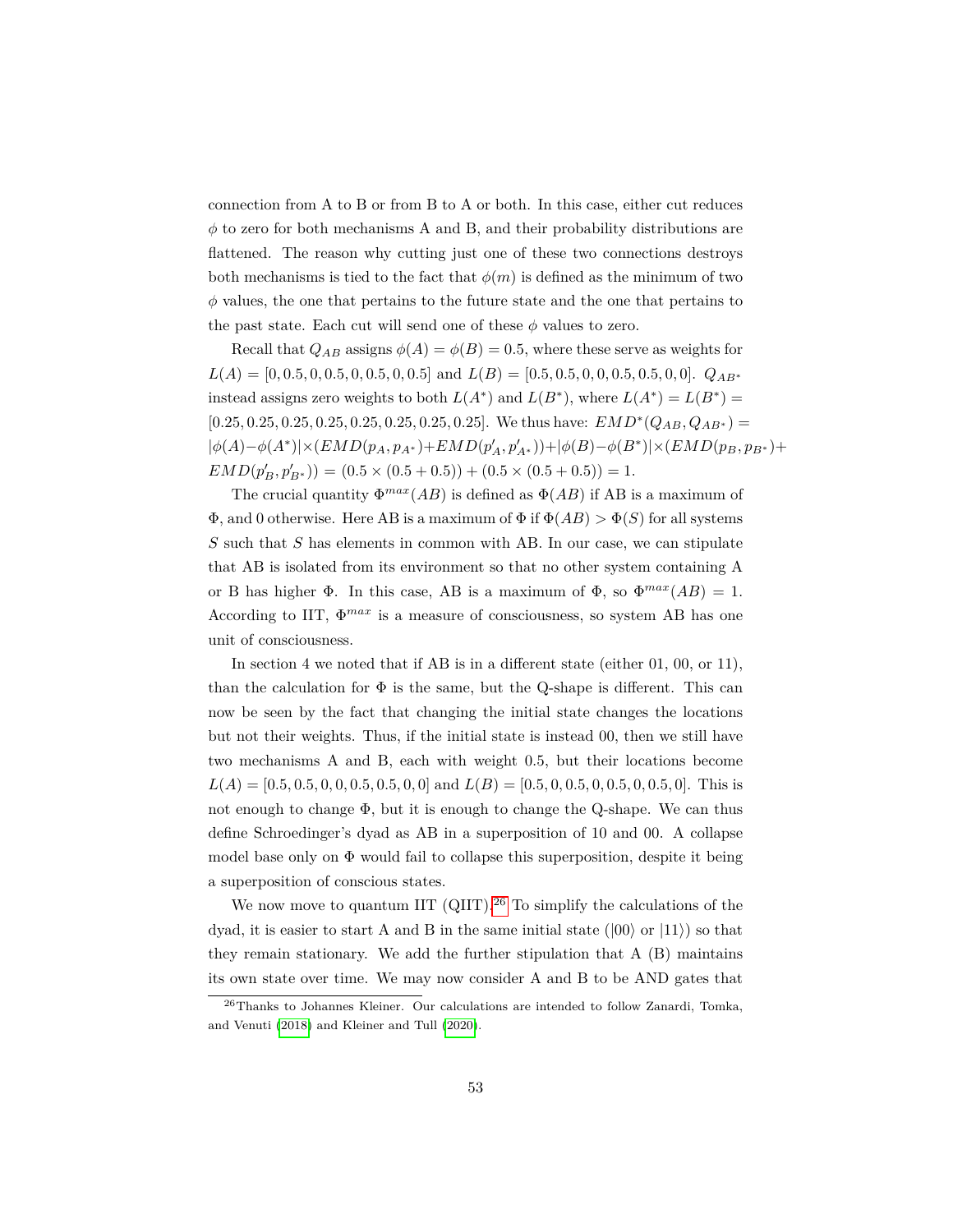each take two inputs as depicted.



State  $|00\rangle$  has zero  $\Phi$  and Q-shape, that is,  $\Phi(|00\rangle) = Q(|00\rangle) = 0$ . For if we partition the system by replacing one of the directed edges with random input, the inputs are still only either 00 or 01, whereas the AND gates require an input of 11 to change state. Partitioning does not make a difference.

Partitioning makes a difference if the system is instead in state  $|11\rangle$ : If any of the edges are removed and replaced by random input, at least in half the cases it will feed a 0 to its target, so that in light of the AND gate the state of the target will change from 1 to 0. This implies that the system in that state has non-zero  $\Phi$  value, and its Q-shape isn't null.

We can therefore introduce collapse operators for the Q-shapes of these two states, and then use them to define a small consciousness superposition.

Our new dyad still has three subsystems (AB, A, and B). For each we consider the integrated information  $\phi$  of both future and past states. So for the collapse operators  $Q_{ij}^k$ , the *k* index runs from 1 to 6. Since the Hilbert space of the system in this case is 4 dimensional, the indices *i* and *j* run from 1 to 4 each.

The  $c_{ij}^k(\psi)$  in [\(2\)](#page-27-0) are the coefficients of the operator  $\rho$  which is the *k*th component of the Q-shape of  $\psi$ . Because  $Q(00) = 0$ , it follows that  $c_{ij}^k(\psi_0) =$ 0. Since  $|00\rangle$  and  $|11\rangle$  are wave functions with classical Q-shapes, they are contained in  $E^{-1}(\mathcal{C})$  and are summed over in [\(2\)](#page-27-0). It follows that

$$
\hat{Q}_{ij}^{k} |00\rangle = \sum_{\psi \in E^{-1}(\mathcal{C})} \varphi^{k}(\psi) c_{ij}^{k}(\psi) | \psi \rangle \langle \psi | |00\rangle = \varphi^{k}(00) c_{ij}^{k}(00) |00\rangle = 0 |00\rangle \quad (6)
$$

We have assumed the wave functions with classical Q-shapes are orthogonal. Thus  $|00\rangle$  is an eigenvector of every operator  $\hat{Q}_{ij}^k$  with eigenvalue 0. We also have

$$
\hat{Q}_{ij}^{k} |11\rangle = \sum_{\psi \in E^{-1}(\mathcal{C})} \varphi^{k}(\psi) c_{ij}^{k}(\psi) |\psi\rangle \langle \psi| |11\rangle = \varphi^{k} (11) c_{ij}^{k} (11) |11\rangle \tag{7}
$$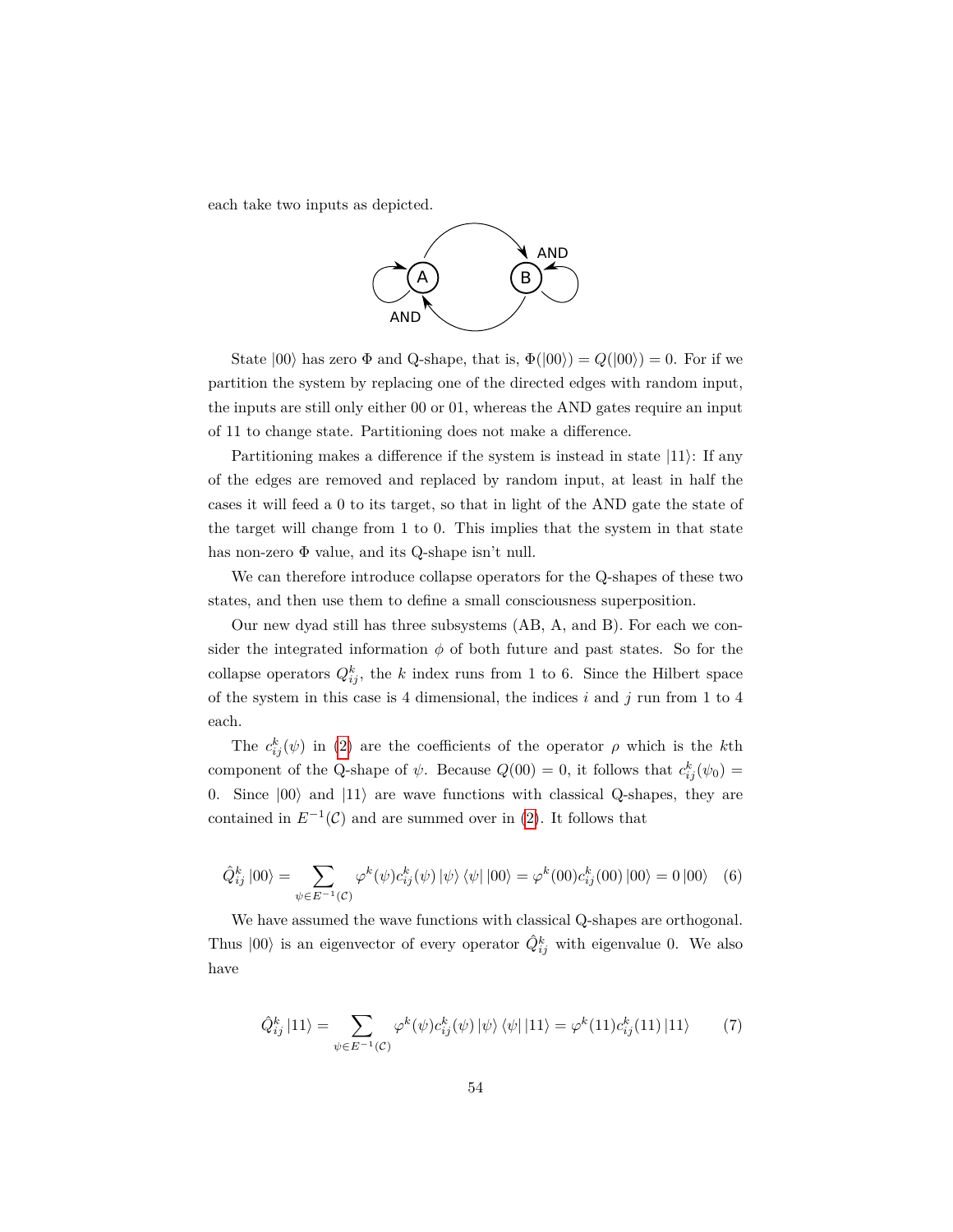so that  $|11\rangle$  is an eigenvector of  $Q_{ij}^k$  with eigenvalue  $c_{ij}^k(|11\rangle)$ .

Letting  $|11\rangle$  be the alive (conscious) state and  $|00\rangle$  be the dead (unconscious) state, we can provide (in addition to the section 4 example) another example of Schroedinger's dyad:

$$
\left|\Psi\right\rangle_{AB} = \alpha \left|00\right\rangle + \beta \left|11\right\rangle \tag{8}
$$

Our dynamics (in section 6) predicts that this state is not completely stable, but continuously collapses towards one of the two Q-shape eigenstates, in accord with the Born rule.

#### **References**

- <span id="page-54-3"></span>Aaronson, S. (2014). *Why I Am Not An Integrated Information Theorist (or, the Unconscious Expander)*. url: [http://www.scottaaronson.com/blog/](http://www.scottaaronson.com/blog/?p=1799) [?p=1799](http://www.scottaaronson.com/blog/?p=1799).
- <span id="page-54-6"></span>Afrasiabi, M. et al. (2021). "Consciousness depends on integration between parietal cortex, striatum, and thalamus." In: *Cell systems*.
- <span id="page-54-0"></span>Albert, D. Z. (1992). *Quantum Mechanics and Experience*. Cambridge University Press.
- <span id="page-54-1"></span>Antony, M.V. (2006). "Vagueness and the metaphysics of consciousness". In: *Philosophical Studies* 128, pp. 515–538.
- <span id="page-54-9"></span>Barbosa, L.S. et al. (2021). "Mechanism Integrated Information". In: *Entropy (Basel, Switzerland)* 23 (3), p. 362.
- <span id="page-54-5"></span>Barrett, A.B. and P.A.M. Mediano (2019). "The Phi measure of integrated information is not well-defined for general physical systems". In: *Journal of Consciousness* 26 (1-2), pp. 11–20.
- <span id="page-54-7"></span>Bassi, A. et al. (2017). "Gravitational decoherence". In: *Class. Quantum Grav.* 34 (193002).
- <span id="page-54-2"></span>Bassi, A. et al. (2013). "Models of wave-function collapse, underlying theories, and experimental tests". In: *Rev. Mod. Phys.* 85 (2), pp. 471–527.
- <span id="page-54-4"></span>Bayne, T. (2018). "On the axiomatic foundations of the integrated information theory of consciousness". In: *Neuroscience of Consciousness* 2018.1.
- <span id="page-54-8"></span>Bayne, T. and D.J. Chalmers (2003). "What is the unity of consciousness?" In: *The unity of consciousness: binding, integration, and dissociation*. Ed. by A. Cleeremans. Oxford University Press.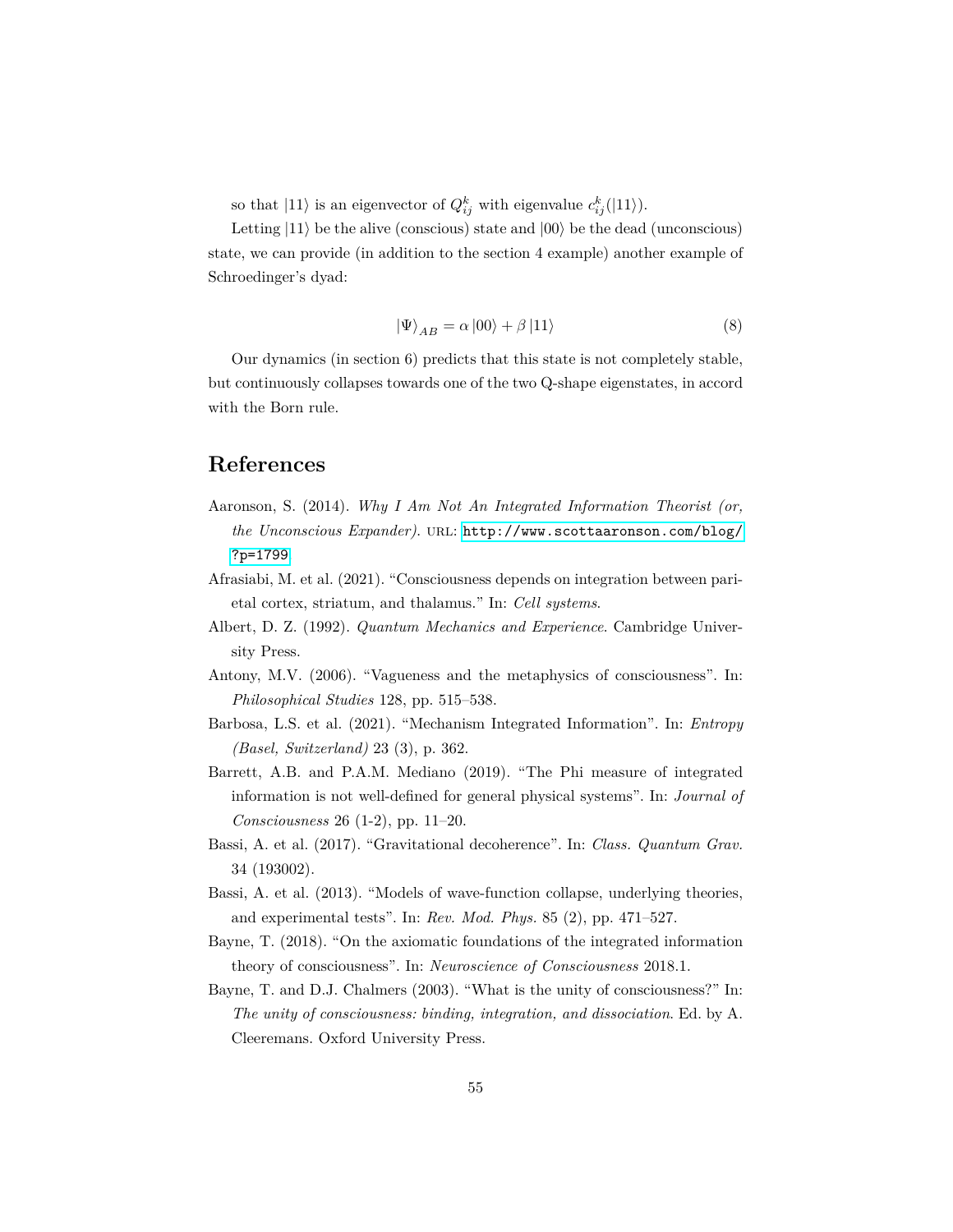- <span id="page-55-0"></span>Bell, J.S. (1990). "Against Measurement". In: *Physics World* August Edition.
- <span id="page-55-4"></span>Bohm, D. (1952). "A Suggested Interpretation of the Quantum Theory in Terms of "Hidden" Variables. I". In: *Phys. Rev.* 85 (2), pp. 166–179.
- <span id="page-55-9"></span>Bub, J. (1988). "How to solve the measurement problem of quantum mechanics". In: *Found Phys* 18, pp. 701–722.
- <span id="page-55-7"></span>Byrne, A. and H. Logue (2009). *Disjunctivism: Contemporary Readings*. MIT Press.
- <span id="page-55-2"></span>Capra, F. (1975). *The Tao of Physics*. Shambhala Publications.
- <span id="page-55-14"></span>Carpenter, R.H.S. and A.J. Anderson (2006). "The death of Schroedinger's cat and of consciousness based quantum wave-function collapse". In: *Annales de la Foundation Loisi de Broglie* 33, pp. 45–52.
- <span id="page-55-11"></span>Casarotto, S. et al. (2016). "Stratification of unresponsive patients by an independently validated index of brain complexity". In: *Annals of Neurology* 80.5, pp. 718–729.
- <span id="page-55-6"></span>Chalmers, D.J. (1996). *The Conscious Mind*. Oxford University Press.
- <span id="page-55-3"></span>— (2003). "Consciousness and its place in nature". In: *Blackwell Guide to the Philosophy of Mind*. Ed. by S. Stich and T. Warfield. Blackwell.
- <span id="page-55-12"></span>Diósi, L. (1987). "A universal master equation for the gravitational violation of quantum mechanics". In: *Physics Letters A* 120.8, pp. 377–381.
- <span id="page-55-10"></span>Doerig, A. et al. (2019). "The unfolding argument: Why IIT and other causal structure theories cannot explain consciousness". In: *Consciousness and Cognition* 72, pp. 49–59. issn: 1053-8100.
- <span id="page-55-8"></span>Earman, J. (2008). "Superselection rules for philosophers". In: *Erkenntnis* 69, pp. 377–414.
- <span id="page-55-5"></span>Everett, H. (1957). ""Relative State" Formulation of Quantum Mechanics". In: *Rev. Mod. Phys.* 29 (3), pp. 454–462.
- <span id="page-55-13"></span>Fein, Y.Y., P. Geyer, P. Zwick, et al. (2019). "Quantum superposition of molecules beyond 25 kDa". In: *Nat. Phys.* 15, pp. 1242–1245.
- <span id="page-55-15"></span>Feldmann, W. and R. Tumulka (2012). "Parameter diagrams of the GRW and CSL theories of wavefunction collapse". In: *Journal of Physics A: Mathematical and Theoretical* 45.6.
- <span id="page-55-1"></span>French, S. (2020). "From a Lost History to a New Future: Is a Phenomenological Approach to Quantum Physics Viable?" In: *Phenomenological Approaches to Physics*. Ed. by H. Wiltsche and P. Berghofer. Springer.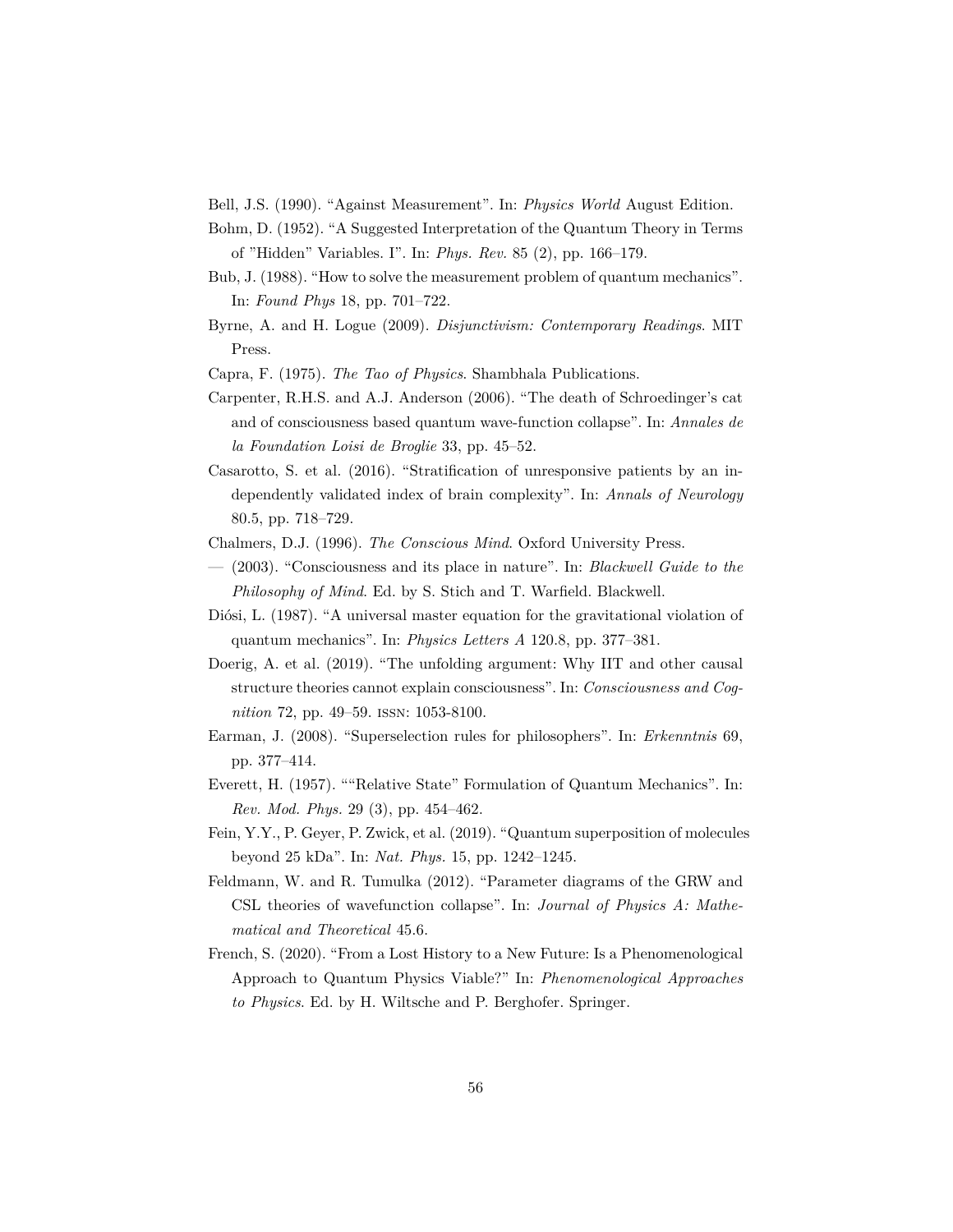- <span id="page-56-1"></span>Ghirardi, G. C., A. Rimini, and T. Weber (1986). "Unified dynamics for microscopic and macroscopic systems". In: *Phys. Rev. D* 34 (2), pp. 470–491.
- <span id="page-56-3"></span>Halvorson, H. (2011). "The measure of all things: Quantum mechanics and the soul". In: *The Soul Hypothesis*. Ed. by M. Baker and S. Goetz. Continuum Books.
- <span id="page-56-12"></span>Hameroff, S. and R. Penrose (2014). "Consciousness in the universe: a review of the 'Orch OR' theory". In: *Phys Life Rev.* 11 (1), pp. 39–78.
- <span id="page-56-9"></span>Haun, A. M. et al. (2017). "Conscious Perception as Integrated Information Patterns in Human Electrocorticography". In: *eNeuro* 4.5.
- <span id="page-56-4"></span>Hepp, K. (1972). "Quantum theory of measurement and macroscopic observables". In: *Helvetica Physica Acta* 45, pp. 237–248.
- <span id="page-56-11"></span>Kleiner, J. and S. Tull (2020). *The Mathematical Structure of Integrated Information Theory*. arXiv: [2002.07655 \[q-bio.NC\]](https://arxiv.org/abs/2002.07655).
- <span id="page-56-13"></span>Koch, C. and K. Hepp (2006). "Quantum mechanics in the brain". In: *Nature* 440 (611).
- <span id="page-56-10"></span>Kremnizer, K. and A. Ranchin (2015). "Integrated Information-Induced Quantum Collapse". In: *Found Phys* 45, pp. 889–899.
- <span id="page-56-8"></span>Leung, Angus et al. (2020). "Integrated information structure collapses with anesthetic loss of conscious arousal in Drosophila melanogaster". In: *bioRxiv*.
- <span id="page-56-14"></span>Lloyd, S. (2000). "Coherent quantum feedback". In: *Phys. Rev. A* 62 (2), p. 022108.
- <span id="page-56-6"></span>Loewer, B. (2002). "Consciousness and quantum theory: Strange bedfellows". In: *Consciousness: New Philosophical Perspectives*. Ed. by Q. Smith and A. Jokic. Oxford University Press.
- <span id="page-56-0"></span>London, F. and E. Bauer (1939). *La théorie de l'observation en mécanique quantique.* Paris: Hermann. English translation in Quantum Theory, Measurement, edited by J. A. Wheeler, and W. H. Zurek (Princeton University, Princeton, New Jersey, 1983), pp. 217–259.
- <span id="page-56-5"></span>Machida, S. and M. Namiki (1980). "Theory of measurement in quantum mechanics: Mechanism of reduction of wave packet, part I". In: *Progress of Theoretical Physics* 63, pp. 1457–73.
- <span id="page-56-7"></span>Massimini, M et al. (2005). "Breakdown of cortical effective connectivity during sleep". In: *Science (New York)* 309.5744, pp. 2228–2232.
- <span id="page-56-2"></span>Maudlin, T. (2011). *Quantum Non-Locality and Relativity*. 3rd Edition. Blackwell Publishing.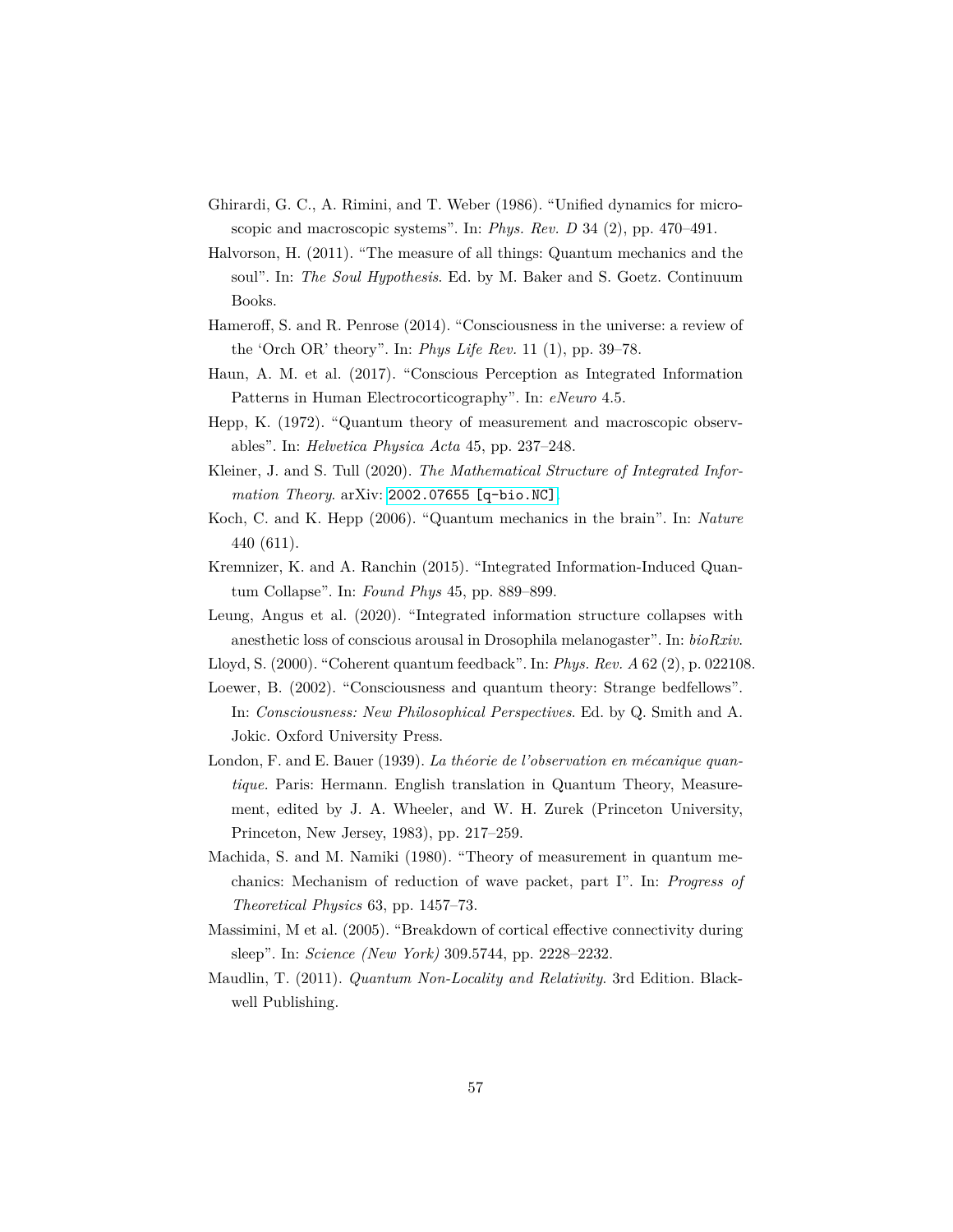- <span id="page-57-14"></span>Mayner, W. et al. (2018). "PyPhi: A toolbox for integrated information theory". In: *PLOS Computational Biology* 14, pp. 1–21.
- <span id="page-57-2"></span>McQueen, K.J. (2015). "Four tails problems for dynamical collapse theories". In: *Studies in History and Philosophy of Modern Physics* 49, pp. 10–18.
- <span id="page-57-15"></span>— (2019a). "Illusionist Integrated Information Theory". In: *Journal of Consciousness Studies* 26 (5-6), pp. 141–169.
- <span id="page-57-6"></span>— (2019b). "Interpretation-Neutral Integrated Information Theory". In: *Journal of Consciousness Studies* 26 (1-2), pp. 76–106.
- <span id="page-57-1"></span>McQueen, K.J. and L. Vaidman (2019). "In defence of the self-location uncertainty account of probability in the many-worlds interpretation". In: *Studies in History and Philosophy of Modern Physics* 66, pp. 14–23.
- <span id="page-57-12"></span>Nagel, T. (1971). "Brain bisection and the unity of consciousness". In: *Synthese* 22, pp. 396–413.
- <span id="page-57-5"></span>Oizumi, M., L. Albantakis, and G. Tononi (2014). "From the Phenomenology to the Mechanisms of Consciousness: Integrated Information Theory 3.0". In: *PLOS Computational Biology* 10, pp. 1–25.
- <span id="page-57-10"></span>Okon, E. and M.Á. Sebastián (2016). "How to Back up or Refute Quantum Theories of Consciousness". In: *Mind and Matter* 14.1, pp. 25–49.
- <span id="page-57-4"></span>— (2018). "A consciousness-based quantum objective collapse model". In: *Synthese*.
- <span id="page-57-11"></span>Patel, R.B. et al. (2016). "A quantum Fredkin gate". In: *Science Advances* 2.3.
- <span id="page-57-0"></span>Pearle, P. (1976). "Reduction of the state vector by a nonlinear Schrödinger equation". In: *Phys. Rev. D* 13 (4), pp. 857–868.
- <span id="page-57-9"></span>— (1982). "Might god toss coins?" In: *Foundations of Physics* 12 (3), pp. 249– 263.
- <span id="page-57-7"></span>— (1999). "Collapse models". In: *Open Systems and Measurement in Relativistic Quantum Theory*. Ed. by H.P. Breuer and F. Petruccione. Springer Berlin Heidelberg, pp. 195–234.
- <span id="page-57-8"></span>— (2021). "Dynamical collapse". In: *Three Roads to Quantum Reality: Pilot Waves, Dynamical Collapse, Many Worlds*. Ed. by S. Saunders A. Valentini P. Pearle. Oxford University Press.
- <span id="page-57-3"></span>Penrose, R. (2014). "On the Gravitization of Quantum Mechanics 1: Quantum State Reduction". In: *Foundations of Physics* 44, pp. 557–575.
- <span id="page-57-13"></span>Schechter, E. (2017). *Self-consciousness and "split-brains": The minds' I*. Oxford University Press.